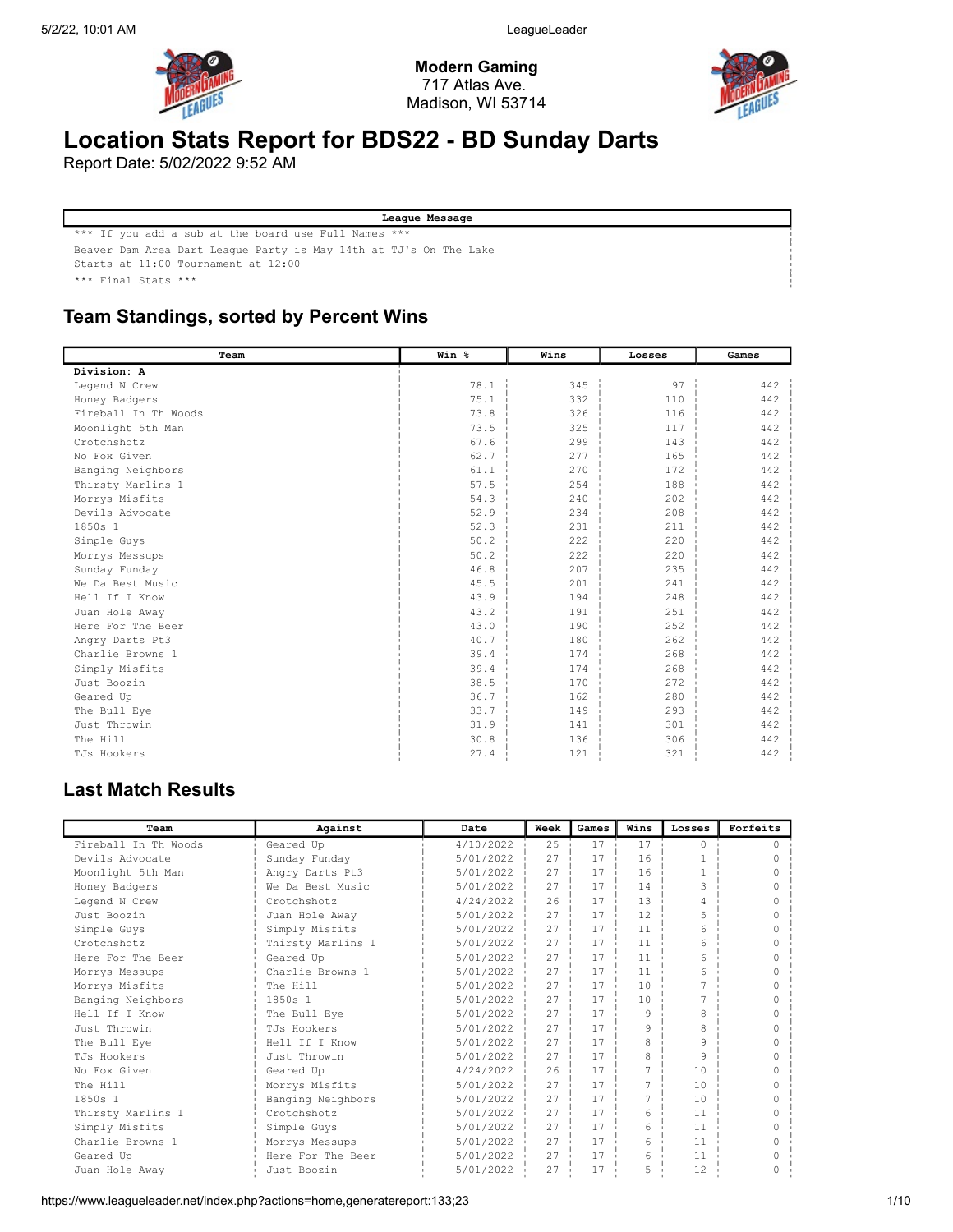| Team             | Against           | Date      | Week | Games | Wins | Losses | Forfeits |
|------------------|-------------------|-----------|------|-------|------|--------|----------|
| We Da Best Music | Honey Badgers     | 5/01/2022 |      |       |      |        |          |
| Sunday Funday    | Devils Advocate   | 5/01/2022 |      |       |      | ⊥6.    |          |
| Angry Darts Pt3  | Moonlight 5th Man | 5/01/2022 | 27   |       |      | T 6    |          |

## Most Improved Players for week 27, All X01 games:

| Plaver         | Team                 | Previous PPD | PPD   | PPD Improvement |
|----------------|----------------------|--------------|-------|-----------------|
| Kevin Knuese   | The Hill             | 14.42        | 14.79 | 0.37            |
| Greg Mueller   | Moonlight 5th Man    | 27.43        | 27.72 | 0.29            |
| Jordan Stalker | Simple Guys          | 19.12        | 19.36 | 0.24            |
| Matt Jenkins   | Fireball In Th Woods | 30.81        | 31.04 | 0.23            |
| Tim Trun       | Legend N Crew        | 26.95        | 27.18 | 0.23            |

# All X01 games, sorted by PPD:

| Rank            | Player              | Team                 | PPD   | Gam             | Win             | HAT                 | LTN | HTN            | 6DO            | 7DO            | 8DO            | 9DO            | 4RO            | HstOut HstTon |     |
|-----------------|---------------------|----------------------|-------|-----------------|-----------------|---------------------|-----|----------------|----------------|----------------|----------------|----------------|----------------|---------------|-----|
| $\mathbf{1}$    | Jose Compean        | Honey Badgers        | 31.06 | 161             | 87              | 62                  | 171 | $\overline{4}$ | 3              | 5              | 14             | 28             | 22             | 155           | 155 |
| $\mathbf{2}$    | Matt Jenkins        | Fireball In Th Woods | 31.04 | 63              | 32              | 26                  | 64  | $\overline{c}$ | $\,1$          | 0              | 9              | 11             | $\overline{9}$ | 151           | 157 |
| 3               | Jon Potts           | Juan Hole Away       | 29.91 | 14              | $7\phantom{.0}$ | 3                   | 17  | $\circ$        | $\mathbf 0$    | $1\,$          | $\mathbf{1}$   | $\mathbf 0$    | 4              | 131           | 150 |
| $\overline{4}$  | Devin Heintz        | Honey Badgers        | 29.47 | 28              | 13              | 11                  | 28  | $\mathbf 0$    | $\mathbf 0$    | $\overline{c}$ | 3              | $1\,$          | 5              | 84            | 150 |
| 5               | Greg Mueller        | Moonlight 5th Man    | 27.72 | 140             | 73              | 37                  | 142 | 5              | 4              | 5              | 5              | 15             | 26             | 151           | 160 |
| 6               | Tim Trun            | Legend N Crew        | 27.18 | 105             | 34              | 23                  | 103 | $\mathbf{1}$   | $\,1\,$        | $\mathbf{1}$   | 3              | 8              | 16             | 151           | 151 |
| $7\phantom{.0}$ | Josh Mulder         | Moonlight 5th Man    | 26.99 | 168             | 79              | 42                  | 151 | $\overline{c}$ | $\overline{c}$ | $\mathbf{1}$   | 12             | 15             | 35             | 151           | 151 |
| 8               | Warren Braunschweig | Fireball In Th Woods | 26.81 | 168             | 67              | 37                  | 142 | 5              | $\sqrt{4}$     | $\overline{c}$ | 4              | 13             | 32             | 151           | 157 |
| 9               | Travis Mahnke       | Legend N Crew        | 26.58 | 98              | 39              | 20                  | 96  | $\sqrt{2}$     | 3              | $\Omega$       | 3              | 10             | 18             | 151           | 151 |
| 10              | Andy Greenfield     | Moonlight 5th Man    | 26.52 | 42              | 12              | 12                  | 34  | $\mathbf{1}$   | 0              | $\Omega$       | $\overline{4}$ | $\mathbf{1}$   | 5              | 100           | 160 |
| 11              | Derek Schneiter     | Crotchshotz          | 26.12 | 140             | 56              | 36                  | 128 | $\overline{c}$ | 0              | 3              | 5              | 13             | 20             | 142           | 151 |
| 12              | Jayce Pavloski      | Simple Guys          | 25.62 | 14              | 3               | 3                   | 9   | $\mathbb O$    | 0              | $\Omega$       | 0              | $\mathbf{1}$   | 1              | 84            | 150 |
| 13              | Josh Moore          | Legend N Crew        | 25.52 | 77              | 31              | 12                  | 66  | 1              | 0              | $\mathbf{0}$   | 4              | 6              | 13             | 115           | 160 |
| 14              | Wendell Smith       | Devils Advocate      | 25.40 | 175             | 86              | 33                  | 170 | 0              | 0              | $\overline{4}$ | 7              | 15             | 34             | 127           | 150 |
| 15              | Jeremy Hildebrandt  | Crotchshotz          | 25.35 | 105             | 44              | 25                  | 98  | $\mathbf{1}$   | 0              | $1\,$          | $\overline{4}$ | 8              | 18             | 154           | 154 |
| 16              | Nate Disbrow        | No Fox Given         | 25.34 | 182             | 80              | 39                  | 157 | $\overline{4}$ | $\overline{c}$ | $\mathbf{1}$   | 6              | 13             | 38             | 157           | 157 |
| 17              | Al Schmidt          | Fireball In Th Woods | 25.34 | 7               | $\overline{c}$  | $\mathbf{0}$        | 8   | $\mathbf 0$    | $\mathbf 0$    | $\mathbf{0}$   | $\Omega$       | $\circ$        | <sup>1</sup>   | 47            | 119 |
| 18              | Nick Visser         | Thirsty Marlins 1    | 25.10 | 175             | 81              | 38                  | 143 | $\circ$        | $\,1\,$        | $\mathbf{1}$   | $\overline{4}$ | 14             | 34             | 138           | 150 |
| 19              | Clayton Rupnow      | Legend N Crew        | 25.01 | 154             | 58              | 16                  | 144 | $1\,$          | $\mathbf 0$    | $\overline{4}$ | 3              | 14             | 23             | 157           | 157 |
| 20              | Cory Lee            | Morrys Misfits       | 24.83 | 182             | 76              | 32                  | 171 | $\mathbf{1}$   | $\mathbf 0$    | $\circ$        | $\overline{4}$ | 13             | 32             | 160           | 160 |
| 21              | Kevin Hesse         | Fireball In Th Woods | 24.75 | 154             | 59              | 21                  | 136 | $\circ$        | 0              | $\overline{c}$ | 5              | 14             | 26             | 132           | 150 |
| 22              | Dale Zubke          | Fireball In Th Woods | 24.66 | 168             | 50              | 22                  | 135 | $\mathbf{1}$   | $\,1\,$        | 3              | 6              | 5              | 21             | 151           | 151 |
| 23              | Ryan Kostick        | Crotchshotz          | 24.65 | 154             | 70              | 25                  | 127 | $1\,$          | $\mathbf 0$    | $\,1$          | 3              | 11             | 31             | 153           | 153 |
| 24              | Rodney Bahr         | Banging Neighbors    | 24.43 | 182             | 78              | 32                  | 159 | $\mathbf{1}$   | $\mathbf 0$    | 3              | 5              | 12             | 36             | 157           | 157 |
| 25              | Josh Talley         | Thirsty Marlins 1    | 24.23 | 140             | 60              | 28                  | 99  | $\mathbb O$    | 0              | 3              | 3              | 6              | 29             | 108           | 150 |
| 26              | Mike Deibert        | Moonlight 5th Man    | 23.88 | 133             | 47              | 16                  | 93  | $\mathbf{2}$   | $\,1\,$        | $\overline{c}$ | 5              | 9              | 16             | 153           | 160 |
| 27              | Cameron Schuette    | Fireball In Th Woods | 23.68 | 14              | 5               | $\overline{c}$      | 8   | $\circ$        | $\,1\,$        | $\mathbf{0}$   | 1              | $\mathbb O$    | 1              | 106           | 150 |
| 28              | Dustin Richter      | The Hill             | 23.66 | 21              | $\overline{7}$  | $\overline{c}$      | 18  | $\mathbf 0$    | 0              | $\Omega$       | 0              | $\mathbb O$    | $\overline{4}$ | 79            | 150 |
| 29              | Keith Lau           | Legend N Crew        | 23.57 | 182             | 76              | 18                  | 138 | 3              | $\overline{c}$ | 3              | 8              | 10             | 32             | 162           | 162 |
| 30              | Nate Soto           | Honey Badgers        | 23.37 | 147             | 41              | 16                  | 116 | $\circ$        | $\mathbf{1}$   | $\mathbf{1}$   | 3              | 7              | 20             | 150           | 150 |
| 31              | Mark Sumnicht       | Devils Advocate      | 23.29 | 21              | $\overline{7}$  | $\overline{c}$      | 11  | $\mathbb O$    | $\mathbf 0$    | $\circ$        | $\mathbf{1}$   | $\mathbb O$    | 3              | 88            | 150 |
| 32              | Brian Wahl          | Honey Badgers        | 23.20 | 14              | 3               | $\mathbf 1$         | 8   | $\mathbf 0$    | 0              | $\mathbf{0}$   | $\mathbf{1}$   | $\circ$        | $\mathbf{0}$   | 58            | 150 |
| 33              | Andrew Frey         | Honey Badgers        | 23.11 | 161             | 51              | 22                  | 93  | $\circ$        | $\mathbf 1$    | $\overline{c}$ | 8              | 6              | 21             | 138           | 150 |
| 34              | Jon Harvey          | Devils Advocate      | 23.08 | 63              | 25              | 9                   | 42  | $\mathbf{1}$   | $\mathbf 0$    | $\Omega$       | 3              | 7              | 6              | 137           | 151 |
| 35              | Craig Szopinski     | Simple Guys          | 23.03 | 14              | $\overline{4}$  | 1                   | 13  | $\mathbf 0$    | 0              | $\mathbf{0}$   | $\Omega$       | $\overline{c}$ | $\mathbf{1}$   | 105           | 150 |
| 36              | Mike Butterbrodt    | The Bull Eye         | 22.96 | 49              | 20              | 5                   | 41  | $\Omega$       | 0              | $\Omega$       | $\Omega$       | $\overline{4}$ | 8              | 110           | 150 |
| 37              | Brian Apel          | Honey Badgers        | 22.72 | 56              | 17              | 6                   | 44  | $\circ$        | 0              | $\Omega$       | $\mathbf{1}$   | 3              | $\sqrt{4}$     | 112           | 150 |
| 38              | Matt Nehls          | Banging Neighbors    | 22.60 | 7               | $\overline{c}$  | $\circ$             | 6   | $\circ$        | 0              | $\Omega$       | $\Omega$       | $\circ$        | $\overline{c}$ | 54            | 133 |
| 39              | Don Heller          | Crotchshotz          | 22.56 | 21              | 6               | $\overline{c}$      | 18  | $\circ$        | 0              | $\Omega$       | 0              | $\mathbf{1}$   | $\mathbf{1}$   | 100           | 150 |
| 40              | Mike Appenfeldt     | Simple Guys          | 22.52 | 21              | 6               | 3                   | 18  | $\circ$        | 0              | $\Omega$       | $\mathbf{1}$   | $\circ$        | 1              | 43            | 150 |
| 41              | Justin Delvalle     | Sunday Funday        | 22.12 | 182             | 64              | 18                  | 123 | 1              | 0              | $\overline{c}$ | $\overline{c}$ | 7              | 25             | 157           | 157 |
| 42              | David Lessor        | Here For The Beer    | 21.83 | 182             | 69              | 11                  | 142 | $\circ$        | $1\,$          | $\Omega$       | 4              | 8              | 26             | 139           | 150 |
| 43              | Ryan Theder         | Fireball In Th Woods | 21.62 | 105             | 24              | 8                   | 63  | 0              | 0              | $\Omega$       | 3              | $\overline{4}$ | 14             | 122           | 150 |
| 44              | Kyle Firari         | The Bull Eye         | 21.42 | 7               | 3               | $\circ$             | 8   | $\circ$        | 0              | $\mathbf{0}$   | 0              | $\circ$        | $\circ$        | 58            | 120 |
| 45              | Thomas Holbach      | Thirsty Marlins 1    | 21.32 | 35              | 11              | 1                   | 22  | 0              | 0              | $\mathbf{1}$   | 0              | $\overline{c}$ | 3              | 113           | 150 |
| 46              | Michael Hundt       | Banging Neighbors    | 20.99 | 140             | 40              | 18                  | 74  | $\circ$        | 0              | $\mathbf{1}$   | 1              | $\mathbf{1}$   | 13             | 114           | 150 |
| 47              | Justin Magsamen     | 1850s 1              | 20.96 | 7               | 5               | $\circ$             | 5   | $\mathbf 0$    | 0              | $\circ$        | 0              | $\circ$        | $\mathbf{1}$   | 125           | 125 |
| 48              | Micky Aschenbrenner | Simply Misfits       | 20.93 | 175             | 68              | 19                  | 114 | $\mathbf{1}$   | $\overline{2}$ | $\mathbf{1}$   | 5              | 4              | 13             | 151           | 151 |
| 49              | Lisa Soto           | Honey Badgers        | 20.54 | 161             | 43              | 5                   | 96  | 0              | 0              | 0              | 1              |                | 20             | 127           | 150 |
| 50              | Zak Disbrow         | No Fox Given         | 20.46 | 175             | 56              | 11                  | 100 | $\mathbb O$    | $\mathbf 0$    | $\,1$          | 3              | 5              | 18             | 116           | 150 |
| 51              | Larry Fraber        | Legend N Crew        | 20.45 | 112             | 22              | $\overline{7}$      | 49  | $\circ$        | $\circ$        | $\circ$        | 6              | $\mathbf{1}$   | 10             | 113           | 150 |
| 52              | Todd Wylesky        | Charlie Browns 1     | 20.27 | 147             | 48              | 5                   | 94  | $\,1\,$        | 0              | $\,1\,$        | $\mathbf{2}$   | $\overline{4}$ | 12             | 157           | 157 |
| 53              | Nate Ball           | Moonlight 5th Man    | 20.15 | 112             | 22              | 9                   | 52  | $\circ$        | $\circ$        | $\mathbf{1}$   | $\overline{c}$ | $\overline{c}$ | 13             | 95            | 150 |
| 54              | Eric Zepeda         | Juan Hole Away       | 20.06 | 147             | 43              | $\overline{4}$      | 79  | $\circ$        | $\circ$        | $\circ$        | $\sqrt{4}$     | $\overline{4}$ | 13             | 110           | 150 |
| 55              | Dale Deibert        | Morrys Misfits       | 20.00 | 175             | 49              | 11                  | 90  | $\circ$        | $\circ$        | $\Omega$       | $\mathbf{1}$   | 3              | 13             | 131           | 150 |
| 56              | Mike Hill           | Simple Guys          | 19.96 | $7\phantom{.0}$ | $\mathbf{1}$    | $\mathsf{O}\xspace$ | 3   | $\circ$        | 0              | $\circ$        | $\circ$        | $\mathbb O$    | $\circ$        | 32            | 116 |
| 57              | Nick Westphal       | Here For The Beer    | 19.94 | 105             | 38              | 6                   | 57  | $1\,$          | $\mathbf{1}$   | $\mathbf 0$    | 0              | 3              | 11             | 151           | 151 |
| 58              | John Armentrout     | Just Boozin          | 19.84 | 147             | 42              | 5                   | 81  | $\circ$        | 0              | $\,1$          | $\mathbf{1}$   | $\sqrt{2}$     | 15             | 121           | 150 |
| 59              | Ed Delvalle         | Sunday Funday        | 19.84 | 175             | 50              | $\sqrt{ }$          | 112 | $\circ$        | 0              | $\mathbf{1}$   | 2              | $\overline{4}$ | 13             | 125           | 150 |
| 60              | Dave Pavloski       | Simple Guys          | 19.82 | 182             | 53              | 8                   | 94  | $\mathbf{1}$   | $\overline{2}$ | $\mathbf{1}$   | $\overline{2}$ | 3              | 17             | 160           | 160 |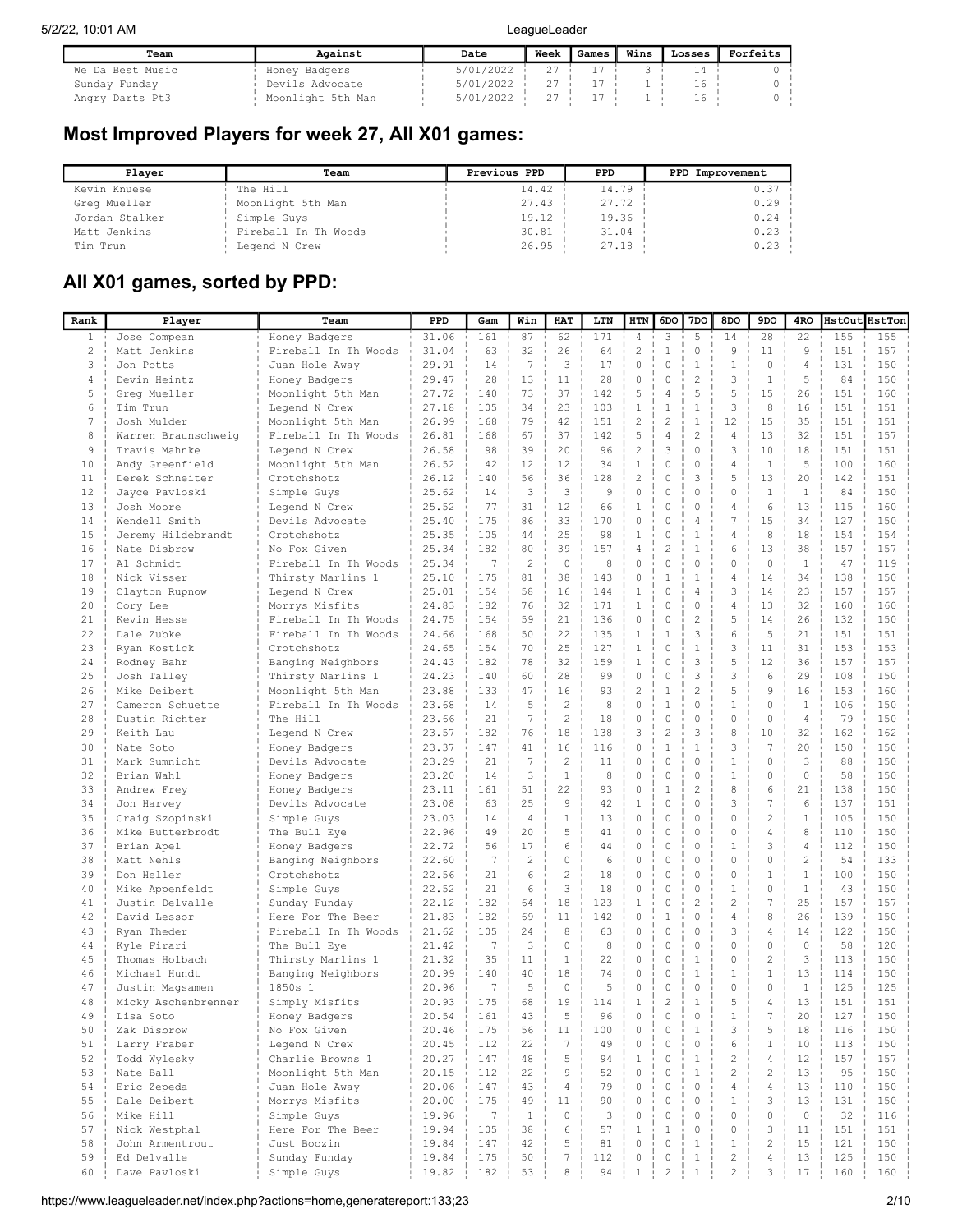| Rank       | Player                              | Team                                 | PPD            | Gam             | Win                       | HAT                        | LTN                              | HTN                         | 6DO                        | 7DO                     | 8DO                  | 9DO                         | 4RO                       | HstOut HstTon  |            |
|------------|-------------------------------------|--------------------------------------|----------------|-----------------|---------------------------|----------------------------|----------------------------------|-----------------------------|----------------------------|-------------------------|----------------------|-----------------------------|---------------------------|----------------|------------|
| 61         | Adam Secora                         | 1850s 1                              | 19.76          | 21              | 8                         | $\circ$                    | 18                               | $\circ$                     | 0                          | 0                       | $\circ$              | $\circ$                     | 2                         | 53             | 120        |
| 62         | Sam Schneiter                       | Crotchshotz                          | 19.65          | 7               | $\mathbf{1}$              | $\overline{c}$             | $\mathbf{1}$                     | $\mathbb O$                 | $\mathbb O$                | 0                       | 0                    | $\circ$                     | $\circ$                   | 3              | 150        |
| 63         | Tom Krueger                         | 1850s 1                              | 19.63          | 154             | 33                        | 6                          | 87                               | $\circ$                     | $\mathbf 0$                | $\Omega$                | $\Omega$             | $\mathbf{1}$                | 9                         | 136            | 150        |
| 64         | Storm Arndt                         | The Hill                             | 19.61          | 7               | 1                         | $\circ$                    | 1                                | 0                           | $\mathbf 0$                | 0                       | 0                    | $\circ$                     | $\circ$                   | 40             | 112        |
| 65         | Jasmine Hildebrandt                 | Crotchshotz                          | 19.42          | 84              | 18                        | 6                          | 44                               | $\circ$                     | 1                          | 0                       | 1                    | $\circ$                     | 9                         | 106            | 150        |
| 66<br>67   | Elijah Lazewski<br>Jordan Stalker   | Morrys Misfits<br>Simple Guys        | 19.40<br>19.36 | 14<br>77        | $\overline{4}$<br>25      | $\circ$<br>3               | 7<br>43                          | $\mathbb O$<br>$\mathbf{1}$ | $\mathbf 0$<br>$\mathbf 0$ | 0<br>1                  | 0<br>3               | $\circ$<br>$\circ$          | 2<br>9                    | 101<br>157     | 117<br>157 |
| 68         | Jakob Lapp                          | Fireball In Th Woods                 | 19.31          | 49              | 7                         | $\overline{c}$             | 23                               | $\mathbb O$                 | $\mathbf 0$                | $\circ$                 | 0                    | 1                           | 3                         | 108            | 150        |
| 69         | Storm Arndt                         | No Fox Given                         | 19.13          | 7               | 1                         | $\circ$                    | 2                                | $\mathbf 0$                 | $\mathbf 0$                | $\circ$                 | $\Omega$             | $\circ$                     | $\circ$                   | 26             | 107        |
| 70         | Caleb Smit                          | The Hill                             | 19.10          | 7               | 4                         | $\circ$                    | 2                                | $\mathbf 0$                 | $\mathbf 0$                | $\circ$                 | 0                    | $\circ$                     | $\circ$                   | 45             | 111        |
| 71         | Brian Tazelaar                      | Moonlight 5th Man                    | 19.07          | 56              | 11                        | $\mathbf 0$                | 28                               | $\mathbb O$                 | $\mathbf 0$                | $\circ$                 | 0                    | $\overline{c}$              | $\overline{4}$            | 114            | 127        |
| 72         | Carlos Villanova                    | Banging Neighbors                    | 19.03          | 14              | $\mathbf{1}$              | $\mathbf 0$                | 10                               | $\mathbf 0$                 | $\mathbf 0$                | $\circ$                 | 0                    | $\circ$                     | $\mathbf{1}$              | 30             | 120        |
| 73         | Grea Haskins                        | 1850s 1                              | 19.02          | 175             | 44                        | 18                         | 74                               | $\mathbf{1}$                | $\mathbf{1}$               | $\mathbf{1}$            | $\overline{c}$       | $\overline{4}$              | 14                        | 157            | 157        |
| 74         | Jesse Roecker                       | No Fox Given                         | 18.98          | 161             | 38                        | 7                          | 71                               | $\mathbf 0$                 | $\mathbf 0$                | $\circ$                 | 3                    | 3                           | 12                        | 104            | 150        |
| 75         | Aaron Rost                          | Hell If I Know                       | 18.91          | 182             | 60                        | 9                          | 99                               | $\mathbf 0$                 | $\mathbf 0$                | $\mathbf{0}$            | 4                    | $1\,$                       | 17                        | 109            | 150        |
| 76         | Tyler Van Patter                    | 1850s 1                              | 18.90          | 147             | 44                        | 8                          | 62                               | $\mathbf 0$                 | $\mathbf 0$<br>$\mathbf 0$ | $\mathbf{1}$            | 0                    | 3                           | 10                        | 145            | 150        |
| 77<br>78   | Brent Vanderwerff<br>Gregg Pargeter | Morrys Messups<br>The Hill           | 18.80<br>18.75 | 161<br>35       | 35<br>5                   | 6<br>$\circ$               | 74<br>19                         | $\mathbf 0$<br>$\mathbf 0$  | $\mathbf 0$                | $\mathbf{0}$<br>$\circ$ | $\Omega$<br>0        | $\circ$<br>$\mathbb O$      | 12<br>2                   | 111<br>85      | 150<br>136 |
| 79         | Orion Allen                         | Banging Neighbors                    | 18.71          | 182             | 48                        | 15                         | 69                               | $\mathbb O$                 | $\mathbf 0$                | $\mathbf{0}$            | 4                    | $\sqrt{4}$                  | 16                        | 121            | 150        |
| 80         | Brian Cook                          | Morrys Messups                       | 18.61          | 7               | $\circ$                   | $\circ$                    | $\mathbf{2}$                     | $\mathbb O$                 | $\mathbf 0$                | $\mathbf{0}$            | 0                    | $\circ$                     | $\circ$                   | $\circ$        | 111        |
| 81         | Jason Stenzel                       | We Da Best Music                     | 18.55          | 91              | 26                        | 4                          | 34                               | $\mathbb O$                 | $\mathbf 0$                | $\mathbf{0}$            | 0                    | $\mathbf{1}$                | 9                         | 82             | 150        |
| 82         | Jan Oliver                          | Just Throwin                         | 18.49          | 7               | 1                         | 0                          | 2                                | $\mathbf 0$                 | $\mathbf 0$                | $\circ$                 | $\Omega$             | $\circ$                     | $\circ$                   | 26             | 118        |
| 83         | Zach Affeld                         | Juan Hole Away                       | 18.41          | 140             | 34                        | 4                          | 53                               | $\mathbb O$                 | $\mathbf 0$                | 0                       | 1                    | $\mathbf{1}$                | 11                        | 117            | 150        |
| 84         | Dylan Steiner                       | We Da Best Music                     | 18.34          | 98              | 21                        | 4                          | 46                               | $\circ$                     | $\mathbf 0$                | $\mathbf{0}$            | $\mathbf{1}$         | $\overline{c}$              | 6                         | 123            | 150        |
| 85         | Chris Ingram                        | Morrys Messups                       | 18.30          | 70              | 18                        | 5                          | 34                               | $\mathbb O$                 | $\mathbf 0$                | $\mathbf{0}$            | 0                    | $1\,$                       | $\mathbf{1}$              | 91             | 150        |
| 86         | TJ Lazewski                         | Geared Up                            | 18.26          | 49              | 17                        | $\mathbf 1$                | 19                               | $\circ$                     | $\mathbf 0$                | $\mathbf{0}$            | $\Omega$             | $\overline{c}$              | 5                         | 121            | 150        |
| 87         | Craig Buchda                        | Thirsty Marlins 1                    | 18.23          | 7               | $\mathbf{2}$              | $\mathbf{1}$               | 3                                | $\circ$                     | $\mathbf 0$                | 0                       | $\Omega$             | $\circ$                     | $\circ$                   | 18             | 150        |
| 88<br>89   | Cody Kaminski                       | 1850s 1                              | 18.23          | 21<br>7         | 4<br>$\overline{c}$       | $\circ$<br>$\circ$         | 6                                | $\circ$                     | $\mathbf 0$<br>$\mathbf 0$ | $\Omega$                | O<br>$\Omega$        | $\circ$<br>$\circ$          | $\overline{2}$<br>$\circ$ | 78             | 133        |
| 90         | Kate Allermann<br>Ken Pieper        | 1850s 1<br>Angry Darts Pt3           | 18.16<br>18.09 | 182             | 39                        | 6                          | 1<br>58                          | 0<br>0                      | $\mathbf 0$                | 0<br>0                  | $\mathbf{1}$         | $\overline{4}$              | 13                        | 42<br>118      | 112<br>150 |
| 91         | Joe Lininger                        | Crotchshotz                          | 18.08          | 168             | 27                        | 4                          | 61                               | 1                           | $\mathbf 0$                | $\Omega$                | 3                    | $\mathbf{1}$                | 12                        | 104            | 154        |
| 92         | Aaron Milan                         | Crotchshotz                          | 18.06          | 49              | 4                         | $\mathbf{0}$               | 20                               | $\mathbf 0$                 | $\mathbf 0$                | $\Omega$                | $\Omega$             | $\mathbf{1}$                | $\mathbf{1}$              | 71             | 120        |
| 93         | Warren Ehrig                        | We Da Best Music                     | 18.05          | 49              | 17                        | $\mathbf{2}$               | 23                               | 0                           | $\mathbf 0$                | 1                       | O                    | $\circ$                     | 6                         | 99             | 150        |
| 94         | Colin Porter                        | Devils Advocate                      | 18.03          | 21              | 3                         | $\mathbf{1}$               | 5                                | $\mathbb O$                 | $\mathbf 0$                | $\circ$                 | $\Omega$             | $\circ$                     | $\circ$                   | 67             | 150        |
| 95         | Cam Canfield                        | We Da Best Music                     | 18.03          | 28              | 6                         | $\circ$                    | 18                               | 0                           | $\mathbf 0$                | 0                       | 0                    | $\circ$                     | 3                         | 110            | 120        |
| 96         | Austin Decorah                      | We Da Best Music                     | 18.02          | 84              | 20                        | $\mathbf{2}$               | 25                               | $\mathbb O$                 | $\mathbf 0$                | $\Omega$                | $\mathbf{1}$         | $\circ$                     | 3                         | 94             | 150        |
| 97         | Jess Schumacher                     | Morrys Messups                       | 17.97          | 126             | 32                        | 0                          | 58                               | 1                           | $\mathbf 0$                | 0                       | 1                    | $\circ$                     | 13                        | 109            | 151        |
| 98         | James Muenchow                      | Morrys Messups                       | 17.83          | 70              | 19                        | $\mathbf 1$                | 29                               | $\mathbb O$                 | $\mathbf 0$                | 0                       | $1\,$                | $\circ$                     | 10                        | 104            | 150        |
| 99<br>100  | Cody Heller                         | Morrys Messups                       | 17.82<br>17.80 | 112<br>7        | 29<br>$\circ$             | 3<br>$\circ$               | 28<br>$\mathbf{2}$               | $\mathbf{1}$<br>$\circ$     | $\mathbf 0$<br>$\mathbf 0$ | $\circ$<br>$\circ$      | $\overline{2}$<br>0  | 3<br>$\circ$                | 5<br>$\circ$              | 116<br>$\circ$ | 164        |
| 101        | Trevor Holzhueter<br>Lee Heintz     | The Bull Eye<br>Hell If I Know       | 17.76          | 7               | 2                         | $\circ$                    | 3                                | $\mathbb O$                 | $\mathbf 0$                | $\circ$                 | 0                    | $\circ$                     | $\circ$                   | 92             | 117<br>109 |
| 102        | Nate Revels                         | Morrys Misfits                       | 17.73          | 182             | 34                        | $\sqrt{4}$                 | 58                               | $\circ$                     | $\mathbf 0$                | 0                       | 1                    | $\overline{4}$              | 8                         | 118            | 150        |
| 103        | Crystal Fitzsimmons                 | Just Boozin                          | 17.65          | 7               | $\circ$                   | $\mathbf 0$                | 4                                | $\circ$                     | $\mathbf 0$                | $\circ$                 | 0                    | $\circ$                     | $\circ$                   | $\mathbf 0$    | 124        |
| 104        | Brittney Pride                      | 1850s 1                              | 17.65          | 175             | 42                        | 9                          | 72                               | $\circ$                     | $\mathbf 0$                | $\mathbf{0}$            | $\mathbf{1}$         | 3                           | $7\phantom{.0}$           | 110            | 150        |
| 105        | Andy Peterman                       | Just Boozin                          | 17.55          | 56              | $7\phantom{.0}$           | 4                          | 19                               | $\circ$                     | $\mathbf 0$                | $\mathbf{1}$            | 0                    | $\circ$                     | 2                         | 66             | 150        |
| 106        | Jordan Finley                       | Morrys Messups                       | 17.45          | 91              | 29                        | $\mathbf{2}$               | 23                               | $\overline{c}$              | $\mathbf 0$                | $\circ$                 | 3                    | $\mathbf{1}$                | 6                         | 133            | 152        |
| 107        | Dean Knueppel                       | Simple Guys                          | 17.43          | 182             | 40                        | $\overline{c}$             | 57                               | 3                           | $\mathbf 0$                | $\mathbf{1}$            | 0                    | 3                           | 10                        | 97             | 162        |
| 108        | Josh Johnson                        | We Da Best Music                     | 17.23          | 98              | 19                        | $\mathbf 1$                | 39                               | $\Omega$                    | $\Omega$                   | $\Omega$                | $\cap$               | $\Omega$                    | 5                         | 88             | 150        |
| 109        | Jinnae Lundy                        | Charlie Browns 1                     | 17.18          | 182             | 43                        | 2                          | 55                               | 0                           | 1                          | 0                       | 0                    | 2                           | 8                         | 150            | 150        |
| 110        | Adam Harvey                         | Devils Advocate                      | 17.12          | 63              | $10$                      | $\,1$<br>$7\overline{ }$   | 12                               | $\circ$                     | $\circ$<br>$\mathbf 0$     | 0<br>$\mathbf{1}$       | 0                    | $1\,$<br>$\mathbb O$        | $\overline{4}$            | 74             | 150        |
| 111<br>112 | Jack Corr<br>Anthony Matos          | Hell If I Know<br>We Da Best Music   | 17.10<br>17.06 | 182<br>140      | $4\,4$<br>33              | $\overline{4}$             | 60<br>38                         | $\mathbb O$<br>$1\,$        | $\circ$                    | $1\,$                   | $\mathbf 1$<br>0     | $\overline{c}$              | 5<br>5                    | 102<br>132     | 150<br>157 |
| 113        | Karen Gauer                         | Banging Neighbors                    | 17.02          | 133             | 29                        | 3                          | 31                               | $\mathbb O$                 | $\mathbf 0$                | $\mathbf{1}$            | $\mathbf{1}$         | $\mathbb O$                 | 6                         | 92             | 150        |
| 114        | John Hatter                         | Simply Misfits                       | 16.99          | $7\phantom{.0}$ | $\circ$                   | $\circ$                    | 3                                | $\mathbf 0$                 | $\mathbf 0$                | $\circ$                 | 0                    | $\circ$                     | $\circ$                   | $\circ$        | 116        |
| 115        | Matt Beahlen                        | Geared Up                            | 16.98          | 175             | 46                        | 3                          | 63                               | $\mathbb O$                 | $\mathbf 0$                | $\mathbf{0}$            | $\mathbf{1}$         | $\circ$                     | 6                         | 72             | 150        |
| 116        | Chelsie Stoller                     | Juan Hole Away                       | 16.82          | 98              | 15                        | $1\,$                      | 29                               | $\mathbb O$                 | $\mathbf 0$                | $\circ$                 | $\overline{c}$       | $\overline{c}$              | $\overline{4}$            | 108            | 150        |
| 117        | Melissa Riddiough                   | TJs Hookers                          | 16.82          | 182             | 36                        | 3                          | 57                               | $\mathbf 0$                 | $\mathbf 0$                | $\mathbf{0}$            | $\mathbf{1}$         | $\mathbf{1}$                | 8                         | 127            | 150        |
| 118        | Craig Verbanac                      | Just Boozin                          | 16.78          | 112             | 22                        | $\overline{c}$             | 41                               | $\mathbf 0$                 | $\mathbf 0$                | $\mathbf{0}$            | 0                    | $\mathbf{1}$                | $\overline{4}$            | 97             | 150        |
| 119        | Tanja Bahr                          | Banging Neighbors                    | 16.75          | 70              | 8                         | $\overline{c}$             | 17                               | $\mathbf 0$                 | $\mathbf 0$                | $\mathbf{0}$            | $\mathbf{1}$         | $\circ$                     | $\mathbf{2}$              | 71             | 150        |
| 120        | Mike Szopinski                      | Simple Guys                          | 16.71          | 28              | 8                         | $1\,$                      | 5                                | $\mathbf 0$                 | $\mathbf 0$                | $\mathbf{0}$            | $\Omega$             | $\circ$                     | $\overline{c}$            | 72             | 150        |
| 121        | Mason Deibert                       | Morrys Misfits                       | 16.57          | 98              | 18                        | $\overline{c}$             | 22                               | $\mathbf 0$                 | $\mathbf 0$                | $\Omega$                | $\Omega$             | $\mathbf{1}$                | 5                         | 83             | 150        |
| 122<br>123 | Charlie Engquist                    | Here For The Beer<br>Devils Advocate | 16.57<br>16.55 | 63<br>182       | 8<br>25                   | $\circ$<br>$\overline{4}$  | 18<br>47                         | $\mathbb O$<br>$\mathbf 0$  | $\mathbf 0$<br>$\mathbf 0$ | 0<br>$\circ$            | $\Omega$<br>$\Omega$ | $\circ$<br>$\mathbf{1}$     | 3<br>$\overline{4}$       | 82<br>75       | 136<br>150 |
| 124        | Tracy Moore<br>Mason Henkel         | The Bull Eye                         | 16.54          | 154             | 27                        | $\sqrt{2}$                 | 45                               | $\mathbb O$                 | $\mathbf 0$                | 1                       | $1\,$                | $\circ$                     | 5                         | 104            | 150        |
| 125        | Thomas Davis                        | We Da Best Music                     | 16.50          | 7               | $\mathbf{1}$              | $\circ$                    | 3                                | $\mathbb O$                 | $\mathbf 0$                | $\circ$                 | 0                    | $\circ$                     | $1\,$                     | 90             | 121        |
| 126        | Emily Nekich                        | Angry Darts Pt3                      | 16.47          | 168             | 25                        | $\mathbf{1}$               | 42                               | $\mathbb O$                 | $\mathbf 0$                | $\circ$                 | $1\,$                | $1\,$                       | $\mathbf{2}$              | 84             | 150        |
| 127        | Josh Lessor                         | Just Throwin                         | 16.38          | 168             | 35                        | $\circ$                    | 38                               | $\mathbb O$                 | $\mathbf 0$                | $\circ$                 | $\Omega$             | $\circ$                     | 3                         | 103            | 133        |
| 128        | Eric Duddek                         | Angry Darts Pt3                      | 16.32          | 182             | 39                        | 0                          | 53                               | $\mathbf{1}$                | $\mathbf 0$                | $\circ$                 | 0                    | $\overline{c}$              | $\overline{4}$            | 97             | 162        |
| 129        | Brianna Drake                       | The Hill                             | 16.26          | 7               | $\mathbf{1}$              | $\mathbf 0$                | $\circ$                          | $\mathbb O$                 | $\mathbf 0$                | $\circ$                 | 0                    | $\circ$                     | $\circ$                   | 12             | $\circ$    |
| 130        | Heather Bilke                       | Sunday Funday                        | 16.20          | 182             | 26                        | 3                          | 52                               | $\mathbf{1}$                | $\mathbf 0$                | $\circ$                 | $\mathbf{1}$         | $\circ$                     | 3                         | 69             | 151        |
| 131        | Tony Sanchez                        | Here For The Beer                    | 16.17          | 7               | $\circ$                   | $\mathbf 0$                | $\mathbf{1}$                     | $\circ$                     | $\mathbf 0$                | $\mathbf 0$             | 0                    | $\mathbb O$                 | $\circ$                   | $\circ$        | 103        |
| 132        | Caley Visser                        | Thirsty Marlins 1                    | 16.16          | 161             | 26                        | $1\,$                      | 34                               | $\mathbb O$                 | $\mathbf 0$                | $\mathbf 0$             | $\overline{c}$       | $\overline{c}$              | 5                         | 97             | 150        |
| 133        | Justin Piel<br>Jason Nelson         | Sunday Funday<br>We Da Best Music    | 16.15          | 7<br>14         | $\circ$<br>$\overline{c}$ | $\mathbf 0$<br>$\mathbf 0$ | $\overline{c}$<br>$\overline{4}$ | $\,1\,$<br>$\mathbf 0$      | $\mathbf 0$<br>$\mathbf 0$ | $\mathbf 0$<br>$\circ$  | 0<br>0               | $\mathbb O$<br>$\mathbf{1}$ | $\circ$<br>$\circ$        | $\circ$<br>104 | 151<br>106 |
| 134<br>135 | Michael Freber                      | Simple Guys                          | 16.11<br>16.08 | 35              | 4                         | $\overline{c}$             | 8                                | $\mathbf 0$                 | $\mathbf 0$                | $\mathbf 0$             | 0                    | $\mathbb O$                 | 3                         | 89             | 150        |
| 136        | Anna Denekas                        | Here For The Beer                    | 16.03          | 35              | 4                         | $\mathbf 0$                | 7                                | $\mathbf 0$                 | $\mathbf 0$                | $\mathbf 0$             | 0                    | $\circ$                     | $\mathbf{1}$              | 54             | 118        |
| 137        | Justin Adams                        | Here For The Beer                    | 16.03          | $7\phantom{.0}$ | $\mathbf{1}$              | $\mathbf 0$                | $\mathbf{1}$                     | $\mathbb O$                 | $\mathbf 0$                | $\mathbf 0$             | 0                    | $\circ$                     | $\circ$                   | 5              | 125        |
| 138        | Todd Schwantz                       | Simply Misfits                       | 15.96          | 182             | 33                        | 6                          | 49                               | $\mathbf 0$                 | $\mathbf 0$                | $\mathbf 0$             | 0                    | $\sqrt{2}$                  | 5                         | 111            | 150        |
| 139        | Brad Pocius                         | Moonlight 5th Man                    | 15.96          | 77              | 3                         | $\mathbb O$                | 16                               | $\mathbb O$                 | $\circ$                    | $\mathbb O$             | 0                    | $\mathbb O$                 | $\mathbf{1}$              | 28             | 119        |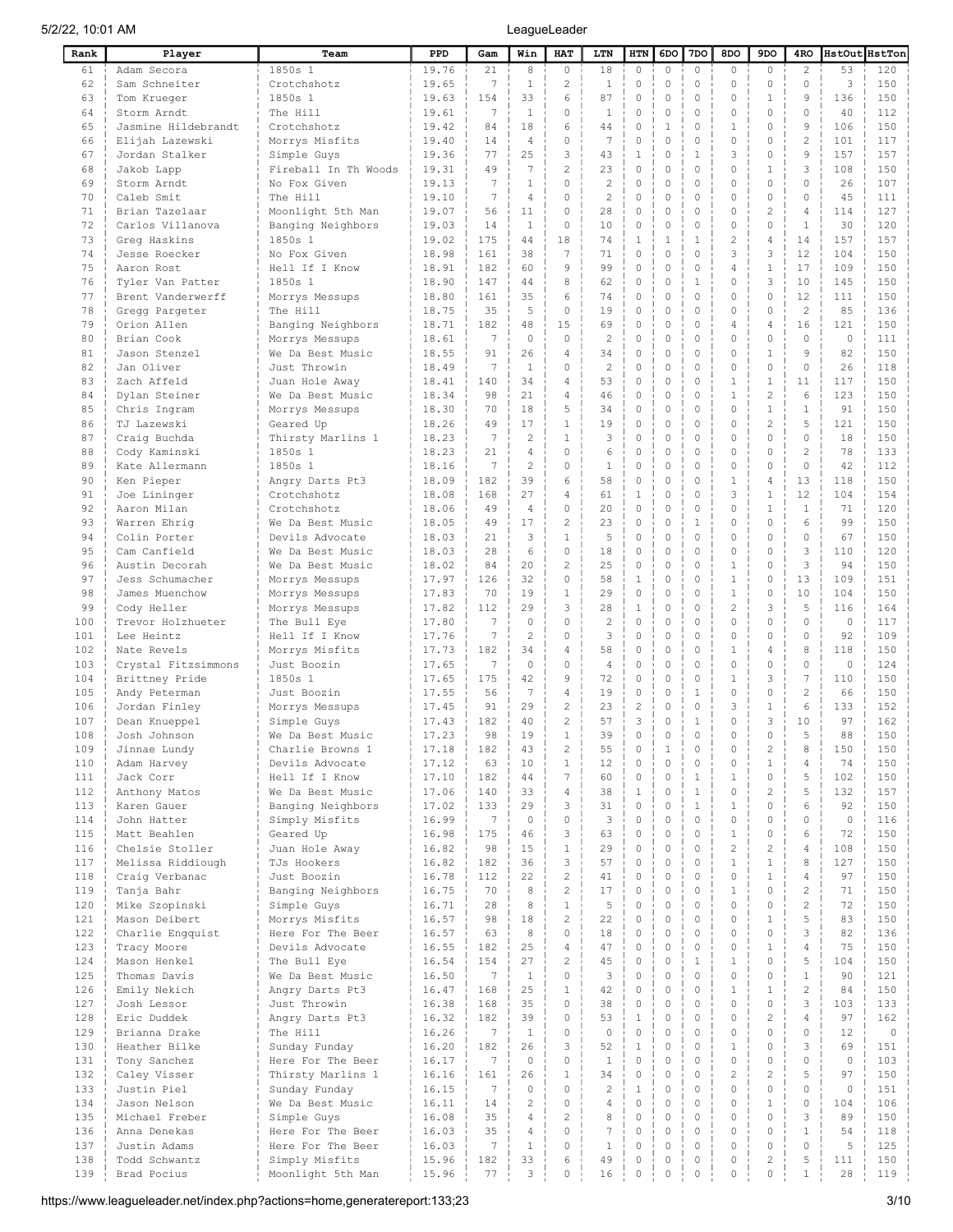| Rank       | Player                                | Team                                | PPD            | Gam             | Win            | HAT                     | LTN                  | HTN                        | 6DO                        | 7DO                     | 8DO                 | 9DO                           | 4RO                            | HstOut HstTon |            |
|------------|---------------------------------------|-------------------------------------|----------------|-----------------|----------------|-------------------------|----------------------|----------------------------|----------------------------|-------------------------|---------------------|-------------------------------|--------------------------------|---------------|------------|
| 140        | Brandon Washburn                      | Devils Advocate                     | 15.96          | 14              | $\circ$        | $\circ$                 | 3                    | $\circ$                    | $\mathbb O$                | $\mathbb O$             | $\circ$             | 0                             | $\circ$                        | $\circ$       | 119        |
| 141        | Jeanine Kreger                        | Just Boozin                         | 15.91          | 119             | 22             | $\mathbf{1}$            | 35                   | 0                          | $\mathbb O$                | $\circ$                 | $\circ$             | $\mathbf{1}$                  | 2                              | 100           | 150        |
| 142        | Tyler Olsen                           | Devils Advocate                     | 15.91          | 77              | 11             | 3                       | 16                   | 0                          | $\mathbf 0$                | $\circ$                 | $\circ$             | $\circ$                       | 7                              | 102           | 150        |
| 143        | Dave Koronkiewicz                     | Charlie Browns 1                    | 15.90          | 14              | $\mathbf{1}$   | $\circ$                 | 3                    | $\mathbf 0$                | $\mathbf 0$                | $\circ$                 | 0                   | $\mathbf 0$                   | $\mathbf 0$                    | 21            | 125        |
| 144        | Nick Muenchow                         | Simple Guys                         | 15.81          | 161             | 26             | $\mathbf 1$             | 34                   | 1                          | $\Omega$                   | $\circ$                 | $\circ$             | $\mathbf 0$                   | 5                              | 78            | 154        |
| 145        | Miranda Werth                         | Just Throwin                        | 15.62          | 91              | 15             | $\circ$                 | 16                   | 1                          | $\mathbf 0$                | $\circ$                 | $\circ$             | $\mathbf 0$                   | 5                              | 76            | 157        |
| 146        | Tayla Braemer                         | 1850s 1                             | 15.62          | 21              | $\circ$        | $\circ$                 | 7                    | 0                          | $\mathbf 0$<br>$\mathbf 0$ | $\circ$                 | $\circ$             | $\mathbf 0$                   | $\mathbf{0}$                   | $\circ$       | 136        |
| 147<br>148 | Bobbi Jo Birkholz<br>Jessica Disbrow  | Just Throwin<br>No Fox Given        | 15.58<br>15.54 | 28<br>175       | 4<br>27        | $\circ$<br>3            | 8<br>36              | 0<br>0                     | $\mathbf 0$                | $\circ$<br>$\circ$      | 0<br>1              | $\mathbf 0$<br>$\overline{4}$ | $\mathbf{1}$<br>$\overline{9}$ | 87<br>111     | 118<br>150 |
| 149        | Dana Fleischmann                      | Geared Up                           | 15.53          | 105             | 14             | $\mathbf{2}$            | 19                   | 0                          | $\mathbf 0$                | $\circ$                 | $\circ$             | $\mathbf 0$                   | 3                              | 86            | 150        |
| 150        | Angela Harvey                         | Devils Advocate                     | 15.45          | 14              | $\mathbf{1}$   | $\circ$                 | 4                    | 0                          | $\mathbf 0$                | $\Omega$                | $\circ$             | $\mathbf 0$                   | $\Omega$                       | 34            | 106        |
| 151        | Mike Hartl                            | Just Throwin                        | 15.43          | 28              | 4              | $\mathbf{0}$            | 8                    | 0                          | $\mathbf 0$                | $\circ$                 | $\circ$             | $\mathbf 0$                   | $\Omega$                       | 88            | 131        |
| 152        | Megan Hanson                          | The Hill                            | 15.41          | 7               | 1              | $\circ$                 | 3                    | 0                          | $\circ$                    | $\Omega$                | $\Omega$            | $\Omega$                      | $\Omega$                       | 96            | 112        |
| 153        | Chelsea Anderson                      | Here For The Beer                   | 15.40          | 14              | $\Omega$       | $\mathbf{0}$            | $\overline{4}$       | 0                          | $\mathbf 0$                | $\Omega$                | $\circ$             | $\mathbf 0$                   | $\Omega$                       | $\Omega$      | 121        |
| 154        | Justine Hilbert                       | Juan Hole Away                      | 15.39          | 182             | 30             | $\sqrt{4}$              | 27                   | 0                          | $\mathbf 0$                | $\circ$                 | 1                   | 1                             | 3                              | 113           | 150        |
| 155        | Carrie Herrmann                       | Angry Darts Pt3                     | 15.37          | 168             | 30             | 3                       | 36                   | 0                          | $\mathbf 0$                | $\circ$                 | $\circ$             | $\mathbf{1}$                  | 3                              | 101           | 150        |
| 156        | Laurie Krueger                        | Charlie Browns 1                    | 15.34          | 175             | 22             | $\overline{c}$          | 35                   | $\overline{2}$             | $\mathbf 0$                | $\circ$                 | $\circ$             | $\mathbf{2}$                  | 4                              | 119           | 160        |
| 157        | Joe Herman                            | Angry Darts Pt3                     | 15.33          | 28              | 2              | $\circ$                 | $\overline{4}$       | 0                          | $\mathbf 0$                | $\circ$                 | $\circ$             | $\circ$                       | $\circ$                        | 40            | 120        |
| 158        | Mark Clark                            | Here For The Beer                   | 15.29          | 14              | $\circ$        | $\circ$                 | $\overline{2}$       | 0                          | $\mathbf 0$                | $\circ$                 | $\circ$             | $\mathbf 0$                   | $\circ$                        | $\circ$       | 122        |
| 159        | Travis Thorp                          | Just Boozin                         | 15.24          | 112             | 17             | $\mathbf 1$             | 17                   | 0                          | $\mathbf 0$                | $\circ$                 | $\circ$             | $\mathbf 0$                   | $\overline{c}$                 | 84            | 150        |
| 160        | Ervin Woodruff                        | Hell If I Know                      | 15.24          | 161             | 21             | 3                       | 35                   | 0                          | $\mathbb O$                | $\circ$                 | $\circ$             | $\mathbf 0$                   | $\overline{c}$                 | 92            | 150        |
| 161        | Andy Corey                            | Geared Up                           | 15.22          | 91              | 17             | $\circ$                 | 17                   | 0                          | $\mathbf 0$                | $\circ$                 | $\circ$             | $\mathbf 0$                   | $\circ$                        | 97            | 120        |
| 162        | Kelly Kranz Corr                      | Hell If I Know                      | 15.13          | 182             | 16             | 3                       | 32                   | $\mathbf 0$                | $\mathbf 0$                | $\circ$                 | $\circ$             | $\mathbf{1}$                  | $\mathbf{1}$                   | 73            | 150        |
| 163        | Amanda Lee                            | Morrys Misfits                      | 15.12          | 77              | 4              | $\circ$                 | 12                   | 0                          | $\mathbf 0$                | $\circ$                 | $\circ$             | $\mathbf 0$                   | $\mathbf{1}$                   | 21            | 126        |
| 164        | Jake Knight                           | Here For The Beer                   | 15.11          | 28<br>7         | 4<br>3         | $1\,$<br>$\circ$        | 5                    | $\mathbf 0$<br>0           | $\mathbf 0$<br>$\mathbf 0$ | $\circ$<br>$\circ$      | $\circ$<br>$\circ$  | $\mathbf{1}$<br>$\mathbf 0$   | $\circ$<br>$\circ$             | 120<br>19     | 150<br>102 |
| 165<br>166 | Wayne Bowey<br>James Neu              | Geared Up                           | 15.08<br>15.08 | 154             | 21             | $\circ$                 | $\mathbf{1}$<br>25   | 0                          | $\mathbf 0$                | $\circ$                 | $\theta$            | $\mathbf 0$                   | $\overline{7}$                 | 82            | 140        |
| 167        | Samantha Heath                        | The Bull Eye<br>Just Throwin        | 15.01          | 28              | $\circ$        | $\circ$                 | 7                    | 0                          | $\mathbf 0$                | $\Omega$                | $\circ$             | $\mathbf 0$                   | $\Omega$                       | $\circ$       | 125        |
| 168        | Micki Koopmans                        | TJs Hookers                         | 15.00          | 175             | 30             | $\circ$                 | 30                   | 0                          | $\mathbf 0$                | $\circ$                 | 1                   | $\mathbf 0$                   | 4                              | 71            | 133        |
| 169        | Jason Nagler                          | Morrys Messups                      | 14.98          | 14              | $\circ$        | $\circ$                 | 3                    | 0                          | $\mathbf 0$                | $\Omega$                | $\circ$             | $\mathbf 0$                   | $\Omega$                       | $\circ$       | 120        |
| 170        | Tammy Uherka                          | Simply Misfits                      | 14.98          | 182             | 27             | $\circ$                 | 36                   | 0                          | $\mathbf 0$                | $\circ$                 | $\circ$             | $\mathbf{1}$                  | $\overline{9}$                 | 102           | 132        |
| 171        | Jamie Talley                          | Thirsty Marlins 1                   | 14.97          | 133             | 10             | 2                       | 9                    | 0                          | $\mathbf 0$                | $\mathbf{1}$            | $\circ$             | $\circ$                       | $\circ$                        | 76            | 150        |
| 172        | Martin White                          | Just Throwin                        | 14.95          | $7\phantom{.0}$ | $\circ$        | $\circ$                 | 1                    | 0                          | $\mathbf 0$                | $\circ$                 | 0                   | $\mathbf 0$                   | $\Omega$                       | $\circ$       | 101        |
| 173        | Dave Muenchow                         | Simple Guys                         | 14.89          | 7               | $\circ$        | $\circ$                 | 1                    | 0                          | $\mathbf 0$                | $\circ$                 | $\circ$             | $\mathbf 0$                   | $\mathbf 0$                    | $\circ$       | 118        |
| 174        | Pam Cinotto                           | Charlie Browns 1                    | 14.89          | 182             | 20             | $\mathbf 1$             | 23                   | 0                          | $\mathbf 0$                | $\circ$                 | $\circ$             | $\mathbf{1}$                  | $\mathbf{1}$                   | 74            | 150        |
| 175        | Mike Rohrbeck                         | TJs Hookers                         | 14.87          | 21              | 3              | $\circ$                 | 4                    | 0                          | $\mathbf 0$                | $\circ$                 | $\circ$             | $\circ$                       | $\circ$                        | 21            | 142        |
| 176        | Angie Williams                        | Juan Hole Away                      | 14.81          | 133             | 15             | $\mathbf{1}$            | 26                   | 0                          | $\mathbf 0$                | $\circ$                 | $\circ$             | $\mathbf 0$                   | $\overline{c}$                 | 112           | 150        |
| 177        | Kevin Knuese                          | The Hill                            | 14.79          | 56              | 5              | $\circ$                 | 4                    | 0                          | $\circ$                    | $\circ$                 | $\Omega$            | $\mathbf 0$                   | $\mathbf{1}$                   | 63            | 115        |
| 178        | Joe Wood                              | The Hill                            | 14.79          | 140             | 27             | $\circ$                 | 29                   | 0                          | $\mathbf 0$                | $\circ$                 | $\circ$             | $\mathbf 0$                   | $\mathbf{1}$                   | 79            | 129        |
| 179        | Ashley Bladl                          | Here For The Beer                   | 14.75          | 140             | 13             | $\circ$                 | 20                   | 0                          | $\mathbf 0$                | $\Omega$                | $\circ$             | $\mathbf 0$                   | $\mathbf{1}$                   | 68            | 126        |
| 180        | Randy Page                            | The Bull Eye                        | 14.74          | 182             | 27             | $\mathbf{1}$            | 39                   | 0                          | $\mathbf 0$                | $\circ$                 | $\circ$             | $\mathbf 0$                   | 3                              | 108           | 150        |
| 181        | Tim Vande Zande                       | Thirsty Marlins 1                   | 14.67          | 7               | 1              | $\circ$                 | $\circ$              | 0                          | $\circ$                    | $\Omega$                | $\Omega$            | $\Omega$                      | $\Omega$                       | 55            | $\circ$    |
| 182<br>183 | Joe Grams                             | Geared Up<br>Just Throwin           | 14.66<br>14.64 | 182<br>161      | 19<br>31       | $\mathbf{1}$<br>$\circ$ | 23<br>31             | 0<br>0                     | $\mathbf 0$<br>$\circ$     | $\circ$<br>$\mathbf{1}$ | $\circ$<br>$\Omega$ | $\mathbf 0$<br>$\mathbf{1}$   | $\mathbf{1}$<br>5              | 98<br>85      | 150<br>140 |
| 184        | Ashley Lessor<br>Amber Delvalle       | Sunday Funday                       | 14.55          | 175             | 18             | $\circ$                 | 29                   | 0                          | $\mathbf 0$                | $\circ$                 | $\circ$             | $\mathbf{1}$                  | 2                              | 57            | 138        |
| 185        | Carmen Hull                           | We Da Best Music                    | 14.53          | 35              | 1              | $\circ$                 | $\mathbf{2}$         | 0                          | $\circ$                    | $\circ$                 | $\circ$             | $\Omega$                      | $\Omega$                       | 31            | 111        |
| 186        | Anna Krug                             | Just Throwin                        | 14.53          | 21              | 3              | $\circ$                 | 5                    | 0                          | $\circ$                    | $\circ$                 | $\circ$             | $\mathbf 0$                   | $\circ$                        | 21            | 114        |
| 187        | Casey Huebner                         | Just Throwin                        | 14.50          | 21              | $\overline{4}$ | $\circ$                 | 3                    | 0                          | $\circ$                    | $\circ$                 | 0                   | $\mathbf 0$                   | $\mathbf{1}$                   | 58            | 119        |
| 188        | Julia Jahn                            | The Hill                            | 14.45          | 56              | 14             | 0                       | 6                    | 0                          |                            |                         | 0                   | 0                             | 2                              | 75            | 146        |
| 189        | Rhonda Rohrbeck                       | TJs Hookers                         | 14.42          | 168             | 19             | $\mathbf 1$             | 14                   | $\mathbf{1}$               | $\circ$                    | $\circ$                 | $\mathbf 0$         | $\mathbf 0$                   | $\mathbf{2}$                   | 80            | 162        |
| 190        | Mary Cummings                         | Here For The Beer                   | 14.40          | 42              | $\mathbf{2}$   | $\circ$                 | 7                    | $\mathbb O$                | $\mathbf 0$                | $\circ$                 | $\circ$             | $\mathbf 0$                   | $\circ$                        | 28            | 124        |
| 191        | Eric Riddle                           | Sunday Funday                       | 14.39          | 7               | $\mathbf{1}$   | $\circ$                 | $\mathbf{1}$         | $\mathbb O$                | $\mathbb O$                | $\mathbb O$             | $\circ$             | $\mathbf 0$                   | $\circ$                        | 65            | 121        |
| 192        | Laura Rohrbeck                        | Devils Advocate                     | 14.36          | 21              | $\mathbf{1}$   | $\circ$                 | 4                    | $\mathbb O$                | $\mathbf 0$                | $\circ$                 | $\circ$             | $\mathbf 0$                   | $\circ$                        | $\mathcal{G}$ | 112        |
| 193        | Mike Miller                           | Here For The Beer                   | 14.33          | 49              | 3              | $\circ$                 | 5                    | $\mathbf 0$                | $\mathbf 0$                | $\circ$                 | $\circ$             | $\mathbf 0$                   | $\circ$                        | 83            | 112        |
| 194        | Kaitlyn Wellnitz                      | Morrys Messups                      | 14.32          | 49              | $\mathbf{1}$   | $\circ$                 | 5                    | $\mathbf 0$                | $\mathbf 0$                | $\circ$                 | $\circ$             | $\mathbf 0$                   | $\circ$                        | 38            | 115        |
| 195        | James Berghammer                      | Here For The Beer                   | 14.25          | 14              | $\mathbf{1}$   | $\circ$                 | $\mathbf{1}$         | $\mathbf 0$                | $\mathbf 0$<br>$\mathbf 0$ | $\circ$<br>$\circ$      | $\circ$             | $\mathbf 0$<br>$\mathbf 0$    | $\circ$<br>$\overline{c}$      | 14            | 145        |
| 196<br>197 | Greg Riddiough<br>Devin Hans          | TJs Hookers<br>No Fox Given         | 14.25<br>14.20 | 182<br>28       | 11<br>4        | $\circ$<br>$\mathbf 0$  | 18<br>3              | $\mathbb O$<br>$\mathbb O$ | $\mathbf 0$                | $\circ$                 | $\circ$<br>$\circ$  | $\mathbf 0$                   | $\circ$                        | 100<br>59     | 131<br>148 |
| 198        | Crystal Vandeberg                     | Thirsty Marlins 1                   | 14.20          | 70              | 5              | $\circ$                 | 10                   | $\mathbf 0$                | $\mathbf 0$                | $\circ$                 | $\circ$             | $\mathbf{1}$                  | $\circ$                        | 87            | 127        |
| 199        | Katie Kapler                          | The Hill                            | 14.16          | 7               | $\circ$        | $\mathbf{0}$            | 0                    | $\mathsf{O}\xspace$        | $\mathbf 0$                | $\circ$                 | $\circ$             | $\mathbf 0$                   | $\Omega$                       | $\circ$       | $\circ$    |
| 200        | Kristen Rabensdorf                    | Hell If I Know                      | 14.11          | $7\phantom{.0}$ | $\circ$        | $\circ$                 | $\mathbf{2}$         | $\mathsf{O}\xspace$        | $\mathbf 0$                | $\circ$                 | $\circ$             | $\mathbf 0$                   | $\circ$                        | $\circ$       | 112        |
| 201        | Heather Pitts                         | Devils Advocate                     | 14.08          | 77              | 6              | $\circ$                 | 12                   | $\mathbf 1$                | $\mathbf 0$                | $\circ$                 | 0                   | $\mathbf 0$                   | $\circ$                        | 122           | 158        |
| 202        | Chelsea Henkel                        | The Bull Eye                        | 13.97          | 154             | 11             | $\circ$                 | 15                   | $1\,$                      | $\mathbf 0$                | $\circ$                 | $\circ$             | $\mathbf 0$                   | $\mathbf{2}$                   | 79            | 157        |
| 203        | Kati Snyder                           | We Da Best Music                    | 13.93          | 84              | 8              | $\circ$                 | $7\phantom{.0}$      | $\mathsf{O}\xspace$        | $\mathbf 0$                | $\circ$                 | 0                   | $\mathbf 0$                   | $\mathbf{2}$                   | 78            | 121        |
| 204        | Kari Pargeter                         | The Hill                            | 13.90          | 77              | 11             | $\circ$                 | 10                   | $\mathbf 0$                | $\mathbf 0$                | $\circ$                 | $\circ$             | $\mathbf 0$                   | 5                              | 58            | 142        |
| 205        | Anjelica Liebenow                     | The Hill                            | 13.89          | 154             | 23             | $\circ$                 | 24                   | $\mathsf{O}\xspace$        | $\mathbf 0$                | $\circ$                 | $\circ$             | $1\,$                         | 4                              | 70            | 138        |
| 206        | Charlie Engquist                      | Hell If I Know                      | 13.85          | $7\phantom{.0}$ | $\circ$        | $\circ$                 | $\overline{2}$       | $\mathbf 0$                | $\mathbf 0$                | $\circ$                 | $\circ$             | $\circ$                       | $\circ$                        | $\circ$       | 116        |
| 207        | Rikki Hole                            | Geared Up                           | 13.84          | 119             | 10             | $\circ$                 | 14                   | $\mathsf{O}\xspace$        | $\mathbf 0$                | $\circ$                 | $\mathbf{1}$        | $\mathbf 0$                   | $\mathbf{1}$                   | 77            | 140        |
| 208        | Misty Tonn                            | Juan Hole Away                      | 13.77          | 7               | $\mathbf{1}$   | $\circ$                 | $\circ$              | $\mathbf 0$                | $\mathbf 0$                | $\circ$                 | $\mathbf 0$         | $\mathbf 0$                   | $\circ$                        | 23            | $\circ$    |
| 209        | Penny Schumann                        | Just Throwin                        | 13.77          | 154             | 16             | $\circ$                 | 13                   | $\mathbf 1$                | $\mathbf 0$                | $\circ$                 | $\circ$             | $1\,$                         | $\mathbf{1}$                   | 64            | 158        |
| 210        | Stephanie Jacobs                      | Just Boozin                         | 13.75          | 126             | 16             | $\circ$                 | 11                   | $\mathbf 0$                | $\mathbf 0$                | $\circ$                 | $\mathbf 0$         | $\mathbf 0$                   | $\mathbf{1}$                   | 82            | 123        |
| 211        | Doreen Mueller                        | Charlie Browns 1                    | 13.75          | 28              | $\circ$        | $\circ$                 | $\mathbf{2}$         | $\mathbf 0$<br>$\mathbf 0$ | $\mathbf 0$<br>$\mathbf 0$ | $\circ$<br>$\Omega$     | $\circ$<br>$\Omega$ | $\mathbf 0$<br>$\mathbf 0$    | $\circ$                        | $\circ$       | 112        |
| 212<br>213 | Judy Becker Baerwald<br>Andrea Hanson | Simply Misfits<br>Here For The Beer | 13.66<br>13.63 | 182<br>21       | 10<br>3        | $1\,$<br>$\circ$        | 11<br>$\overline{c}$ | 0                          | $\mathbf 0$                | $\circ$                 | $\circ$             | $\mathbf 0$                   | $\mathbf{1}$<br>$\circ$        | 64<br>38      | 150<br>117 |
| 214        | Monica Firari                         | Juan Hole Away                      | 13.53          | 7               | $\Omega$       | $\circ$                 | $\Omega$             | $\mathbb O$                | $\mathbf 0$                | $\Omega$                | $\Omega$            | $\mathbf 0$                   | $\Omega$                       | $\circ$       | $\circ$    |
| 215        | Sheila Schumann                       | Just Throwin                        | 13.37          | $7\phantom{.0}$ | 0              | $\mathbb O$             | $\overline{c}$       | 0                          | $\mathbf 0$                | $\circ$                 | $\mathbb O$         | $\circ$                       | $\circ$                        | $\circ$       | 117        |
| 216        | Mike Neu                              | The Bull Eye                        | 13.32          | 21              | 3              | $\circ$                 | $1\,$                | $\mathbb O$                | $\mathbf 0$                | $\circ$                 | $\circ$             | $\mathbf 0$                   | $\circ$                        | 84            | 109        |
| 217        | Nikki Zingsheim                       | The Hill                            | 13.26          | 49              | $\mathbf{1}$   | $\circ$                 | 4                    | 0                          | $\mathbb O$                | $\circ$                 | $\circ$             | $\mathbb O$                   | 0                              | 23            | 122        |
| 218        | Margaret Armentrout                   | Just Boozin                         | 12.92          | 49              | 5              | $\circ$                 | 3                    | $\mathbb O$                | $\mathbb O$                | 0                       | $\circ$             | $\mathbb O$                   | $\mathbf{1}$                   | 35            | 133        |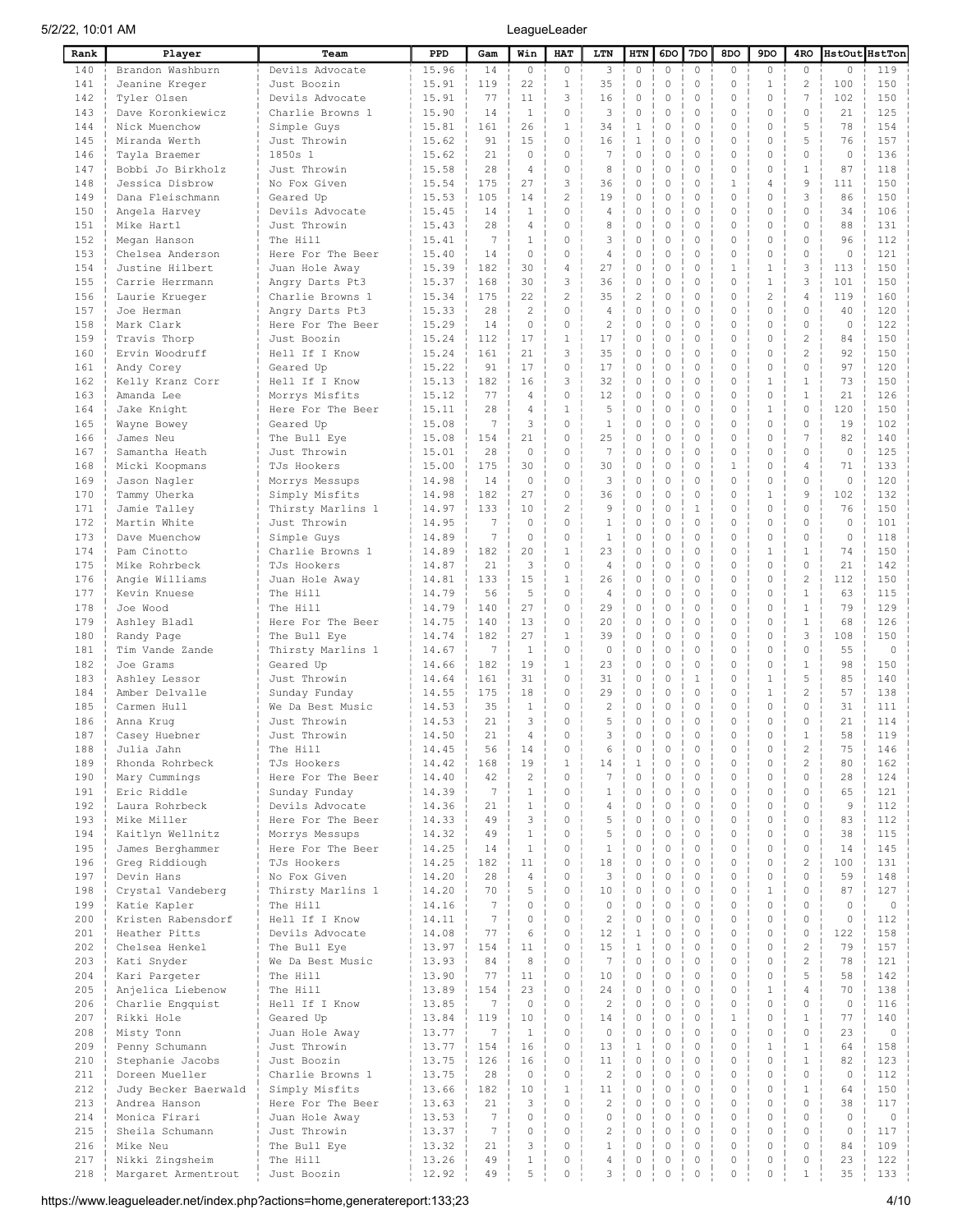| Rank | Plaver       | Team              | PPD   | Gam | Win | <b>HAT</b> | LTN | HTN | 6DO I | 7DO | 8DO | 9DO | 4RO | HstOut HstTon |
|------|--------------|-------------------|-------|-----|-----|------------|-----|-----|-------|-----|-----|-----|-----|---------------|
| 219  | Sami Gilkey  | The Hill          | 12.88 | 98  |     |            |     |     |       |     |     |     |     | 12S           |
| 220  | Rod Hardy    | The Hill          | 12.87 |     |     |            |     |     |       |     |     |     |     |               |
| 221  | Tala Hunn    | Morrys Messups    | 12.59 | 28  |     |            |     |     |       |     |     |     |     | 109           |
| 222  | Tyler Neu    | Here For The Beer | 12.43 |     |     |            |     |     |       |     |     |     |     | 101           |
| 223  | Jeff Sadoski | Just Throwin      | 12.43 |     |     |            |     |     |       |     |     |     |     |               |

## Most Improved Players for week 27, All Cricket games:

| Plaver           | Team              | Previous MPR | <b>MPR</b> | MPR Improvement |
|------------------|-------------------|--------------|------------|-----------------|
| Andrea Hanson    | Here For The Beer | 0.74         | 0.90       | 0.16            |
| Mike Butterbrodt | The Bull Eye      | 2.38         | 2.47       | 0.09            |
| Jon Harvey       | Devils Advocate   | 2.40         | 2.49       | 0.09            |
| Jordan Stalker   | Simple Guys       | 2.10         | 2.15       | 0.05            |
| Tanja Bahr       | Banging Neighbors | 1.61         | 1.66       | 0.05            |

# All Cricket games, sorted by MPR:

| 3.68<br>29<br>12<br>3<br>23<br>17<br>$\mathbf{2}$<br>$\mathbf{2}$<br>$\mathbf{2}$<br>$\mathbf{1}$<br>46<br>16<br>Jose Compean<br>Honey Badgers<br>3<br>2<br>3.34<br>18<br>8<br>8<br>12<br>6<br>3<br>$\mathbb O$<br>$\mathbf{1}$<br>$\mathbb O$<br>Matt Jenkins<br>Fireball In Th Woods<br>3<br>10<br>3<br>37<br>15<br>$\circ$<br>3.22<br>50<br>26<br>12<br>$\mathbf{1}$<br>0<br>Wendell Smith<br>Devils Advocate<br>$\overline{4}$<br>3.17<br>12<br>$\mathbf{1}$<br>7<br>$\overline{c}$<br>$\overline{c}$<br>$\circ$<br>$\circ$<br>0<br>Andy Greenfield<br>Moonlight 5th Man<br>4<br>4<br>$\mathbf{1}$<br>30<br>9<br>$\circ$<br>5<br>3.15<br>40<br>18<br>10<br>11<br>$\circ$<br>0<br>Greg Mueller<br>Moonlight 5th Man<br>3<br>$\mathbf 0$<br>3<br>$\overline{c}$<br>6<br>8<br>3<br>$\mathbf{1}$<br>$\circ$<br>$\circ$<br>0<br>Devin Heintz<br>3.11<br>Honey Badgers<br>7<br>24<br>12<br>3.05<br>48<br>21<br>17<br>$\mathbf{1}$<br>15<br>$\circ$<br>$\mathbf{1}$<br>0<br>Josh Mulder<br>Moonlight 5th Man<br>$\overline{c}$<br>8<br>$\mathbf{1}$<br>15<br>$1\,$<br>$1\,$<br>30<br>11<br>13<br>6<br>$\overline{4}$<br>Tim Trun<br>Legend N Crew<br>3.05<br>$\overline{c}$<br>20<br>$\circ$<br>$\mathbf 0$<br>$\mathbf{1}$<br>9<br>2.98<br>17<br>14<br>10<br>Derek Schneiter<br>Crotchshotz<br>40<br>10<br>$\overline{c}$<br>8<br>$\circ$<br>$\circ$<br>10<br>2.96<br>48<br>24<br>14<br>17<br>11<br>9<br>Warren Braunschweig<br>Fireball In Th Woods<br>$\overline{c}$<br>$\mathbf 0$<br>$\circ$<br>$\mathbf 0$<br>2.95<br>$\overline{4}$<br>$\Omega$<br>$\mathbf 0$<br>1<br>$\mathbf{1}$<br>0<br>11<br>Jon Potts<br>Juan Hole Away<br>$\mathbf{1}$<br>$\circ$<br>$\mathbf{1}$<br>12<br>Fireball In Th Woods<br>2.93<br>44<br>12<br>19<br>18<br>11<br>10<br>0<br>Kevin Hesse<br>3<br>$\mathbf 0$<br>$\mathbf 0$<br>13<br>2.91<br>52<br>26<br>21<br>13<br>8<br>0<br>Nate Disbrow<br>No Fox Given<br>11<br>$\mathbf{1}$<br>$\circ$<br>$\mathbf 0$<br>14<br>2.86<br>28<br>11<br>11<br>13<br>11<br>5<br>0<br>Travis Mahnke<br>Legend N Crew<br>$\overline{c}$<br>$\mathbf 0$<br>$\mathbb O$<br>$1\,$<br>15<br>$\mathbf{1}$<br>$\circ$<br>$\mathbf{1}$<br>$\mathbf{1}$<br>0<br>0<br>Mike Hill<br>Simple Guys<br>2.81<br>22<br>$\mathbf 0$<br>$\overline{7}$<br>$\overline{c}$<br>$\circ$<br>$1\,$<br>16<br>2.76<br>11<br>10<br>11<br>0<br>Josh Moore<br>Legend N Crew<br>$\overline{c}$<br>0<br>$\mathbb O$<br>17<br>2.76<br>$\mathbf{1}$<br>$\mathbf{1}$<br>$\mathbf{1}$<br>$\circ$<br>0<br>0<br>0<br>Al Schmidt<br>Fireball In Th Woods<br>$\mathbf{1}$<br>22<br>$\overline{c}$<br>2.75<br>44<br>16<br>19<br>12<br>6<br>$\mathbb O$<br>0<br>18<br>Clayton Rupnow<br>Legend N Crew<br>9<br>0<br>24<br>$\mathbf 0$<br>$\circ$<br>19<br>2.73<br>52<br>25<br>11<br>10<br>$1\,$<br>Cory Lee<br>Morrys Misfits<br>2.71<br>$\overline{c}$<br>$\overline{2}$<br>$\mathbf 0$<br>$\mathbf 0$<br>3<br>$\Omega$<br>$\mathbf 0$<br>$\circ$<br>$\mathbf 0$<br>$\circ$<br>20<br>Craig Buchda<br>Thirsty Marlins 1<br>48<br>22<br>$\overline{c}$<br>18<br>$\overline{7}$<br>$\circ$<br>$\mathbf 0$<br>$\overline{c}$<br>21<br>2.70<br>18<br>6<br>Dale Zubke<br>Fireball In Th Woods<br>30<br>$\mathbf 0$<br>22<br>2.69<br>50<br>20<br>$\mathbf{1}$<br>5<br>6<br>$1\,$<br>$\mathbf{1}$<br>Nick Visser<br>Thirsty Marlins 1<br>11<br>23<br>$\overline{c}$<br>0<br>3<br>0<br>$\circ$<br>$\mathbf 0$<br>2.57<br>$\mathbf{1}$<br>$\circ$<br>$\Omega$<br>0<br>Kyle Firari<br>The Bull Eye<br>6<br>3<br>$\mathbf{1}$<br>$\mathbf 0$<br>$\mathbf{1}$<br>0<br>$\circ$<br>24<br>2.56<br>$\mathbf{1}$<br>$\circ$<br>0<br>Mark Sumnicht<br>Devils Advocate<br>23<br>2.55<br>52<br>3<br>7<br>$1\,$<br>25<br>25<br>15<br>6<br>$1\,$<br>$1\,$<br>Keith Lau<br>Legend N Crew<br>$\mathbf 0$<br>8<br>7<br>$\circ$<br>$\mathbf{1}$<br>26<br>2.53<br>42<br>20<br>13<br>13<br>$\mathbf{1}$<br>Nate Soto<br>Honey Badgers<br>13<br>7<br>$\mathbf 0$<br>$\mathbf 0$<br>27<br>2.52<br>40<br>19<br>6<br>$\mathbf{1}$<br>8<br>0<br>Josh Talley<br>Thirsty Marlins 1<br>$\Omega$<br>$\mathbf 0$<br>2.50<br>38<br>16<br>14<br>13<br>8<br>3<br>$\mathbf{1}$<br>$\Omega$<br>28<br>Mike Deibert<br>Moonlight 5th Man<br>$\circ$<br>$\mathbf 0$<br>29<br>2.50<br>$\overline{c}$<br>$\mathbf{1}$<br>$\mathbf{1}$<br>$\mathbf{1}$<br>$\circ$<br>$\Omega$<br>0<br>0<br>Matt Nehls<br>Banging Neighbors<br>10<br>30<br>2.49<br>30<br>13<br>$\circ$<br>11<br>5<br>4<br>$1\,$<br>$\mathbf{1}$<br>0<br>Jeremy Hildebrandt<br>Crotchshotz<br>8<br>3<br>3<br>$\circ$<br>31<br>2.49<br>18<br>8<br>5<br>$\circ$<br>$\mathbf{1}$<br>0<br>Devils Advocate<br>Jon Harvey<br>3<br>27<br>$\overline{c}$<br>$\circ$<br>$\overline{c}$<br>32<br>2.49<br>52<br>16<br>15<br>10<br>0<br>Banging Neighbors<br>Rodney Bahr<br>$\overline{c}$<br>$\overline{c}$<br>33<br>44<br>21<br>12<br>$\mathbf{1}$<br>21<br>7<br>$\circ$<br>0<br>2.48<br>Ryan Kostick<br>Crotchshotz<br>$\overline{c}$<br>$\mathbf 0$<br>9<br>$\overline{c}$<br>0<br>$\mathbf 0$<br>34<br>2.47<br>14<br>7<br>$\circ$<br>$\mathbf{1}$<br>Mike Butterbrodt<br>The Bull Eye<br>$\overline{c}$<br>$\mathbf 0$<br>$\mathbf{1}$<br>$\mathbf 0$<br>$\circ$<br>$\mathbf 0$<br>35<br>2.45<br>$\mathbf{1}$<br>$\mathbf{1}$<br>$\Omega$<br>$\circ$<br>Caleb Smit<br>The Hill<br>7<br>13<br>$\mathbf 0$<br>3<br>5<br>$\circ$<br>$\mathbf 0$<br>36<br>30<br>13<br>0<br>Ryan Theder<br>Fireball In Th Woods<br>2.45<br>$\mathbf 0$<br>16<br>3<br>6<br>$\circ$<br>$\circ$<br>37<br>46<br>$\overline{4}$<br>28<br>0<br>Andrew Frey<br>Honey Badgers<br>2.43<br>$\overline{7}$<br>$7\phantom{.0}$<br>$\mathbf 0$<br>$\circ$<br>$\overline{c}$<br>2.42<br>16<br>4<br>$\Omega$<br>1<br>0<br>38<br>Brian Apel<br>Honey Badgers<br>3<br>$\overline{c}$<br>$\mathbf 0$<br>$\mathbf{1}$<br>5<br>$\circ$<br>$\circ$<br>$\mathbf{1}$<br>2.42<br>10<br>0<br>39<br>Thomas Holbach<br>Thirsty Marlins 1<br>$\mathbf{1}$<br>$\mathbf 0$<br>$\mathbf{1}$<br>$\circ$<br>$\mathbf 0$<br>$\circ$<br>40<br>2.42<br>$\overline{4}$<br>$\mathbf{1}$<br>$\mathbf{1}$<br>0<br>Brian Wahl<br>Honey Badgers<br>$\overline{c}$<br>$\mathbf{1}$<br>$\overline{c}$<br>$\mathbf 0$<br>$\mathbf{1}$<br>$\circ$<br>$\mathbf 0$<br>$\circ$<br>$\overline{4}$<br>0<br>41<br>Cameron Schuette<br>Fireball In Th Woods<br>2.40<br>$\overline{c}$<br>8<br>18<br>9<br>$\mathbf 0$<br>42<br>Here For The Beer<br>2.36<br>52<br>21<br>4<br>$\mathbf{1}$<br>$\mathbf{1}$<br>David Lessor<br>$\mathbf 0$<br>$\overline{c}$<br>$\circ$<br>$\mathbf{1}$<br>$\circ$<br>2.36<br>$\overline{4}$<br>$\mathbf{1}$<br>0<br>$\Omega$<br>0<br>43<br>Jayce Pavloski<br>Simple Guys<br>$\overline{c}$<br>$\mathbf 0$<br>$\mathbf 0$<br>$\mathbf 0$<br>2.36<br>$\mathbf{1}$<br>$\mathbf{1}$<br>$\mathbf{1}$<br>$\Omega$<br>0<br>0<br>44<br>1850s 1<br>Justin Magsamen<br>$\overline{c}$<br>2.33<br>2<br>0<br>$\circ$<br>$\mathbf{1}$<br>$\Omega$<br>0<br>$\circ$<br>$\circ$<br>0<br>45<br>Storm Arndt<br>No Fox Given<br>6<br>$\overline{c}$<br>$\overline{c}$<br>5<br>46<br>Dustin Richter<br>2.32<br>0<br>$\mathbf{1}$<br>0<br>0<br>0<br>0<br>The Hill<br>47<br>2.30<br>50<br>12<br>13<br>0<br>15<br>11<br>6<br>0<br>$\mathbf{1}$<br>0<br>Ed Delvalle<br>Sunday Funday<br>32<br>0<br>48<br>2.28<br>11<br>17<br>11<br>5<br>4<br>0<br>$\mathbf{0}$<br>0<br>Legend N Crew<br>Larry Fraber<br>49<br>Don Heller<br>Crotchshotz<br>2.27<br>6<br>3<br>$1\,$<br>$\mathbb O$<br>$1\,$<br>$\mathbf{1}$<br>0<br>$1\,$<br>0<br>$\mathbb O$<br>$\,1\,$<br>10<br>3<br>$\mathbb O$<br>$\sqrt{2}$<br>50<br>2.26<br>42<br>15<br>10<br>6<br>$\mathbf{1}$<br>Eric Zepeda<br>Juan Hole Away<br>$\circ$<br>$7\phantom{.0}$<br>$\circ$<br>$1\,$<br>$\circ$<br>Nate Ball<br>Moonlight 5th Man<br>2.25<br>32<br>11<br>11<br>4<br>4<br>51<br>$\mathbb O$<br>52<br>Justin Delvalle<br>2.24<br>52<br>20<br>$7\phantom{.0}$<br>$\mathbf{1}$<br>13<br>5<br>8<br>$\circ$<br>$\mathbb O$<br>Sunday Funday<br>3<br>53<br>John Armentrout<br>Just Boozin<br>2.24<br>42<br>16<br>5<br>14<br>$\mathbf{1}$<br>$\mathbf{1}$<br>$\circ$<br>0<br>4<br>5<br>$\circ$<br>54<br>Lisa Soto<br>Honey Badgers<br>2.23<br>46<br>13<br>13<br>$\circ$<br>10<br>6<br>$\circ$<br>$\circ$<br>3<br>$\mathbf 0$<br>Simply Misfits<br>2.21<br>50<br>17<br>$\mathcal{G}$<br>19<br>7<br>4<br>$\circ$<br>$\circ$<br>55<br>Micky Aschenbrenner<br>5<br>$\circ$<br>$\,1\,$<br>56<br>Brent Vanderwerff<br>2.20<br>46<br>20<br>14<br>7<br>4<br>$\mathbf{1}$<br>$\mathbf{1}$<br>Morrys Messups<br>$\mathbb O$<br>57<br>2.17<br>$\mathbb O$<br>$\,1$<br>$\mathbb O$<br>Carlos Villanova<br>Banging Neighbors<br>$\overline{4}$<br>0<br>0<br>$\circ$<br>$\mathbf{1}$<br>0<br>3<br>22<br>7<br>58<br>2.15<br>8<br>4<br>$\mathbf 0$<br>0<br>0<br>$\circ$<br>Jordan Stalker<br>Simple Guys<br>$\mathbf{1}$ | Rank | Player | Team | <b>MPR</b> | Gam | Wins | AST | <b>HAT</b> | 5MR | 6MR | 7MR | 8MR | 9MR | <b>WHS</b> |
|-------------------------------------------------------------------------------------------------------------------------------------------------------------------------------------------------------------------------------------------------------------------------------------------------------------------------------------------------------------------------------------------------------------------------------------------------------------------------------------------------------------------------------------------------------------------------------------------------------------------------------------------------------------------------------------------------------------------------------------------------------------------------------------------------------------------------------------------------------------------------------------------------------------------------------------------------------------------------------------------------------------------------------------------------------------------------------------------------------------------------------------------------------------------------------------------------------------------------------------------------------------------------------------------------------------------------------------------------------------------------------------------------------------------------------------------------------------------------------------------------------------------------------------------------------------------------------------------------------------------------------------------------------------------------------------------------------------------------------------------------------------------------------------------------------------------------------------------------------------------------------------------------------------------------------------------------------------------------------------------------------------------------------------------------------------------------------------------------------------------------------------------------------------------------------------------------------------------------------------------------------------------------------------------------------------------------------------------------------------------------------------------------------------------------------------------------------------------------------------------------------------------------------------------------------------------------------------------------------------------------------------------------------------------------------------------------------------------------------------------------------------------------------------------------------------------------------------------------------------------------------------------------------------------------------------------------------------------------------------------------------------------------------------------------------------------------------------------------------------------------------------------------------------------------------------------------------------------------------------------------------------------------------------------------------------------------------------------------------------------------------------------------------------------------------------------------------------------------------------------------------------------------------------------------------------------------------------------------------------------------------------------------------------------------------------------------------------------------------------------------------------------------------------------------------------------------------------------------------------------------------------------------------------------------------------------------------------------------------------------------------------------------------------------------------------------------------------------------------------------------------------------------------------------------------------------------------------------------------------------------------------------------------------------------------------------------------------------------------------------------------------------------------------------------------------------------------------------------------------------------------------------------------------------------------------------------------------------------------------------------------------------------------------------------------------------------------------------------------------------------------------------------------------------------------------------------------------------------------------------------------------------------------------------------------------------------------------------------------------------------------------------------------------------------------------------------------------------------------------------------------------------------------------------------------------------------------------------------------------------------------------------------------------------------------------------------------------------------------------------------------------------------------------------------------------------------------------------------------------------------------------------------------------------------------------------------------------------------------------------------------------------------------------------------------------------------------------------------------------------------------------------------------------------------------------------------------------------------------------------------------------------------------------------------------------------------------------------------------------------------------------------------------------------------------------------------------------------------------------------------------------------------------------------------------------------------------------------------------------------------------------------------------------------------------------------------------------------------------------------------------------------------------------------------------------------------------------------------------------------------------------------------------------------------------------------------------------------------------------------------------------------------------------------------------------------------------------------------------------------------------------------------------------------------------------------------------------------------------------------------------------------------------------------------------------------------------------------------------------------------------------------------------------------------------------------------------------------------------------------------------------------------------------------------------------------------------------------------------------------------------------------------------------------------------------------------------------------------------------------------------------------------------------------------------------------------------------------------------------------------------------------------------------------------------------------------------------------------------------------------------------------------------------------------------------------------------------------------------------------------------------------------------------------------------------------------------------------------------------------------------------------------------------------------------------------------------------------------------------------------------------------------------------------------------------------------------------------------------------------------------------------------------------------------------------------------------------------------------------------------------------------------------------------------------------------------------------------------------------------------------------------------------------------------------------------------------------------------------------------------------------------------------------------------------------------------------------------------------------------------------------------------------------------------------------------------------------------------------------------------------------|------|--------|------|------------|-----|------|-----|------------|-----|-----|-----|-----|-----|------------|
|                                                                                                                                                                                                                                                                                                                                                                                                                                                                                                                                                                                                                                                                                                                                                                                                                                                                                                                                                                                                                                                                                                                                                                                                                                                                                                                                                                                                                                                                                                                                                                                                                                                                                                                                                                                                                                                                                                                                                                                                                                                                                                                                                                                                                                                                                                                                                                                                                                                                                                                                                                                                                                                                                                                                                                                                                                                                                                                                                                                                                                                                                                                                                                                                                                                                                                                                                                                                                                                                                                                                                                                                                                                                                                                                                                                                                                                                                                                                                                                                                                                                                                                                                                                                                                                                                                                                                                                                                                                                                                                                                                                                                                                                                                                                                                                                                                                                                                                                                                                                                                                                                                                                                                                                                                                                                                                                                                                                                                                                                                                                                                                                                                                                                                                                                                                                                                                                                                                                                                                                                                                                                                                                                                                                                                                                                                                                                                                                                                                                                                                                                                                                                                                                                                                                                                                                                                                                                                                                                                                                                                                                                                                                                                                                                                                                                                                                                                                                                                                                                                                                                                                                                                                                                                                                                                                                                                                                                                                                                                                                                                                                                                                                                                                                                                                                                                                                                                                                                                                                                                                                                                                                                                                                                                                                                             |      |        |      |            |     |      |     |            |     |     |     |     |     |            |
|                                                                                                                                                                                                                                                                                                                                                                                                                                                                                                                                                                                                                                                                                                                                                                                                                                                                                                                                                                                                                                                                                                                                                                                                                                                                                                                                                                                                                                                                                                                                                                                                                                                                                                                                                                                                                                                                                                                                                                                                                                                                                                                                                                                                                                                                                                                                                                                                                                                                                                                                                                                                                                                                                                                                                                                                                                                                                                                                                                                                                                                                                                                                                                                                                                                                                                                                                                                                                                                                                                                                                                                                                                                                                                                                                                                                                                                                                                                                                                                                                                                                                                                                                                                                                                                                                                                                                                                                                                                                                                                                                                                                                                                                                                                                                                                                                                                                                                                                                                                                                                                                                                                                                                                                                                                                                                                                                                                                                                                                                                                                                                                                                                                                                                                                                                                                                                                                                                                                                                                                                                                                                                                                                                                                                                                                                                                                                                                                                                                                                                                                                                                                                                                                                                                                                                                                                                                                                                                                                                                                                                                                                                                                                                                                                                                                                                                                                                                                                                                                                                                                                                                                                                                                                                                                                                                                                                                                                                                                                                                                                                                                                                                                                                                                                                                                                                                                                                                                                                                                                                                                                                                                                                                                                                                                                             |      |        |      |            |     |      |     |            |     |     |     |     |     |            |
|                                                                                                                                                                                                                                                                                                                                                                                                                                                                                                                                                                                                                                                                                                                                                                                                                                                                                                                                                                                                                                                                                                                                                                                                                                                                                                                                                                                                                                                                                                                                                                                                                                                                                                                                                                                                                                                                                                                                                                                                                                                                                                                                                                                                                                                                                                                                                                                                                                                                                                                                                                                                                                                                                                                                                                                                                                                                                                                                                                                                                                                                                                                                                                                                                                                                                                                                                                                                                                                                                                                                                                                                                                                                                                                                                                                                                                                                                                                                                                                                                                                                                                                                                                                                                                                                                                                                                                                                                                                                                                                                                                                                                                                                                                                                                                                                                                                                                                                                                                                                                                                                                                                                                                                                                                                                                                                                                                                                                                                                                                                                                                                                                                                                                                                                                                                                                                                                                                                                                                                                                                                                                                                                                                                                                                                                                                                                                                                                                                                                                                                                                                                                                                                                                                                                                                                                                                                                                                                                                                                                                                                                                                                                                                                                                                                                                                                                                                                                                                                                                                                                                                                                                                                                                                                                                                                                                                                                                                                                                                                                                                                                                                                                                                                                                                                                                                                                                                                                                                                                                                                                                                                                                                                                                                                                                             |      |        |      |            |     |      |     |            |     |     |     |     |     |            |
|                                                                                                                                                                                                                                                                                                                                                                                                                                                                                                                                                                                                                                                                                                                                                                                                                                                                                                                                                                                                                                                                                                                                                                                                                                                                                                                                                                                                                                                                                                                                                                                                                                                                                                                                                                                                                                                                                                                                                                                                                                                                                                                                                                                                                                                                                                                                                                                                                                                                                                                                                                                                                                                                                                                                                                                                                                                                                                                                                                                                                                                                                                                                                                                                                                                                                                                                                                                                                                                                                                                                                                                                                                                                                                                                                                                                                                                                                                                                                                                                                                                                                                                                                                                                                                                                                                                                                                                                                                                                                                                                                                                                                                                                                                                                                                                                                                                                                                                                                                                                                                                                                                                                                                                                                                                                                                                                                                                                                                                                                                                                                                                                                                                                                                                                                                                                                                                                                                                                                                                                                                                                                                                                                                                                                                                                                                                                                                                                                                                                                                                                                                                                                                                                                                                                                                                                                                                                                                                                                                                                                                                                                                                                                                                                                                                                                                                                                                                                                                                                                                                                                                                                                                                                                                                                                                                                                                                                                                                                                                                                                                                                                                                                                                                                                                                                                                                                                                                                                                                                                                                                                                                                                                                                                                                                                             |      |        |      |            |     |      |     |            |     |     |     |     |     |            |
|                                                                                                                                                                                                                                                                                                                                                                                                                                                                                                                                                                                                                                                                                                                                                                                                                                                                                                                                                                                                                                                                                                                                                                                                                                                                                                                                                                                                                                                                                                                                                                                                                                                                                                                                                                                                                                                                                                                                                                                                                                                                                                                                                                                                                                                                                                                                                                                                                                                                                                                                                                                                                                                                                                                                                                                                                                                                                                                                                                                                                                                                                                                                                                                                                                                                                                                                                                                                                                                                                                                                                                                                                                                                                                                                                                                                                                                                                                                                                                                                                                                                                                                                                                                                                                                                                                                                                                                                                                                                                                                                                                                                                                                                                                                                                                                                                                                                                                                                                                                                                                                                                                                                                                                                                                                                                                                                                                                                                                                                                                                                                                                                                                                                                                                                                                                                                                                                                                                                                                                                                                                                                                                                                                                                                                                                                                                                                                                                                                                                                                                                                                                                                                                                                                                                                                                                                                                                                                                                                                                                                                                                                                                                                                                                                                                                                                                                                                                                                                                                                                                                                                                                                                                                                                                                                                                                                                                                                                                                                                                                                                                                                                                                                                                                                                                                                                                                                                                                                                                                                                                                                                                                                                                                                                                                                             |      |        |      |            |     |      |     |            |     |     |     |     |     |            |
|                                                                                                                                                                                                                                                                                                                                                                                                                                                                                                                                                                                                                                                                                                                                                                                                                                                                                                                                                                                                                                                                                                                                                                                                                                                                                                                                                                                                                                                                                                                                                                                                                                                                                                                                                                                                                                                                                                                                                                                                                                                                                                                                                                                                                                                                                                                                                                                                                                                                                                                                                                                                                                                                                                                                                                                                                                                                                                                                                                                                                                                                                                                                                                                                                                                                                                                                                                                                                                                                                                                                                                                                                                                                                                                                                                                                                                                                                                                                                                                                                                                                                                                                                                                                                                                                                                                                                                                                                                                                                                                                                                                                                                                                                                                                                                                                                                                                                                                                                                                                                                                                                                                                                                                                                                                                                                                                                                                                                                                                                                                                                                                                                                                                                                                                                                                                                                                                                                                                                                                                                                                                                                                                                                                                                                                                                                                                                                                                                                                                                                                                                                                                                                                                                                                                                                                                                                                                                                                                                                                                                                                                                                                                                                                                                                                                                                                                                                                                                                                                                                                                                                                                                                                                                                                                                                                                                                                                                                                                                                                                                                                                                                                                                                                                                                                                                                                                                                                                                                                                                                                                                                                                                                                                                                                                                             |      |        |      |            |     |      |     |            |     |     |     |     |     |            |
|                                                                                                                                                                                                                                                                                                                                                                                                                                                                                                                                                                                                                                                                                                                                                                                                                                                                                                                                                                                                                                                                                                                                                                                                                                                                                                                                                                                                                                                                                                                                                                                                                                                                                                                                                                                                                                                                                                                                                                                                                                                                                                                                                                                                                                                                                                                                                                                                                                                                                                                                                                                                                                                                                                                                                                                                                                                                                                                                                                                                                                                                                                                                                                                                                                                                                                                                                                                                                                                                                                                                                                                                                                                                                                                                                                                                                                                                                                                                                                                                                                                                                                                                                                                                                                                                                                                                                                                                                                                                                                                                                                                                                                                                                                                                                                                                                                                                                                                                                                                                                                                                                                                                                                                                                                                                                                                                                                                                                                                                                                                                                                                                                                                                                                                                                                                                                                                                                                                                                                                                                                                                                                                                                                                                                                                                                                                                                                                                                                                                                                                                                                                                                                                                                                                                                                                                                                                                                                                                                                                                                                                                                                                                                                                                                                                                                                                                                                                                                                                                                                                                                                                                                                                                                                                                                                                                                                                                                                                                                                                                                                                                                                                                                                                                                                                                                                                                                                                                                                                                                                                                                                                                                                                                                                                                                             |      |        |      |            |     |      |     |            |     |     |     |     |     |            |
|                                                                                                                                                                                                                                                                                                                                                                                                                                                                                                                                                                                                                                                                                                                                                                                                                                                                                                                                                                                                                                                                                                                                                                                                                                                                                                                                                                                                                                                                                                                                                                                                                                                                                                                                                                                                                                                                                                                                                                                                                                                                                                                                                                                                                                                                                                                                                                                                                                                                                                                                                                                                                                                                                                                                                                                                                                                                                                                                                                                                                                                                                                                                                                                                                                                                                                                                                                                                                                                                                                                                                                                                                                                                                                                                                                                                                                                                                                                                                                                                                                                                                                                                                                                                                                                                                                                                                                                                                                                                                                                                                                                                                                                                                                                                                                                                                                                                                                                                                                                                                                                                                                                                                                                                                                                                                                                                                                                                                                                                                                                                                                                                                                                                                                                                                                                                                                                                                                                                                                                                                                                                                                                                                                                                                                                                                                                                                                                                                                                                                                                                                                                                                                                                                                                                                                                                                                                                                                                                                                                                                                                                                                                                                                                                                                                                                                                                                                                                                                                                                                                                                                                                                                                                                                                                                                                                                                                                                                                                                                                                                                                                                                                                                                                                                                                                                                                                                                                                                                                                                                                                                                                                                                                                                                                                                             |      |        |      |            |     |      |     |            |     |     |     |     |     |            |
|                                                                                                                                                                                                                                                                                                                                                                                                                                                                                                                                                                                                                                                                                                                                                                                                                                                                                                                                                                                                                                                                                                                                                                                                                                                                                                                                                                                                                                                                                                                                                                                                                                                                                                                                                                                                                                                                                                                                                                                                                                                                                                                                                                                                                                                                                                                                                                                                                                                                                                                                                                                                                                                                                                                                                                                                                                                                                                                                                                                                                                                                                                                                                                                                                                                                                                                                                                                                                                                                                                                                                                                                                                                                                                                                                                                                                                                                                                                                                                                                                                                                                                                                                                                                                                                                                                                                                                                                                                                                                                                                                                                                                                                                                                                                                                                                                                                                                                                                                                                                                                                                                                                                                                                                                                                                                                                                                                                                                                                                                                                                                                                                                                                                                                                                                                                                                                                                                                                                                                                                                                                                                                                                                                                                                                                                                                                                                                                                                                                                                                                                                                                                                                                                                                                                                                                                                                                                                                                                                                                                                                                                                                                                                                                                                                                                                                                                                                                                                                                                                                                                                                                                                                                                                                                                                                                                                                                                                                                                                                                                                                                                                                                                                                                                                                                                                                                                                                                                                                                                                                                                                                                                                                                                                                                                                             |      |        |      |            |     |      |     |            |     |     |     |     |     |            |
|                                                                                                                                                                                                                                                                                                                                                                                                                                                                                                                                                                                                                                                                                                                                                                                                                                                                                                                                                                                                                                                                                                                                                                                                                                                                                                                                                                                                                                                                                                                                                                                                                                                                                                                                                                                                                                                                                                                                                                                                                                                                                                                                                                                                                                                                                                                                                                                                                                                                                                                                                                                                                                                                                                                                                                                                                                                                                                                                                                                                                                                                                                                                                                                                                                                                                                                                                                                                                                                                                                                                                                                                                                                                                                                                                                                                                                                                                                                                                                                                                                                                                                                                                                                                                                                                                                                                                                                                                                                                                                                                                                                                                                                                                                                                                                                                                                                                                                                                                                                                                                                                                                                                                                                                                                                                                                                                                                                                                                                                                                                                                                                                                                                                                                                                                                                                                                                                                                                                                                                                                                                                                                                                                                                                                                                                                                                                                                                                                                                                                                                                                                                                                                                                                                                                                                                                                                                                                                                                                                                                                                                                                                                                                                                                                                                                                                                                                                                                                                                                                                                                                                                                                                                                                                                                                                                                                                                                                                                                                                                                                                                                                                                                                                                                                                                                                                                                                                                                                                                                                                                                                                                                                                                                                                                                                             |      |        |      |            |     |      |     |            |     |     |     |     |     |            |
|                                                                                                                                                                                                                                                                                                                                                                                                                                                                                                                                                                                                                                                                                                                                                                                                                                                                                                                                                                                                                                                                                                                                                                                                                                                                                                                                                                                                                                                                                                                                                                                                                                                                                                                                                                                                                                                                                                                                                                                                                                                                                                                                                                                                                                                                                                                                                                                                                                                                                                                                                                                                                                                                                                                                                                                                                                                                                                                                                                                                                                                                                                                                                                                                                                                                                                                                                                                                                                                                                                                                                                                                                                                                                                                                                                                                                                                                                                                                                                                                                                                                                                                                                                                                                                                                                                                                                                                                                                                                                                                                                                                                                                                                                                                                                                                                                                                                                                                                                                                                                                                                                                                                                                                                                                                                                                                                                                                                                                                                                                                                                                                                                                                                                                                                                                                                                                                                                                                                                                                                                                                                                                                                                                                                                                                                                                                                                                                                                                                                                                                                                                                                                                                                                                                                                                                                                                                                                                                                                                                                                                                                                                                                                                                                                                                                                                                                                                                                                                                                                                                                                                                                                                                                                                                                                                                                                                                                                                                                                                                                                                                                                                                                                                                                                                                                                                                                                                                                                                                                                                                                                                                                                                                                                                                                                             |      |        |      |            |     |      |     |            |     |     |     |     |     |            |
|                                                                                                                                                                                                                                                                                                                                                                                                                                                                                                                                                                                                                                                                                                                                                                                                                                                                                                                                                                                                                                                                                                                                                                                                                                                                                                                                                                                                                                                                                                                                                                                                                                                                                                                                                                                                                                                                                                                                                                                                                                                                                                                                                                                                                                                                                                                                                                                                                                                                                                                                                                                                                                                                                                                                                                                                                                                                                                                                                                                                                                                                                                                                                                                                                                                                                                                                                                                                                                                                                                                                                                                                                                                                                                                                                                                                                                                                                                                                                                                                                                                                                                                                                                                                                                                                                                                                                                                                                                                                                                                                                                                                                                                                                                                                                                                                                                                                                                                                                                                                                                                                                                                                                                                                                                                                                                                                                                                                                                                                                                                                                                                                                                                                                                                                                                                                                                                                                                                                                                                                                                                                                                                                                                                                                                                                                                                                                                                                                                                                                                                                                                                                                                                                                                                                                                                                                                                                                                                                                                                                                                                                                                                                                                                                                                                                                                                                                                                                                                                                                                                                                                                                                                                                                                                                                                                                                                                                                                                                                                                                                                                                                                                                                                                                                                                                                                                                                                                                                                                                                                                                                                                                                                                                                                                                                             |      |        |      |            |     |      |     |            |     |     |     |     |     |            |
|                                                                                                                                                                                                                                                                                                                                                                                                                                                                                                                                                                                                                                                                                                                                                                                                                                                                                                                                                                                                                                                                                                                                                                                                                                                                                                                                                                                                                                                                                                                                                                                                                                                                                                                                                                                                                                                                                                                                                                                                                                                                                                                                                                                                                                                                                                                                                                                                                                                                                                                                                                                                                                                                                                                                                                                                                                                                                                                                                                                                                                                                                                                                                                                                                                                                                                                                                                                                                                                                                                                                                                                                                                                                                                                                                                                                                                                                                                                                                                                                                                                                                                                                                                                                                                                                                                                                                                                                                                                                                                                                                                                                                                                                                                                                                                                                                                                                                                                                                                                                                                                                                                                                                                                                                                                                                                                                                                                                                                                                                                                                                                                                                                                                                                                                                                                                                                                                                                                                                                                                                                                                                                                                                                                                                                                                                                                                                                                                                                                                                                                                                                                                                                                                                                                                                                                                                                                                                                                                                                                                                                                                                                                                                                                                                                                                                                                                                                                                                                                                                                                                                                                                                                                                                                                                                                                                                                                                                                                                                                                                                                                                                                                                                                                                                                                                                                                                                                                                                                                                                                                                                                                                                                                                                                                                                             |      |        |      |            |     |      |     |            |     |     |     |     |     |            |
|                                                                                                                                                                                                                                                                                                                                                                                                                                                                                                                                                                                                                                                                                                                                                                                                                                                                                                                                                                                                                                                                                                                                                                                                                                                                                                                                                                                                                                                                                                                                                                                                                                                                                                                                                                                                                                                                                                                                                                                                                                                                                                                                                                                                                                                                                                                                                                                                                                                                                                                                                                                                                                                                                                                                                                                                                                                                                                                                                                                                                                                                                                                                                                                                                                                                                                                                                                                                                                                                                                                                                                                                                                                                                                                                                                                                                                                                                                                                                                                                                                                                                                                                                                                                                                                                                                                                                                                                                                                                                                                                                                                                                                                                                                                                                                                                                                                                                                                                                                                                                                                                                                                                                                                                                                                                                                                                                                                                                                                                                                                                                                                                                                                                                                                                                                                                                                                                                                                                                                                                                                                                                                                                                                                                                                                                                                                                                                                                                                                                                                                                                                                                                                                                                                                                                                                                                                                                                                                                                                                                                                                                                                                                                                                                                                                                                                                                                                                                                                                                                                                                                                                                                                                                                                                                                                                                                                                                                                                                                                                                                                                                                                                                                                                                                                                                                                                                                                                                                                                                                                                                                                                                                                                                                                                                                             |      |        |      |            |     |      |     |            |     |     |     |     |     |            |
|                                                                                                                                                                                                                                                                                                                                                                                                                                                                                                                                                                                                                                                                                                                                                                                                                                                                                                                                                                                                                                                                                                                                                                                                                                                                                                                                                                                                                                                                                                                                                                                                                                                                                                                                                                                                                                                                                                                                                                                                                                                                                                                                                                                                                                                                                                                                                                                                                                                                                                                                                                                                                                                                                                                                                                                                                                                                                                                                                                                                                                                                                                                                                                                                                                                                                                                                                                                                                                                                                                                                                                                                                                                                                                                                                                                                                                                                                                                                                                                                                                                                                                                                                                                                                                                                                                                                                                                                                                                                                                                                                                                                                                                                                                                                                                                                                                                                                                                                                                                                                                                                                                                                                                                                                                                                                                                                                                                                                                                                                                                                                                                                                                                                                                                                                                                                                                                                                                                                                                                                                                                                                                                                                                                                                                                                                                                                                                                                                                                                                                                                                                                                                                                                                                                                                                                                                                                                                                                                                                                                                                                                                                                                                                                                                                                                                                                                                                                                                                                                                                                                                                                                                                                                                                                                                                                                                                                                                                                                                                                                                                                                                                                                                                                                                                                                                                                                                                                                                                                                                                                                                                                                                                                                                                                                                             |      |        |      |            |     |      |     |            |     |     |     |     |     |            |
|                                                                                                                                                                                                                                                                                                                                                                                                                                                                                                                                                                                                                                                                                                                                                                                                                                                                                                                                                                                                                                                                                                                                                                                                                                                                                                                                                                                                                                                                                                                                                                                                                                                                                                                                                                                                                                                                                                                                                                                                                                                                                                                                                                                                                                                                                                                                                                                                                                                                                                                                                                                                                                                                                                                                                                                                                                                                                                                                                                                                                                                                                                                                                                                                                                                                                                                                                                                                                                                                                                                                                                                                                                                                                                                                                                                                                                                                                                                                                                                                                                                                                                                                                                                                                                                                                                                                                                                                                                                                                                                                                                                                                                                                                                                                                                                                                                                                                                                                                                                                                                                                                                                                                                                                                                                                                                                                                                                                                                                                                                                                                                                                                                                                                                                                                                                                                                                                                                                                                                                                                                                                                                                                                                                                                                                                                                                                                                                                                                                                                                                                                                                                                                                                                                                                                                                                                                                                                                                                                                                                                                                                                                                                                                                                                                                                                                                                                                                                                                                                                                                                                                                                                                                                                                                                                                                                                                                                                                                                                                                                                                                                                                                                                                                                                                                                                                                                                                                                                                                                                                                                                                                                                                                                                                                                                             |      |        |      |            |     |      |     |            |     |     |     |     |     |            |
|                                                                                                                                                                                                                                                                                                                                                                                                                                                                                                                                                                                                                                                                                                                                                                                                                                                                                                                                                                                                                                                                                                                                                                                                                                                                                                                                                                                                                                                                                                                                                                                                                                                                                                                                                                                                                                                                                                                                                                                                                                                                                                                                                                                                                                                                                                                                                                                                                                                                                                                                                                                                                                                                                                                                                                                                                                                                                                                                                                                                                                                                                                                                                                                                                                                                                                                                                                                                                                                                                                                                                                                                                                                                                                                                                                                                                                                                                                                                                                                                                                                                                                                                                                                                                                                                                                                                                                                                                                                                                                                                                                                                                                                                                                                                                                                                                                                                                                                                                                                                                                                                                                                                                                                                                                                                                                                                                                                                                                                                                                                                                                                                                                                                                                                                                                                                                                                                                                                                                                                                                                                                                                                                                                                                                                                                                                                                                                                                                                                                                                                                                                                                                                                                                                                                                                                                                                                                                                                                                                                                                                                                                                                                                                                                                                                                                                                                                                                                                                                                                                                                                                                                                                                                                                                                                                                                                                                                                                                                                                                                                                                                                                                                                                                                                                                                                                                                                                                                                                                                                                                                                                                                                                                                                                                                                             |      |        |      |            |     |      |     |            |     |     |     |     |     |            |
|                                                                                                                                                                                                                                                                                                                                                                                                                                                                                                                                                                                                                                                                                                                                                                                                                                                                                                                                                                                                                                                                                                                                                                                                                                                                                                                                                                                                                                                                                                                                                                                                                                                                                                                                                                                                                                                                                                                                                                                                                                                                                                                                                                                                                                                                                                                                                                                                                                                                                                                                                                                                                                                                                                                                                                                                                                                                                                                                                                                                                                                                                                                                                                                                                                                                                                                                                                                                                                                                                                                                                                                                                                                                                                                                                                                                                                                                                                                                                                                                                                                                                                                                                                                                                                                                                                                                                                                                                                                                                                                                                                                                                                                                                                                                                                                                                                                                                                                                                                                                                                                                                                                                                                                                                                                                                                                                                                                                                                                                                                                                                                                                                                                                                                                                                                                                                                                                                                                                                                                                                                                                                                                                                                                                                                                                                                                                                                                                                                                                                                                                                                                                                                                                                                                                                                                                                                                                                                                                                                                                                                                                                                                                                                                                                                                                                                                                                                                                                                                                                                                                                                                                                                                                                                                                                                                                                                                                                                                                                                                                                                                                                                                                                                                                                                                                                                                                                                                                                                                                                                                                                                                                                                                                                                                                                             |      |        |      |            |     |      |     |            |     |     |     |     |     |            |
|                                                                                                                                                                                                                                                                                                                                                                                                                                                                                                                                                                                                                                                                                                                                                                                                                                                                                                                                                                                                                                                                                                                                                                                                                                                                                                                                                                                                                                                                                                                                                                                                                                                                                                                                                                                                                                                                                                                                                                                                                                                                                                                                                                                                                                                                                                                                                                                                                                                                                                                                                                                                                                                                                                                                                                                                                                                                                                                                                                                                                                                                                                                                                                                                                                                                                                                                                                                                                                                                                                                                                                                                                                                                                                                                                                                                                                                                                                                                                                                                                                                                                                                                                                                                                                                                                                                                                                                                                                                                                                                                                                                                                                                                                                                                                                                                                                                                                                                                                                                                                                                                                                                                                                                                                                                                                                                                                                                                                                                                                                                                                                                                                                                                                                                                                                                                                                                                                                                                                                                                                                                                                                                                                                                                                                                                                                                                                                                                                                                                                                                                                                                                                                                                                                                                                                                                                                                                                                                                                                                                                                                                                                                                                                                                                                                                                                                                                                                                                                                                                                                                                                                                                                                                                                                                                                                                                                                                                                                                                                                                                                                                                                                                                                                                                                                                                                                                                                                                                                                                                                                                                                                                                                                                                                                                                             |      |        |      |            |     |      |     |            |     |     |     |     |     |            |
|                                                                                                                                                                                                                                                                                                                                                                                                                                                                                                                                                                                                                                                                                                                                                                                                                                                                                                                                                                                                                                                                                                                                                                                                                                                                                                                                                                                                                                                                                                                                                                                                                                                                                                                                                                                                                                                                                                                                                                                                                                                                                                                                                                                                                                                                                                                                                                                                                                                                                                                                                                                                                                                                                                                                                                                                                                                                                                                                                                                                                                                                                                                                                                                                                                                                                                                                                                                                                                                                                                                                                                                                                                                                                                                                                                                                                                                                                                                                                                                                                                                                                                                                                                                                                                                                                                                                                                                                                                                                                                                                                                                                                                                                                                                                                                                                                                                                                                                                                                                                                                                                                                                                                                                                                                                                                                                                                                                                                                                                                                                                                                                                                                                                                                                                                                                                                                                                                                                                                                                                                                                                                                                                                                                                                                                                                                                                                                                                                                                                                                                                                                                                                                                                                                                                                                                                                                                                                                                                                                                                                                                                                                                                                                                                                                                                                                                                                                                                                                                                                                                                                                                                                                                                                                                                                                                                                                                                                                                                                                                                                                                                                                                                                                                                                                                                                                                                                                                                                                                                                                                                                                                                                                                                                                                                                             |      |        |      |            |     |      |     |            |     |     |     |     |     |            |
|                                                                                                                                                                                                                                                                                                                                                                                                                                                                                                                                                                                                                                                                                                                                                                                                                                                                                                                                                                                                                                                                                                                                                                                                                                                                                                                                                                                                                                                                                                                                                                                                                                                                                                                                                                                                                                                                                                                                                                                                                                                                                                                                                                                                                                                                                                                                                                                                                                                                                                                                                                                                                                                                                                                                                                                                                                                                                                                                                                                                                                                                                                                                                                                                                                                                                                                                                                                                                                                                                                                                                                                                                                                                                                                                                                                                                                                                                                                                                                                                                                                                                                                                                                                                                                                                                                                                                                                                                                                                                                                                                                                                                                                                                                                                                                                                                                                                                                                                                                                                                                                                                                                                                                                                                                                                                                                                                                                                                                                                                                                                                                                                                                                                                                                                                                                                                                                                                                                                                                                                                                                                                                                                                                                                                                                                                                                                                                                                                                                                                                                                                                                                                                                                                                                                                                                                                                                                                                                                                                                                                                                                                                                                                                                                                                                                                                                                                                                                                                                                                                                                                                                                                                                                                                                                                                                                                                                                                                                                                                                                                                                                                                                                                                                                                                                                                                                                                                                                                                                                                                                                                                                                                                                                                                                                                             |      |        |      |            |     |      |     |            |     |     |     |     |     |            |
|                                                                                                                                                                                                                                                                                                                                                                                                                                                                                                                                                                                                                                                                                                                                                                                                                                                                                                                                                                                                                                                                                                                                                                                                                                                                                                                                                                                                                                                                                                                                                                                                                                                                                                                                                                                                                                                                                                                                                                                                                                                                                                                                                                                                                                                                                                                                                                                                                                                                                                                                                                                                                                                                                                                                                                                                                                                                                                                                                                                                                                                                                                                                                                                                                                                                                                                                                                                                                                                                                                                                                                                                                                                                                                                                                                                                                                                                                                                                                                                                                                                                                                                                                                                                                                                                                                                                                                                                                                                                                                                                                                                                                                                                                                                                                                                                                                                                                                                                                                                                                                                                                                                                                                                                                                                                                                                                                                                                                                                                                                                                                                                                                                                                                                                                                                                                                                                                                                                                                                                                                                                                                                                                                                                                                                                                                                                                                                                                                                                                                                                                                                                                                                                                                                                                                                                                                                                                                                                                                                                                                                                                                                                                                                                                                                                                                                                                                                                                                                                                                                                                                                                                                                                                                                                                                                                                                                                                                                                                                                                                                                                                                                                                                                                                                                                                                                                                                                                                                                                                                                                                                                                                                                                                                                                                                             |      |        |      |            |     |      |     |            |     |     |     |     |     |            |
|                                                                                                                                                                                                                                                                                                                                                                                                                                                                                                                                                                                                                                                                                                                                                                                                                                                                                                                                                                                                                                                                                                                                                                                                                                                                                                                                                                                                                                                                                                                                                                                                                                                                                                                                                                                                                                                                                                                                                                                                                                                                                                                                                                                                                                                                                                                                                                                                                                                                                                                                                                                                                                                                                                                                                                                                                                                                                                                                                                                                                                                                                                                                                                                                                                                                                                                                                                                                                                                                                                                                                                                                                                                                                                                                                                                                                                                                                                                                                                                                                                                                                                                                                                                                                                                                                                                                                                                                                                                                                                                                                                                                                                                                                                                                                                                                                                                                                                                                                                                                                                                                                                                                                                                                                                                                                                                                                                                                                                                                                                                                                                                                                                                                                                                                                                                                                                                                                                                                                                                                                                                                                                                                                                                                                                                                                                                                                                                                                                                                                                                                                                                                                                                                                                                                                                                                                                                                                                                                                                                                                                                                                                                                                                                                                                                                                                                                                                                                                                                                                                                                                                                                                                                                                                                                                                                                                                                                                                                                                                                                                                                                                                                                                                                                                                                                                                                                                                                                                                                                                                                                                                                                                                                                                                                                                             |      |        |      |            |     |      |     |            |     |     |     |     |     |            |
|                                                                                                                                                                                                                                                                                                                                                                                                                                                                                                                                                                                                                                                                                                                                                                                                                                                                                                                                                                                                                                                                                                                                                                                                                                                                                                                                                                                                                                                                                                                                                                                                                                                                                                                                                                                                                                                                                                                                                                                                                                                                                                                                                                                                                                                                                                                                                                                                                                                                                                                                                                                                                                                                                                                                                                                                                                                                                                                                                                                                                                                                                                                                                                                                                                                                                                                                                                                                                                                                                                                                                                                                                                                                                                                                                                                                                                                                                                                                                                                                                                                                                                                                                                                                                                                                                                                                                                                                                                                                                                                                                                                                                                                                                                                                                                                                                                                                                                                                                                                                                                                                                                                                                                                                                                                                                                                                                                                                                                                                                                                                                                                                                                                                                                                                                                                                                                                                                                                                                                                                                                                                                                                                                                                                                                                                                                                                                                                                                                                                                                                                                                                                                                                                                                                                                                                                                                                                                                                                                                                                                                                                                                                                                                                                                                                                                                                                                                                                                                                                                                                                                                                                                                                                                                                                                                                                                                                                                                                                                                                                                                                                                                                                                                                                                                                                                                                                                                                                                                                                                                                                                                                                                                                                                                                                                             |      |        |      |            |     |      |     |            |     |     |     |     |     |            |
|                                                                                                                                                                                                                                                                                                                                                                                                                                                                                                                                                                                                                                                                                                                                                                                                                                                                                                                                                                                                                                                                                                                                                                                                                                                                                                                                                                                                                                                                                                                                                                                                                                                                                                                                                                                                                                                                                                                                                                                                                                                                                                                                                                                                                                                                                                                                                                                                                                                                                                                                                                                                                                                                                                                                                                                                                                                                                                                                                                                                                                                                                                                                                                                                                                                                                                                                                                                                                                                                                                                                                                                                                                                                                                                                                                                                                                                                                                                                                                                                                                                                                                                                                                                                                                                                                                                                                                                                                                                                                                                                                                                                                                                                                                                                                                                                                                                                                                                                                                                                                                                                                                                                                                                                                                                                                                                                                                                                                                                                                                                                                                                                                                                                                                                                                                                                                                                                                                                                                                                                                                                                                                                                                                                                                                                                                                                                                                                                                                                                                                                                                                                                                                                                                                                                                                                                                                                                                                                                                                                                                                                                                                                                                                                                                                                                                                                                                                                                                                                                                                                                                                                                                                                                                                                                                                                                                                                                                                                                                                                                                                                                                                                                                                                                                                                                                                                                                                                                                                                                                                                                                                                                                                                                                                                                                             |      |        |      |            |     |      |     |            |     |     |     |     |     |            |
|                                                                                                                                                                                                                                                                                                                                                                                                                                                                                                                                                                                                                                                                                                                                                                                                                                                                                                                                                                                                                                                                                                                                                                                                                                                                                                                                                                                                                                                                                                                                                                                                                                                                                                                                                                                                                                                                                                                                                                                                                                                                                                                                                                                                                                                                                                                                                                                                                                                                                                                                                                                                                                                                                                                                                                                                                                                                                                                                                                                                                                                                                                                                                                                                                                                                                                                                                                                                                                                                                                                                                                                                                                                                                                                                                                                                                                                                                                                                                                                                                                                                                                                                                                                                                                                                                                                                                                                                                                                                                                                                                                                                                                                                                                                                                                                                                                                                                                                                                                                                                                                                                                                                                                                                                                                                                                                                                                                                                                                                                                                                                                                                                                                                                                                                                                                                                                                                                                                                                                                                                                                                                                                                                                                                                                                                                                                                                                                                                                                                                                                                                                                                                                                                                                                                                                                                                                                                                                                                                                                                                                                                                                                                                                                                                                                                                                                                                                                                                                                                                                                                                                                                                                                                                                                                                                                                                                                                                                                                                                                                                                                                                                                                                                                                                                                                                                                                                                                                                                                                                                                                                                                                                                                                                                                                                             |      |        |      |            |     |      |     |            |     |     |     |     |     |            |
|                                                                                                                                                                                                                                                                                                                                                                                                                                                                                                                                                                                                                                                                                                                                                                                                                                                                                                                                                                                                                                                                                                                                                                                                                                                                                                                                                                                                                                                                                                                                                                                                                                                                                                                                                                                                                                                                                                                                                                                                                                                                                                                                                                                                                                                                                                                                                                                                                                                                                                                                                                                                                                                                                                                                                                                                                                                                                                                                                                                                                                                                                                                                                                                                                                                                                                                                                                                                                                                                                                                                                                                                                                                                                                                                                                                                                                                                                                                                                                                                                                                                                                                                                                                                                                                                                                                                                                                                                                                                                                                                                                                                                                                                                                                                                                                                                                                                                                                                                                                                                                                                                                                                                                                                                                                                                                                                                                                                                                                                                                                                                                                                                                                                                                                                                                                                                                                                                                                                                                                                                                                                                                                                                                                                                                                                                                                                                                                                                                                                                                                                                                                                                                                                                                                                                                                                                                                                                                                                                                                                                                                                                                                                                                                                                                                                                                                                                                                                                                                                                                                                                                                                                                                                                                                                                                                                                                                                                                                                                                                                                                                                                                                                                                                                                                                                                                                                                                                                                                                                                                                                                                                                                                                                                                                                                             |      |        |      |            |     |      |     |            |     |     |     |     |     |            |
|                                                                                                                                                                                                                                                                                                                                                                                                                                                                                                                                                                                                                                                                                                                                                                                                                                                                                                                                                                                                                                                                                                                                                                                                                                                                                                                                                                                                                                                                                                                                                                                                                                                                                                                                                                                                                                                                                                                                                                                                                                                                                                                                                                                                                                                                                                                                                                                                                                                                                                                                                                                                                                                                                                                                                                                                                                                                                                                                                                                                                                                                                                                                                                                                                                                                                                                                                                                                                                                                                                                                                                                                                                                                                                                                                                                                                                                                                                                                                                                                                                                                                                                                                                                                                                                                                                                                                                                                                                                                                                                                                                                                                                                                                                                                                                                                                                                                                                                                                                                                                                                                                                                                                                                                                                                                                                                                                                                                                                                                                                                                                                                                                                                                                                                                                                                                                                                                                                                                                                                                                                                                                                                                                                                                                                                                                                                                                                                                                                                                                                                                                                                                                                                                                                                                                                                                                                                                                                                                                                                                                                                                                                                                                                                                                                                                                                                                                                                                                                                                                                                                                                                                                                                                                                                                                                                                                                                                                                                                                                                                                                                                                                                                                                                                                                                                                                                                                                                                                                                                                                                                                                                                                                                                                                                                                             |      |        |      |            |     |      |     |            |     |     |     |     |     |            |
|                                                                                                                                                                                                                                                                                                                                                                                                                                                                                                                                                                                                                                                                                                                                                                                                                                                                                                                                                                                                                                                                                                                                                                                                                                                                                                                                                                                                                                                                                                                                                                                                                                                                                                                                                                                                                                                                                                                                                                                                                                                                                                                                                                                                                                                                                                                                                                                                                                                                                                                                                                                                                                                                                                                                                                                                                                                                                                                                                                                                                                                                                                                                                                                                                                                                                                                                                                                                                                                                                                                                                                                                                                                                                                                                                                                                                                                                                                                                                                                                                                                                                                                                                                                                                                                                                                                                                                                                                                                                                                                                                                                                                                                                                                                                                                                                                                                                                                                                                                                                                                                                                                                                                                                                                                                                                                                                                                                                                                                                                                                                                                                                                                                                                                                                                                                                                                                                                                                                                                                                                                                                                                                                                                                                                                                                                                                                                                                                                                                                                                                                                                                                                                                                                                                                                                                                                                                                                                                                                                                                                                                                                                                                                                                                                                                                                                                                                                                                                                                                                                                                                                                                                                                                                                                                                                                                                                                                                                                                                                                                                                                                                                                                                                                                                                                                                                                                                                                                                                                                                                                                                                                                                                                                                                                                                             |      |        |      |            |     |      |     |            |     |     |     |     |     |            |
|                                                                                                                                                                                                                                                                                                                                                                                                                                                                                                                                                                                                                                                                                                                                                                                                                                                                                                                                                                                                                                                                                                                                                                                                                                                                                                                                                                                                                                                                                                                                                                                                                                                                                                                                                                                                                                                                                                                                                                                                                                                                                                                                                                                                                                                                                                                                                                                                                                                                                                                                                                                                                                                                                                                                                                                                                                                                                                                                                                                                                                                                                                                                                                                                                                                                                                                                                                                                                                                                                                                                                                                                                                                                                                                                                                                                                                                                                                                                                                                                                                                                                                                                                                                                                                                                                                                                                                                                                                                                                                                                                                                                                                                                                                                                                                                                                                                                                                                                                                                                                                                                                                                                                                                                                                                                                                                                                                                                                                                                                                                                                                                                                                                                                                                                                                                                                                                                                                                                                                                                                                                                                                                                                                                                                                                                                                                                                                                                                                                                                                                                                                                                                                                                                                                                                                                                                                                                                                                                                                                                                                                                                                                                                                                                                                                                                                                                                                                                                                                                                                                                                                                                                                                                                                                                                                                                                                                                                                                                                                                                                                                                                                                                                                                                                                                                                                                                                                                                                                                                                                                                                                                                                                                                                                                                                             |      |        |      |            |     |      |     |            |     |     |     |     |     |            |
|                                                                                                                                                                                                                                                                                                                                                                                                                                                                                                                                                                                                                                                                                                                                                                                                                                                                                                                                                                                                                                                                                                                                                                                                                                                                                                                                                                                                                                                                                                                                                                                                                                                                                                                                                                                                                                                                                                                                                                                                                                                                                                                                                                                                                                                                                                                                                                                                                                                                                                                                                                                                                                                                                                                                                                                                                                                                                                                                                                                                                                                                                                                                                                                                                                                                                                                                                                                                                                                                                                                                                                                                                                                                                                                                                                                                                                                                                                                                                                                                                                                                                                                                                                                                                                                                                                                                                                                                                                                                                                                                                                                                                                                                                                                                                                                                                                                                                                                                                                                                                                                                                                                                                                                                                                                                                                                                                                                                                                                                                                                                                                                                                                                                                                                                                                                                                                                                                                                                                                                                                                                                                                                                                                                                                                                                                                                                                                                                                                                                                                                                                                                                                                                                                                                                                                                                                                                                                                                                                                                                                                                                                                                                                                                                                                                                                                                                                                                                                                                                                                                                                                                                                                                                                                                                                                                                                                                                                                                                                                                                                                                                                                                                                                                                                                                                                                                                                                                                                                                                                                                                                                                                                                                                                                                                                             |      |        |      |            |     |      |     |            |     |     |     |     |     |            |
|                                                                                                                                                                                                                                                                                                                                                                                                                                                                                                                                                                                                                                                                                                                                                                                                                                                                                                                                                                                                                                                                                                                                                                                                                                                                                                                                                                                                                                                                                                                                                                                                                                                                                                                                                                                                                                                                                                                                                                                                                                                                                                                                                                                                                                                                                                                                                                                                                                                                                                                                                                                                                                                                                                                                                                                                                                                                                                                                                                                                                                                                                                                                                                                                                                                                                                                                                                                                                                                                                                                                                                                                                                                                                                                                                                                                                                                                                                                                                                                                                                                                                                                                                                                                                                                                                                                                                                                                                                                                                                                                                                                                                                                                                                                                                                                                                                                                                                                                                                                                                                                                                                                                                                                                                                                                                                                                                                                                                                                                                                                                                                                                                                                                                                                                                                                                                                                                                                                                                                                                                                                                                                                                                                                                                                                                                                                                                                                                                                                                                                                                                                                                                                                                                                                                                                                                                                                                                                                                                                                                                                                                                                                                                                                                                                                                                                                                                                                                                                                                                                                                                                                                                                                                                                                                                                                                                                                                                                                                                                                                                                                                                                                                                                                                                                                                                                                                                                                                                                                                                                                                                                                                                                                                                                                                                             |      |        |      |            |     |      |     |            |     |     |     |     |     |            |
|                                                                                                                                                                                                                                                                                                                                                                                                                                                                                                                                                                                                                                                                                                                                                                                                                                                                                                                                                                                                                                                                                                                                                                                                                                                                                                                                                                                                                                                                                                                                                                                                                                                                                                                                                                                                                                                                                                                                                                                                                                                                                                                                                                                                                                                                                                                                                                                                                                                                                                                                                                                                                                                                                                                                                                                                                                                                                                                                                                                                                                                                                                                                                                                                                                                                                                                                                                                                                                                                                                                                                                                                                                                                                                                                                                                                                                                                                                                                                                                                                                                                                                                                                                                                                                                                                                                                                                                                                                                                                                                                                                                                                                                                                                                                                                                                                                                                                                                                                                                                                                                                                                                                                                                                                                                                                                                                                                                                                                                                                                                                                                                                                                                                                                                                                                                                                                                                                                                                                                                                                                                                                                                                                                                                                                                                                                                                                                                                                                                                                                                                                                                                                                                                                                                                                                                                                                                                                                                                                                                                                                                                                                                                                                                                                                                                                                                                                                                                                                                                                                                                                                                                                                                                                                                                                                                                                                                                                                                                                                                                                                                                                                                                                                                                                                                                                                                                                                                                                                                                                                                                                                                                                                                                                                                                                             |      |        |      |            |     |      |     |            |     |     |     |     |     |            |
|                                                                                                                                                                                                                                                                                                                                                                                                                                                                                                                                                                                                                                                                                                                                                                                                                                                                                                                                                                                                                                                                                                                                                                                                                                                                                                                                                                                                                                                                                                                                                                                                                                                                                                                                                                                                                                                                                                                                                                                                                                                                                                                                                                                                                                                                                                                                                                                                                                                                                                                                                                                                                                                                                                                                                                                                                                                                                                                                                                                                                                                                                                                                                                                                                                                                                                                                                                                                                                                                                                                                                                                                                                                                                                                                                                                                                                                                                                                                                                                                                                                                                                                                                                                                                                                                                                                                                                                                                                                                                                                                                                                                                                                                                                                                                                                                                                                                                                                                                                                                                                                                                                                                                                                                                                                                                                                                                                                                                                                                                                                                                                                                                                                                                                                                                                                                                                                                                                                                                                                                                                                                                                                                                                                                                                                                                                                                                                                                                                                                                                                                                                                                                                                                                                                                                                                                                                                                                                                                                                                                                                                                                                                                                                                                                                                                                                                                                                                                                                                                                                                                                                                                                                                                                                                                                                                                                                                                                                                                                                                                                                                                                                                                                                                                                                                                                                                                                                                                                                                                                                                                                                                                                                                                                                                                                             |      |        |      |            |     |      |     |            |     |     |     |     |     |            |
|                                                                                                                                                                                                                                                                                                                                                                                                                                                                                                                                                                                                                                                                                                                                                                                                                                                                                                                                                                                                                                                                                                                                                                                                                                                                                                                                                                                                                                                                                                                                                                                                                                                                                                                                                                                                                                                                                                                                                                                                                                                                                                                                                                                                                                                                                                                                                                                                                                                                                                                                                                                                                                                                                                                                                                                                                                                                                                                                                                                                                                                                                                                                                                                                                                                                                                                                                                                                                                                                                                                                                                                                                                                                                                                                                                                                                                                                                                                                                                                                                                                                                                                                                                                                                                                                                                                                                                                                                                                                                                                                                                                                                                                                                                                                                                                                                                                                                                                                                                                                                                                                                                                                                                                                                                                                                                                                                                                                                                                                                                                                                                                                                                                                                                                                                                                                                                                                                                                                                                                                                                                                                                                                                                                                                                                                                                                                                                                                                                                                                                                                                                                                                                                                                                                                                                                                                                                                                                                                                                                                                                                                                                                                                                                                                                                                                                                                                                                                                                                                                                                                                                                                                                                                                                                                                                                                                                                                                                                                                                                                                                                                                                                                                                                                                                                                                                                                                                                                                                                                                                                                                                                                                                                                                                                                                             |      |        |      |            |     |      |     |            |     |     |     |     |     |            |
|                                                                                                                                                                                                                                                                                                                                                                                                                                                                                                                                                                                                                                                                                                                                                                                                                                                                                                                                                                                                                                                                                                                                                                                                                                                                                                                                                                                                                                                                                                                                                                                                                                                                                                                                                                                                                                                                                                                                                                                                                                                                                                                                                                                                                                                                                                                                                                                                                                                                                                                                                                                                                                                                                                                                                                                                                                                                                                                                                                                                                                                                                                                                                                                                                                                                                                                                                                                                                                                                                                                                                                                                                                                                                                                                                                                                                                                                                                                                                                                                                                                                                                                                                                                                                                                                                                                                                                                                                                                                                                                                                                                                                                                                                                                                                                                                                                                                                                                                                                                                                                                                                                                                                                                                                                                                                                                                                                                                                                                                                                                                                                                                                                                                                                                                                                                                                                                                                                                                                                                                                                                                                                                                                                                                                                                                                                                                                                                                                                                                                                                                                                                                                                                                                                                                                                                                                                                                                                                                                                                                                                                                                                                                                                                                                                                                                                                                                                                                                                                                                                                                                                                                                                                                                                                                                                                                                                                                                                                                                                                                                                                                                                                                                                                                                                                                                                                                                                                                                                                                                                                                                                                                                                                                                                                                                             |      |        |      |            |     |      |     |            |     |     |     |     |     |            |
|                                                                                                                                                                                                                                                                                                                                                                                                                                                                                                                                                                                                                                                                                                                                                                                                                                                                                                                                                                                                                                                                                                                                                                                                                                                                                                                                                                                                                                                                                                                                                                                                                                                                                                                                                                                                                                                                                                                                                                                                                                                                                                                                                                                                                                                                                                                                                                                                                                                                                                                                                                                                                                                                                                                                                                                                                                                                                                                                                                                                                                                                                                                                                                                                                                                                                                                                                                                                                                                                                                                                                                                                                                                                                                                                                                                                                                                                                                                                                                                                                                                                                                                                                                                                                                                                                                                                                                                                                                                                                                                                                                                                                                                                                                                                                                                                                                                                                                                                                                                                                                                                                                                                                                                                                                                                                                                                                                                                                                                                                                                                                                                                                                                                                                                                                                                                                                                                                                                                                                                                                                                                                                                                                                                                                                                                                                                                                                                                                                                                                                                                                                                                                                                                                                                                                                                                                                                                                                                                                                                                                                                                                                                                                                                                                                                                                                                                                                                                                                                                                                                                                                                                                                                                                                                                                                                                                                                                                                                                                                                                                                                                                                                                                                                                                                                                                                                                                                                                                                                                                                                                                                                                                                                                                                                                                             |      |        |      |            |     |      |     |            |     |     |     |     |     |            |
|                                                                                                                                                                                                                                                                                                                                                                                                                                                                                                                                                                                                                                                                                                                                                                                                                                                                                                                                                                                                                                                                                                                                                                                                                                                                                                                                                                                                                                                                                                                                                                                                                                                                                                                                                                                                                                                                                                                                                                                                                                                                                                                                                                                                                                                                                                                                                                                                                                                                                                                                                                                                                                                                                                                                                                                                                                                                                                                                                                                                                                                                                                                                                                                                                                                                                                                                                                                                                                                                                                                                                                                                                                                                                                                                                                                                                                                                                                                                                                                                                                                                                                                                                                                                                                                                                                                                                                                                                                                                                                                                                                                                                                                                                                                                                                                                                                                                                                                                                                                                                                                                                                                                                                                                                                                                                                                                                                                                                                                                                                                                                                                                                                                                                                                                                                                                                                                                                                                                                                                                                                                                                                                                                                                                                                                                                                                                                                                                                                                                                                                                                                                                                                                                                                                                                                                                                                                                                                                                                                                                                                                                                                                                                                                                                                                                                                                                                                                                                                                                                                                                                                                                                                                                                                                                                                                                                                                                                                                                                                                                                                                                                                                                                                                                                                                                                                                                                                                                                                                                                                                                                                                                                                                                                                                                                             |      |        |      |            |     |      |     |            |     |     |     |     |     |            |
|                                                                                                                                                                                                                                                                                                                                                                                                                                                                                                                                                                                                                                                                                                                                                                                                                                                                                                                                                                                                                                                                                                                                                                                                                                                                                                                                                                                                                                                                                                                                                                                                                                                                                                                                                                                                                                                                                                                                                                                                                                                                                                                                                                                                                                                                                                                                                                                                                                                                                                                                                                                                                                                                                                                                                                                                                                                                                                                                                                                                                                                                                                                                                                                                                                                                                                                                                                                                                                                                                                                                                                                                                                                                                                                                                                                                                                                                                                                                                                                                                                                                                                                                                                                                                                                                                                                                                                                                                                                                                                                                                                                                                                                                                                                                                                                                                                                                                                                                                                                                                                                                                                                                                                                                                                                                                                                                                                                                                                                                                                                                                                                                                                                                                                                                                                                                                                                                                                                                                                                                                                                                                                                                                                                                                                                                                                                                                                                                                                                                                                                                                                                                                                                                                                                                                                                                                                                                                                                                                                                                                                                                                                                                                                                                                                                                                                                                                                                                                                                                                                                                                                                                                                                                                                                                                                                                                                                                                                                                                                                                                                                                                                                                                                                                                                                                                                                                                                                                                                                                                                                                                                                                                                                                                                                                                             |      |        |      |            |     |      |     |            |     |     |     |     |     |            |
|                                                                                                                                                                                                                                                                                                                                                                                                                                                                                                                                                                                                                                                                                                                                                                                                                                                                                                                                                                                                                                                                                                                                                                                                                                                                                                                                                                                                                                                                                                                                                                                                                                                                                                                                                                                                                                                                                                                                                                                                                                                                                                                                                                                                                                                                                                                                                                                                                                                                                                                                                                                                                                                                                                                                                                                                                                                                                                                                                                                                                                                                                                                                                                                                                                                                                                                                                                                                                                                                                                                                                                                                                                                                                                                                                                                                                                                                                                                                                                                                                                                                                                                                                                                                                                                                                                                                                                                                                                                                                                                                                                                                                                                                                                                                                                                                                                                                                                                                                                                                                                                                                                                                                                                                                                                                                                                                                                                                                                                                                                                                                                                                                                                                                                                                                                                                                                                                                                                                                                                                                                                                                                                                                                                                                                                                                                                                                                                                                                                                                                                                                                                                                                                                                                                                                                                                                                                                                                                                                                                                                                                                                                                                                                                                                                                                                                                                                                                                                                                                                                                                                                                                                                                                                                                                                                                                                                                                                                                                                                                                                                                                                                                                                                                                                                                                                                                                                                                                                                                                                                                                                                                                                                                                                                                                                             |      |        |      |            |     |      |     |            |     |     |     |     |     |            |
|                                                                                                                                                                                                                                                                                                                                                                                                                                                                                                                                                                                                                                                                                                                                                                                                                                                                                                                                                                                                                                                                                                                                                                                                                                                                                                                                                                                                                                                                                                                                                                                                                                                                                                                                                                                                                                                                                                                                                                                                                                                                                                                                                                                                                                                                                                                                                                                                                                                                                                                                                                                                                                                                                                                                                                                                                                                                                                                                                                                                                                                                                                                                                                                                                                                                                                                                                                                                                                                                                                                                                                                                                                                                                                                                                                                                                                                                                                                                                                                                                                                                                                                                                                                                                                                                                                                                                                                                                                                                                                                                                                                                                                                                                                                                                                                                                                                                                                                                                                                                                                                                                                                                                                                                                                                                                                                                                                                                                                                                                                                                                                                                                                                                                                                                                                                                                                                                                                                                                                                                                                                                                                                                                                                                                                                                                                                                                                                                                                                                                                                                                                                                                                                                                                                                                                                                                                                                                                                                                                                                                                                                                                                                                                                                                                                                                                                                                                                                                                                                                                                                                                                                                                                                                                                                                                                                                                                                                                                                                                                                                                                                                                                                                                                                                                                                                                                                                                                                                                                                                                                                                                                                                                                                                                                                                             |      |        |      |            |     |      |     |            |     |     |     |     |     |            |
|                                                                                                                                                                                                                                                                                                                                                                                                                                                                                                                                                                                                                                                                                                                                                                                                                                                                                                                                                                                                                                                                                                                                                                                                                                                                                                                                                                                                                                                                                                                                                                                                                                                                                                                                                                                                                                                                                                                                                                                                                                                                                                                                                                                                                                                                                                                                                                                                                                                                                                                                                                                                                                                                                                                                                                                                                                                                                                                                                                                                                                                                                                                                                                                                                                                                                                                                                                                                                                                                                                                                                                                                                                                                                                                                                                                                                                                                                                                                                                                                                                                                                                                                                                                                                                                                                                                                                                                                                                                                                                                                                                                                                                                                                                                                                                                                                                                                                                                                                                                                                                                                                                                                                                                                                                                                                                                                                                                                                                                                                                                                                                                                                                                                                                                                                                                                                                                                                                                                                                                                                                                                                                                                                                                                                                                                                                                                                                                                                                                                                                                                                                                                                                                                                                                                                                                                                                                                                                                                                                                                                                                                                                                                                                                                                                                                                                                                                                                                                                                                                                                                                                                                                                                                                                                                                                                                                                                                                                                                                                                                                                                                                                                                                                                                                                                                                                                                                                                                                                                                                                                                                                                                                                                                                                                                                             |      |        |      |            |     |      |     |            |     |     |     |     |     |            |
|                                                                                                                                                                                                                                                                                                                                                                                                                                                                                                                                                                                                                                                                                                                                                                                                                                                                                                                                                                                                                                                                                                                                                                                                                                                                                                                                                                                                                                                                                                                                                                                                                                                                                                                                                                                                                                                                                                                                                                                                                                                                                                                                                                                                                                                                                                                                                                                                                                                                                                                                                                                                                                                                                                                                                                                                                                                                                                                                                                                                                                                                                                                                                                                                                                                                                                                                                                                                                                                                                                                                                                                                                                                                                                                                                                                                                                                                                                                                                                                                                                                                                                                                                                                                                                                                                                                                                                                                                                                                                                                                                                                                                                                                                                                                                                                                                                                                                                                                                                                                                                                                                                                                                                                                                                                                                                                                                                                                                                                                                                                                                                                                                                                                                                                                                                                                                                                                                                                                                                                                                                                                                                                                                                                                                                                                                                                                                                                                                                                                                                                                                                                                                                                                                                                                                                                                                                                                                                                                                                                                                                                                                                                                                                                                                                                                                                                                                                                                                                                                                                                                                                                                                                                                                                                                                                                                                                                                                                                                                                                                                                                                                                                                                                                                                                                                                                                                                                                                                                                                                                                                                                                                                                                                                                                                                             |      |        |      |            |     |      |     |            |     |     |     |     |     |            |
|                                                                                                                                                                                                                                                                                                                                                                                                                                                                                                                                                                                                                                                                                                                                                                                                                                                                                                                                                                                                                                                                                                                                                                                                                                                                                                                                                                                                                                                                                                                                                                                                                                                                                                                                                                                                                                                                                                                                                                                                                                                                                                                                                                                                                                                                                                                                                                                                                                                                                                                                                                                                                                                                                                                                                                                                                                                                                                                                                                                                                                                                                                                                                                                                                                                                                                                                                                                                                                                                                                                                                                                                                                                                                                                                                                                                                                                                                                                                                                                                                                                                                                                                                                                                                                                                                                                                                                                                                                                                                                                                                                                                                                                                                                                                                                                                                                                                                                                                                                                                                                                                                                                                                                                                                                                                                                                                                                                                                                                                                                                                                                                                                                                                                                                                                                                                                                                                                                                                                                                                                                                                                                                                                                                                                                                                                                                                                                                                                                                                                                                                                                                                                                                                                                                                                                                                                                                                                                                                                                                                                                                                                                                                                                                                                                                                                                                                                                                                                                                                                                                                                                                                                                                                                                                                                                                                                                                                                                                                                                                                                                                                                                                                                                                                                                                                                                                                                                                                                                                                                                                                                                                                                                                                                                                                                             |      |        |      |            |     |      |     |            |     |     |     |     |     |            |
|                                                                                                                                                                                                                                                                                                                                                                                                                                                                                                                                                                                                                                                                                                                                                                                                                                                                                                                                                                                                                                                                                                                                                                                                                                                                                                                                                                                                                                                                                                                                                                                                                                                                                                                                                                                                                                                                                                                                                                                                                                                                                                                                                                                                                                                                                                                                                                                                                                                                                                                                                                                                                                                                                                                                                                                                                                                                                                                                                                                                                                                                                                                                                                                                                                                                                                                                                                                                                                                                                                                                                                                                                                                                                                                                                                                                                                                                                                                                                                                                                                                                                                                                                                                                                                                                                                                                                                                                                                                                                                                                                                                                                                                                                                                                                                                                                                                                                                                                                                                                                                                                                                                                                                                                                                                                                                                                                                                                                                                                                                                                                                                                                                                                                                                                                                                                                                                                                                                                                                                                                                                                                                                                                                                                                                                                                                                                                                                                                                                                                                                                                                                                                                                                                                                                                                                                                                                                                                                                                                                                                                                                                                                                                                                                                                                                                                                                                                                                                                                                                                                                                                                                                                                                                                                                                                                                                                                                                                                                                                                                                                                                                                                                                                                                                                                                                                                                                                                                                                                                                                                                                                                                                                                                                                                                                             |      |        |      |            |     |      |     |            |     |     |     |     |     |            |
|                                                                                                                                                                                                                                                                                                                                                                                                                                                                                                                                                                                                                                                                                                                                                                                                                                                                                                                                                                                                                                                                                                                                                                                                                                                                                                                                                                                                                                                                                                                                                                                                                                                                                                                                                                                                                                                                                                                                                                                                                                                                                                                                                                                                                                                                                                                                                                                                                                                                                                                                                                                                                                                                                                                                                                                                                                                                                                                                                                                                                                                                                                                                                                                                                                                                                                                                                                                                                                                                                                                                                                                                                                                                                                                                                                                                                                                                                                                                                                                                                                                                                                                                                                                                                                                                                                                                                                                                                                                                                                                                                                                                                                                                                                                                                                                                                                                                                                                                                                                                                                                                                                                                                                                                                                                                                                                                                                                                                                                                                                                                                                                                                                                                                                                                                                                                                                                                                                                                                                                                                                                                                                                                                                                                                                                                                                                                                                                                                                                                                                                                                                                                                                                                                                                                                                                                                                                                                                                                                                                                                                                                                                                                                                                                                                                                                                                                                                                                                                                                                                                                                                                                                                                                                                                                                                                                                                                                                                                                                                                                                                                                                                                                                                                                                                                                                                                                                                                                                                                                                                                                                                                                                                                                                                                                                             |      |        |      |            |     |      |     |            |     |     |     |     |     |            |
|                                                                                                                                                                                                                                                                                                                                                                                                                                                                                                                                                                                                                                                                                                                                                                                                                                                                                                                                                                                                                                                                                                                                                                                                                                                                                                                                                                                                                                                                                                                                                                                                                                                                                                                                                                                                                                                                                                                                                                                                                                                                                                                                                                                                                                                                                                                                                                                                                                                                                                                                                                                                                                                                                                                                                                                                                                                                                                                                                                                                                                                                                                                                                                                                                                                                                                                                                                                                                                                                                                                                                                                                                                                                                                                                                                                                                                                                                                                                                                                                                                                                                                                                                                                                                                                                                                                                                                                                                                                                                                                                                                                                                                                                                                                                                                                                                                                                                                                                                                                                                                                                                                                                                                                                                                                                                                                                                                                                                                                                                                                                                                                                                                                                                                                                                                                                                                                                                                                                                                                                                                                                                                                                                                                                                                                                                                                                                                                                                                                                                                                                                                                                                                                                                                                                                                                                                                                                                                                                                                                                                                                                                                                                                                                                                                                                                                                                                                                                                                                                                                                                                                                                                                                                                                                                                                                                                                                                                                                                                                                                                                                                                                                                                                                                                                                                                                                                                                                                                                                                                                                                                                                                                                                                                                                                                             |      |        |      |            |     |      |     |            |     |     |     |     |     |            |
|                                                                                                                                                                                                                                                                                                                                                                                                                                                                                                                                                                                                                                                                                                                                                                                                                                                                                                                                                                                                                                                                                                                                                                                                                                                                                                                                                                                                                                                                                                                                                                                                                                                                                                                                                                                                                                                                                                                                                                                                                                                                                                                                                                                                                                                                                                                                                                                                                                                                                                                                                                                                                                                                                                                                                                                                                                                                                                                                                                                                                                                                                                                                                                                                                                                                                                                                                                                                                                                                                                                                                                                                                                                                                                                                                                                                                                                                                                                                                                                                                                                                                                                                                                                                                                                                                                                                                                                                                                                                                                                                                                                                                                                                                                                                                                                                                                                                                                                                                                                                                                                                                                                                                                                                                                                                                                                                                                                                                                                                                                                                                                                                                                                                                                                                                                                                                                                                                                                                                                                                                                                                                                                                                                                                                                                                                                                                                                                                                                                                                                                                                                                                                                                                                                                                                                                                                                                                                                                                                                                                                                                                                                                                                                                                                                                                                                                                                                                                                                                                                                                                                                                                                                                                                                                                                                                                                                                                                                                                                                                                                                                                                                                                                                                                                                                                                                                                                                                                                                                                                                                                                                                                                                                                                                                                                             |      |        |      |            |     |      |     |            |     |     |     |     |     |            |
|                                                                                                                                                                                                                                                                                                                                                                                                                                                                                                                                                                                                                                                                                                                                                                                                                                                                                                                                                                                                                                                                                                                                                                                                                                                                                                                                                                                                                                                                                                                                                                                                                                                                                                                                                                                                                                                                                                                                                                                                                                                                                                                                                                                                                                                                                                                                                                                                                                                                                                                                                                                                                                                                                                                                                                                                                                                                                                                                                                                                                                                                                                                                                                                                                                                                                                                                                                                                                                                                                                                                                                                                                                                                                                                                                                                                                                                                                                                                                                                                                                                                                                                                                                                                                                                                                                                                                                                                                                                                                                                                                                                                                                                                                                                                                                                                                                                                                                                                                                                                                                                                                                                                                                                                                                                                                                                                                                                                                                                                                                                                                                                                                                                                                                                                                                                                                                                                                                                                                                                                                                                                                                                                                                                                                                                                                                                                                                                                                                                                                                                                                                                                                                                                                                                                                                                                                                                                                                                                                                                                                                                                                                                                                                                                                                                                                                                                                                                                                                                                                                                                                                                                                                                                                                                                                                                                                                                                                                                                                                                                                                                                                                                                                                                                                                                                                                                                                                                                                                                                                                                                                                                                                                                                                                                                                             |      |        |      |            |     |      |     |            |     |     |     |     |     |            |
|                                                                                                                                                                                                                                                                                                                                                                                                                                                                                                                                                                                                                                                                                                                                                                                                                                                                                                                                                                                                                                                                                                                                                                                                                                                                                                                                                                                                                                                                                                                                                                                                                                                                                                                                                                                                                                                                                                                                                                                                                                                                                                                                                                                                                                                                                                                                                                                                                                                                                                                                                                                                                                                                                                                                                                                                                                                                                                                                                                                                                                                                                                                                                                                                                                                                                                                                                                                                                                                                                                                                                                                                                                                                                                                                                                                                                                                                                                                                                                                                                                                                                                                                                                                                                                                                                                                                                                                                                                                                                                                                                                                                                                                                                                                                                                                                                                                                                                                                                                                                                                                                                                                                                                                                                                                                                                                                                                                                                                                                                                                                                                                                                                                                                                                                                                                                                                                                                                                                                                                                                                                                                                                                                                                                                                                                                                                                                                                                                                                                                                                                                                                                                                                                                                                                                                                                                                                                                                                                                                                                                                                                                                                                                                                                                                                                                                                                                                                                                                                                                                                                                                                                                                                                                                                                                                                                                                                                                                                                                                                                                                                                                                                                                                                                                                                                                                                                                                                                                                                                                                                                                                                                                                                                                                                                                             |      |        |      |            |     |      |     |            |     |     |     |     |     |            |
|                                                                                                                                                                                                                                                                                                                                                                                                                                                                                                                                                                                                                                                                                                                                                                                                                                                                                                                                                                                                                                                                                                                                                                                                                                                                                                                                                                                                                                                                                                                                                                                                                                                                                                                                                                                                                                                                                                                                                                                                                                                                                                                                                                                                                                                                                                                                                                                                                                                                                                                                                                                                                                                                                                                                                                                                                                                                                                                                                                                                                                                                                                                                                                                                                                                                                                                                                                                                                                                                                                                                                                                                                                                                                                                                                                                                                                                                                                                                                                                                                                                                                                                                                                                                                                                                                                                                                                                                                                                                                                                                                                                                                                                                                                                                                                                                                                                                                                                                                                                                                                                                                                                                                                                                                                                                                                                                                                                                                                                                                                                                                                                                                                                                                                                                                                                                                                                                                                                                                                                                                                                                                                                                                                                                                                                                                                                                                                                                                                                                                                                                                                                                                                                                                                                                                                                                                                                                                                                                                                                                                                                                                                                                                                                                                                                                                                                                                                                                                                                                                                                                                                                                                                                                                                                                                                                                                                                                                                                                                                                                                                                                                                                                                                                                                                                                                                                                                                                                                                                                                                                                                                                                                                                                                                                                                             |      |        |      |            |     |      |     |            |     |     |     |     |     |            |
|                                                                                                                                                                                                                                                                                                                                                                                                                                                                                                                                                                                                                                                                                                                                                                                                                                                                                                                                                                                                                                                                                                                                                                                                                                                                                                                                                                                                                                                                                                                                                                                                                                                                                                                                                                                                                                                                                                                                                                                                                                                                                                                                                                                                                                                                                                                                                                                                                                                                                                                                                                                                                                                                                                                                                                                                                                                                                                                                                                                                                                                                                                                                                                                                                                                                                                                                                                                                                                                                                                                                                                                                                                                                                                                                                                                                                                                                                                                                                                                                                                                                                                                                                                                                                                                                                                                                                                                                                                                                                                                                                                                                                                                                                                                                                                                                                                                                                                                                                                                                                                                                                                                                                                                                                                                                                                                                                                                                                                                                                                                                                                                                                                                                                                                                                                                                                                                                                                                                                                                                                                                                                                                                                                                                                                                                                                                                                                                                                                                                                                                                                                                                                                                                                                                                                                                                                                                                                                                                                                                                                                                                                                                                                                                                                                                                                                                                                                                                                                                                                                                                                                                                                                                                                                                                                                                                                                                                                                                                                                                                                                                                                                                                                                                                                                                                                                                                                                                                                                                                                                                                                                                                                                                                                                                                                             |      |        |      |            |     |      |     |            |     |     |     |     |     |            |
|                                                                                                                                                                                                                                                                                                                                                                                                                                                                                                                                                                                                                                                                                                                                                                                                                                                                                                                                                                                                                                                                                                                                                                                                                                                                                                                                                                                                                                                                                                                                                                                                                                                                                                                                                                                                                                                                                                                                                                                                                                                                                                                                                                                                                                                                                                                                                                                                                                                                                                                                                                                                                                                                                                                                                                                                                                                                                                                                                                                                                                                                                                                                                                                                                                                                                                                                                                                                                                                                                                                                                                                                                                                                                                                                                                                                                                                                                                                                                                                                                                                                                                                                                                                                                                                                                                                                                                                                                                                                                                                                                                                                                                                                                                                                                                                                                                                                                                                                                                                                                                                                                                                                                                                                                                                                                                                                                                                                                                                                                                                                                                                                                                                                                                                                                                                                                                                                                                                                                                                                                                                                                                                                                                                                                                                                                                                                                                                                                                                                                                                                                                                                                                                                                                                                                                                                                                                                                                                                                                                                                                                                                                                                                                                                                                                                                                                                                                                                                                                                                                                                                                                                                                                                                                                                                                                                                                                                                                                                                                                                                                                                                                                                                                                                                                                                                                                                                                                                                                                                                                                                                                                                                                                                                                                                                             |      |        |      |            |     |      |     |            |     |     |     |     |     |            |
|                                                                                                                                                                                                                                                                                                                                                                                                                                                                                                                                                                                                                                                                                                                                                                                                                                                                                                                                                                                                                                                                                                                                                                                                                                                                                                                                                                                                                                                                                                                                                                                                                                                                                                                                                                                                                                                                                                                                                                                                                                                                                                                                                                                                                                                                                                                                                                                                                                                                                                                                                                                                                                                                                                                                                                                                                                                                                                                                                                                                                                                                                                                                                                                                                                                                                                                                                                                                                                                                                                                                                                                                                                                                                                                                                                                                                                                                                                                                                                                                                                                                                                                                                                                                                                                                                                                                                                                                                                                                                                                                                                                                                                                                                                                                                                                                                                                                                                                                                                                                                                                                                                                                                                                                                                                                                                                                                                                                                                                                                                                                                                                                                                                                                                                                                                                                                                                                                                                                                                                                                                                                                                                                                                                                                                                                                                                                                                                                                                                                                                                                                                                                                                                                                                                                                                                                                                                                                                                                                                                                                                                                                                                                                                                                                                                                                                                                                                                                                                                                                                                                                                                                                                                                                                                                                                                                                                                                                                                                                                                                                                                                                                                                                                                                                                                                                                                                                                                                                                                                                                                                                                                                                                                                                                                                                             |      |        |      |            |     |      |     |            |     |     |     |     |     |            |
|                                                                                                                                                                                                                                                                                                                                                                                                                                                                                                                                                                                                                                                                                                                                                                                                                                                                                                                                                                                                                                                                                                                                                                                                                                                                                                                                                                                                                                                                                                                                                                                                                                                                                                                                                                                                                                                                                                                                                                                                                                                                                                                                                                                                                                                                                                                                                                                                                                                                                                                                                                                                                                                                                                                                                                                                                                                                                                                                                                                                                                                                                                                                                                                                                                                                                                                                                                                                                                                                                                                                                                                                                                                                                                                                                                                                                                                                                                                                                                                                                                                                                                                                                                                                                                                                                                                                                                                                                                                                                                                                                                                                                                                                                                                                                                                                                                                                                                                                                                                                                                                                                                                                                                                                                                                                                                                                                                                                                                                                                                                                                                                                                                                                                                                                                                                                                                                                                                                                                                                                                                                                                                                                                                                                                                                                                                                                                                                                                                                                                                                                                                                                                                                                                                                                                                                                                                                                                                                                                                                                                                                                                                                                                                                                                                                                                                                                                                                                                                                                                                                                                                                                                                                                                                                                                                                                                                                                                                                                                                                                                                                                                                                                                                                                                                                                                                                                                                                                                                                                                                                                                                                                                                                                                                                                                             |      |        |      |            |     |      |     |            |     |     |     |     |     |            |
|                                                                                                                                                                                                                                                                                                                                                                                                                                                                                                                                                                                                                                                                                                                                                                                                                                                                                                                                                                                                                                                                                                                                                                                                                                                                                                                                                                                                                                                                                                                                                                                                                                                                                                                                                                                                                                                                                                                                                                                                                                                                                                                                                                                                                                                                                                                                                                                                                                                                                                                                                                                                                                                                                                                                                                                                                                                                                                                                                                                                                                                                                                                                                                                                                                                                                                                                                                                                                                                                                                                                                                                                                                                                                                                                                                                                                                                                                                                                                                                                                                                                                                                                                                                                                                                                                                                                                                                                                                                                                                                                                                                                                                                                                                                                                                                                                                                                                                                                                                                                                                                                                                                                                                                                                                                                                                                                                                                                                                                                                                                                                                                                                                                                                                                                                                                                                                                                                                                                                                                                                                                                                                                                                                                                                                                                                                                                                                                                                                                                                                                                                                                                                                                                                                                                                                                                                                                                                                                                                                                                                                                                                                                                                                                                                                                                                                                                                                                                                                                                                                                                                                                                                                                                                                                                                                                                                                                                                                                                                                                                                                                                                                                                                                                                                                                                                                                                                                                                                                                                                                                                                                                                                                                                                                                                                             |      |        |      |            |     |      |     |            |     |     |     |     |     |            |
|                                                                                                                                                                                                                                                                                                                                                                                                                                                                                                                                                                                                                                                                                                                                                                                                                                                                                                                                                                                                                                                                                                                                                                                                                                                                                                                                                                                                                                                                                                                                                                                                                                                                                                                                                                                                                                                                                                                                                                                                                                                                                                                                                                                                                                                                                                                                                                                                                                                                                                                                                                                                                                                                                                                                                                                                                                                                                                                                                                                                                                                                                                                                                                                                                                                                                                                                                                                                                                                                                                                                                                                                                                                                                                                                                                                                                                                                                                                                                                                                                                                                                                                                                                                                                                                                                                                                                                                                                                                                                                                                                                                                                                                                                                                                                                                                                                                                                                                                                                                                                                                                                                                                                                                                                                                                                                                                                                                                                                                                                                                                                                                                                                                                                                                                                                                                                                                                                                                                                                                                                                                                                                                                                                                                                                                                                                                                                                                                                                                                                                                                                                                                                                                                                                                                                                                                                                                                                                                                                                                                                                                                                                                                                                                                                                                                                                                                                                                                                                                                                                                                                                                                                                                                                                                                                                                                                                                                                                                                                                                                                                                                                                                                                                                                                                                                                                                                                                                                                                                                                                                                                                                                                                                                                                                                                             |      |        |      |            |     |      |     |            |     |     |     |     |     |            |

https://www.leagueleader.net/index.php?actions=home,generatereport:133;23 5/10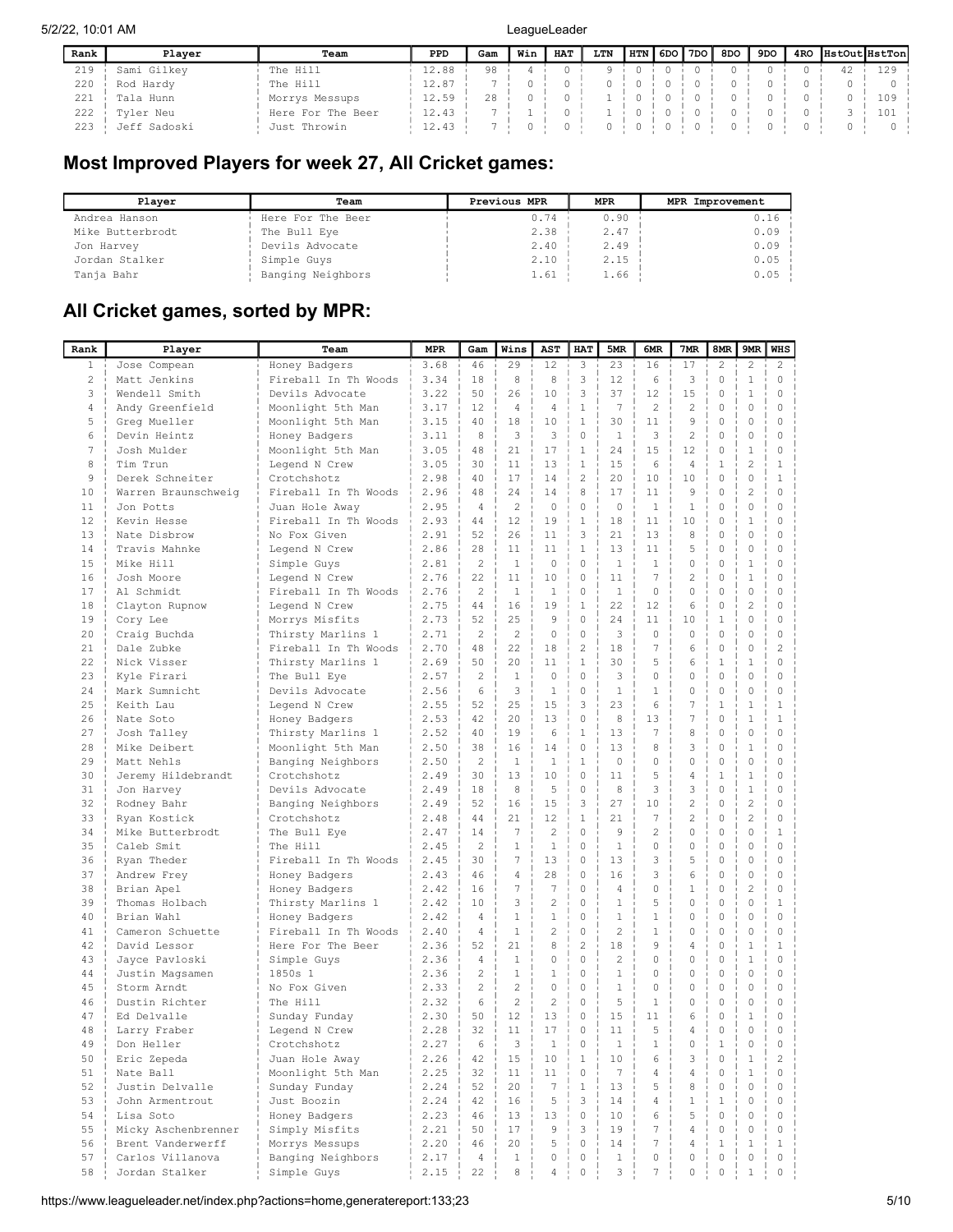| Rank       | Player                            | Team                                | <b>MPR</b>   | Gam                              | Wins              | <b>AST</b>              | <b>HAT</b>                    | 5MR                            | 6MR                            | 7MR                      | 8MR                    | 9MR                     | <b>WHS</b>                   |
|------------|-----------------------------------|-------------------------------------|--------------|----------------------------------|-------------------|-------------------------|-------------------------------|--------------------------------|--------------------------------|--------------------------|------------------------|-------------------------|------------------------------|
| 59         | Todd Wylesky                      | Charlie Browns 1                    | 2.13         | 42                               | 15                | 5                       | $\mathbf{1}$                  | 8                              | 3                              | $\overline{4}$           | 0                      | 0                       | $\circ$                      |
| 60         | Michael Hundt                     | Banging Neighbors                   | 2.13         | 40                               | 20                | 7                       | $\mathbf 0$                   | 10                             | 6                              | 3                        | $\mathbf 0$            | 0                       | $\mathbf 0$                  |
| 61         | Craiq Szopinski                   | Simple Guys                         | 2.12         | $\overline{4}$                   | $\circ$           | 4                       | $\circ$                       | $\overline{c}$                 | $\circ$                        | $\circ$                  | $\mathbf 0$            | 0                       | 0                            |
| 62         | Aaron Rost                        | Hell If I Know                      | 2.11         | 52                               | 18                | 11                      | 0                             | 20                             | 7                              | 4                        | $\Omega$               | 0                       | $\mathbf{0}$                 |
| 63<br>64   | Jasmine Hildebrandt               | Crotchshotz<br>Fireball In Th Woods | 2.11<br>2.10 | 24<br>14                         | 6<br>5            | 11<br>5                 | $\mathbf{1}$<br>$\circ$       | 9<br>4                         | 5<br>$\circ$                   | 1<br>$\overline{2}$      | 0<br>0                 | 0<br>0                  | 0<br>0                       |
| 65         | Jakob Lapp<br>Trevor Holzhueter   | The Bull Eye                        | 2.09         | $\overline{c}$                   | $\circ$           | $\circ$                 | $\circ$                       | $\mathbf{1}$                   | $\circ$                        | $\circ$                  | 0                      | 0                       | 0                            |
| 66         | Greg Haskins                      | 1850s 1                             | 2.08         | 50                               | 13                | 8                       | 6                             | 8                              | 4                              | 6                        | 0                      | 0                       | 0                            |
| 67         | Zak Disbrow                       | No Fox Given                        | 2.07         | 50                               | 18                | 14                      | 0                             | 13                             | 6                              | 5                        | 0                      | 0                       | 0                            |
| 68         | James Muenchow                    | Morrys Messups                      | 2.06         | 20                               | 3                 | 8                       | 0                             | 5                              | 1                              | $\mathbf{1}$             | 0                      | 0                       | 0                            |
| 69         | Mike Appenfeldt                   | Simple Guys                         | 2.04         | 6                                | 3                 | $\overline{c}$          | $\mathbf{1}$                  | 3                              | $\Omega$                       | 0                        | 0                      | 0                       | 0                            |
| 70         | Jesse Roecker                     | No Fox Given                        | 2.03         | 46                               | 16                | 18                      | $\mathbf{1}$                  | 6                              | 5                              | 4                        | 0                      | 0                       | $\mathbf{0}$                 |
| 71         | Jason Stenzel                     | We Da Best Music                    | 2.03         | 26                               | 7                 | 6                       | $\circ$                       | 7                              | 4                              | 3                        | 0                      | 0                       | $\mathbf{0}$                 |
| 72         | Nate Revels                       | Morrys Misfits                      | 2.03         | 52                               | 13                | 14                      | $\circ$                       | 9                              | 7                              | $\overline{2}$           | 0                      | 0                       | $\mathbf{0}$                 |
| 73         | Orion Allen                       | Banging Neighbors                   | 2.03         | 52                               | 14                | 18                      | $\mathbf 0$                   | 17                             | 8                              | 5                        | 0                      | 0                       | $\mathbf{0}$                 |
| 74<br>75   | Dave Pavloski                     | Simple Guys                         | 2.00         | 52<br>44                         | 12<br>14          | 12<br>7                 | $\overline{c}$<br>$\mathbf 0$ | 9<br>5                         | 6<br>8                         | 3<br>$\mathbf{1}$        | $\mathbf{1}$<br>0      | 1<br>0                  | $\mathbf{0}$<br>$\mathbf{0}$ |
| 76         | Tom Krueger<br>Nick Westphal      | 1850s 1<br>Here For The Beer        | 1.99<br>1.98 | 30                               | 8                 | 11                      | $\mathbf{0}$                  | $\overline{4}$                 | $\overline{c}$                 | $\overline{c}$           | 0                      | 0                       | $\mathbf{0}$                 |
| 77         | Chris Ingram                      | Morrys Messups                      | 1.94         | 20                               | 7                 | 6                       | 0                             | 3                              | $\mathbf{1}$                   | $\mathbf{1}$             | 0                      | 0                       | $\mathbf{0}$                 |
| 78         | Brian Cook                        | Morrys Messups                      | 1.94         | $\overline{c}$                   | $\mathbf{1}$      | $\circ$                 | $\mathbf 0$                   | $\mathbf{1}$                   | $\circ$                        | $\circ$                  | $\mathbf 0$            | 0                       | $\mathbf{0}$                 |
| 79         | Zach Affeld                       | Juan Hole Away                      | 1.93         | 40                               | 13                | 10                      | $\overline{c}$                | $\overline{4}$                 | $\overline{c}$                 | 3                        | $\mathbf 0$            | 0                       | $\mathbf{0}$                 |
| 80         | Brian Tazelaar                    | Moonlight 5th Man                   | 1.89         | 16                               | 7                 | 3                       | $\circ$                       | $\overline{2}$                 | $\circ$                        | 0                        | 0                      | 0                       | $\mathbf{0}$                 |
| 81         | Dale Deibert                      | Morrys Misfits                      | 1.89         | 50                               | 7                 | 13                      | $\mathbf{1}$                  | 6                              | $\overline{4}$                 | 3                        | 0                      | 0                       | $\mathbf{0}$                 |
| 82         | Adam Secora                       | 1850s 1                             | 1.89         | 6                                | $\circ$           | $\mathbf{1}$            | $\mathbf{0}$                  | $\Omega$                       | $\circ$                        | $\mathbf 1$              | 0                      | 0                       | $\mathbf{0}$                 |
| 83         | Tyler Van Patter                  | 1850s 1                             | 1.88         | 42                               | 6                 | 14                      | $\mathbf{1}$                  | 9                              | 5                              | $\circ$                  | 0                      | 0                       | $\mathbf{0}$                 |
| 84         | Jessica Disbrow                   | No Fox Given                        | 1.85         | 50                               | 8                 | 24                      | $\mathbf 0$                   | 8                              | 4                              | 3                        | 0                      | 0                       | $\mathbf{0}$                 |
| 85         | Joe Lininger                      | Crotchshotz                         | 1.85<br>1.85 | 48<br>50                         | 10<br>12          | 23<br>15                | 0<br>$\circ$                  | 9<br>8                         | 6<br>$\mathbf{1}$              | $\overline{c}$<br>1      | 0<br>0                 | 1<br>0                  | 0<br>0                       |
| 86<br>87   | Brittney Pride<br>Cam Canfield    | 1850s 1<br>We Da Best Music         | 1.84         | 8                                | $\overline{4}$    | $\mathbf{1}$            | $\circ$                       | 0                              | $\circ$                        | 0                        | 0                      | 0                       | 0                            |
| 88         | Jason Nelson                      | We Da Best Music                    | 1.83         | $\overline{4}$                   | 2                 | $\circ$                 | $\circ$                       | 0                              | $\circ$                        | 0                        | 0                      | 0                       | 0                            |
| 89         | Jess Schumacher                   | Morrys Messups                      | 1.83         | 36                               | 12                | 9                       | $\circ$                       | 6                              | 1                              | 0                        | 0                      | 0                       | 0                            |
| 90         | Jason Nagler                      | Morrys Messups                      | 1.82         | $\overline{4}$                   | 2                 | $\mathbf{1}$            | $\circ$                       | $\mathbf{1}$                   | $\circ$                        | 0                        | $\mathbf 0$            | 0                       | 0                            |
| 91         | TJ Lazewski                       | Geared Up                           | 1.80         | 14                               | $\overline{c}$    | $\mathbf{1}$            | $\circ$                       | 3                              | $\mathbf{1}$                   | 0                        | 0                      | 0                       | 0                            |
| 92         | Emily Nekich                      | Angry Darts Pt3                     | 1.80         | 48                               | $\circ$           | 8                       | $\circ$                       | 10                             | 3                              | $\overline{c}$           | 0                      | 0                       | 0                            |
| 93         | Warren Ehrig                      | We Da Best Music                    | 1.79         | 14                               | 3                 | 4                       | 0                             | $\overline{c}$                 | $\mathbf{1}$                   | 0                        | 0                      | 0                       | 0                            |
| 94         | Matt Beahlen                      | Geared Up                           | 1.79         | 50                               | 14                | 4                       | 0                             | 11                             | 6                              | 3                        | 0                      | 0                       | 0                            |
| 95         | Colin Porter                      | Devils Advocate                     | 1.79         | 6                                | $\mathbf{1}$      | $\overline{c}$          | 0                             | $\Omega$                       | $1\,$                          | $\circ$                  | 0                      | 0                       | 0                            |
| 96<br>97   | Elijah Lazewski                   | Morrys Misfits                      | 1.79<br>1.78 | $\overline{4}$<br>22             | $\Omega$<br>1     | $\mathbf{1}$<br>19      | 0<br>$\circ$                  | $\overline{c}$<br>3            | $\Omega$<br>3                  | 0<br>0                   | 0<br>0                 | 0<br>0                  | 0<br>0                       |
| 98         | Brad Pocius<br>Jack Corr          | Moonlight 5th Man<br>Hell If I Know | 1.77         | 52                               | 13                | 13                      | 0                             | 12                             | $\overline{c}$                 | 3                        | 0                      | 0                       | 0                            |
| 99         | Jinnae Lundy                      | Charlie Browns 1                    | 1.77         | 52                               | 8                 | 15                      | $\mathbf{1}$                  | 7                              | 5                              | $\overline{2}$           | 0                      | 0                       | 0                            |
| 100        | Dylan Steiner                     | We Da Best Music                    | 1.77         | 28                               | $\mathbf{2}$      | 11                      | $\mathbf 0$                   | $\overline{4}$                 | $\overline{c}$                 | 3                        | $1\,$                  | 0                       | 0                            |
| 101        | Melissa Riddiough                 | TJs Hookers                         | 1.77         | 52                               | 13                | 3                       | $\circ$                       | $7\phantom{.0}$                | 3                              | 4                        | 0                      | 1                       | $\mathbf{0}$                 |
| 102        | Dean Knueppel                     | Simple Guys                         | 1.77         | 52                               | 18                | 9                       | $\circ$                       | 11                             | 6                              | 0                        | 0                      | 0                       | $\mathbf{0}$                 |
| 103        | Sam Schneiter                     | Crotchshotz                         | 1.76         | $\overline{2}$                   | 1                 | $\circ$                 | $\circ$                       | $\mathbf 0$                    | $\circ$                        | 0                        | 0                      | 0                       | 0                            |
| 104        | Mike Szopinski                    | Simple Guys                         | 1.76         | 8                                | 2                 | 4                       | $\circ$                       | $\Omega$                       | $\circ$                        | 0                        | 1                      | 0                       | $\mathbf{0}$                 |
| 105        | Karen Gauer                       | Banging Neighbors                   | 1.75         | 38                               | 5                 | 16                      | $\mathbf{1}$                  | 9                              | $\overline{c}$                 | 1                        | 0                      | 0                       | $\mathbf 0$                  |
| 106        | Ken Pieper                        | Angry Darts Pt3                     | 1.71         | 52                               | 11                | 14                      | $\Omega$                      | 9                              | $\overline{c}$                 | 3                        | $\mathbf 0$            | 0                       | $\mathbf{0}$                 |
| 107<br>108 | Jan Oliver<br>Brianna Drake       | Just Throwin<br>The Hill            | 1.71<br>1.70 | $\overline{c}$<br>$\overline{c}$ | 0<br>$\mathbf{1}$ | $\circ$<br>$\mathbf{1}$ | $\mathbf 0$<br>$\circ$        | 0<br>$\mathbf{1}$              | $\circ$<br>$\circ$             | 0<br>$\circ$             | 0<br>$\circ$           | 0<br>$\circ$            | 0<br>$\mathbf 0$             |
| 109        | Anthony Matos                     | We Da Best Music                    | 1.68         | 40                               | 11                | 12                      | $\circ$                       | 6                              | $\mathbf 0$                    | $\mathbf{1}$             | $\circ$                | $\circ$                 | $\circ$                      |
| 110        | Josh Johnson                      | We Da Best Music                    | 1.68         | 28                               | 9                 | 3                       | $\Omega$                      | 9                              | $\mathbf{1}$                   | $\mathbf{1}$             | 0                      | $\circ$                 | $\mathbf 0$                  |
| 111        | Austin Decorah                    | We Da Best Music                    | 1.67         | 24                               | 3                 | $\overline{4}$          | $\circ$                       | 5                              | $\overline{c}$                 | 0                        | $\circ$                | $\circ$                 | $\mathbf 0$                  |
| 112        | Josh Lessor                       | Just Throwin                        | 1.66         | 48                               | 8                 | $\overline{7}$          | $\Omega$                      | 11                             | $\overline{c}$                 | $\mathbf{1}$             | $\Omega$               | $\Omega$                | $\mathbf 0$                  |
| 113        | Tanja Bahr                        | Banging Neighbors                   | 1.66         | 20                               | 6                 | 6                       | $\circ$                       | 3                              | $\mathbf{1}$                   | 3                        | $\circ$                | $\circ$                 | $\mathbf 0$                  |
| 114        | Caley Visser                      | Thirsty Marlins 1                   | 1.66         | 46                               | 8                 | 20                      | $\circ$                       | 6                              | $\overline{4}$                 | $\overline{c}$           | $\circ$                | $\circ$                 | $\mathbf 0$                  |
| 115        | Tracy Moore                       | Devils Advocate                     | 1.65         | 52                               | 12                | 16                      | $\circ$                       | 10                             | 3                              | $\overline{c}$           | $\circ$                | $\circ$                 | $\mathbf 0$                  |
| 116        | Chelsie Stoller                   | Juan Hole Away                      | 1.65         | 28                               | 5                 | 6                       | $\mathbf{1}$                  | $\overline{4}$                 | $\overline{c}$                 | $\overline{c}$           | $\circ$                | $\circ$                 | $\mathbf 0$                  |
| 117        | Gregg Pargeter                    | The Hill                            | 1.65         | 10                               | 3                 | $\mathbf 0$             | $\mathbf 0$                   | 2<br>$\overline{7}$            | $\mathbf{1}$                   | $\Omega$                 | $\mathbf 0$            | $\circ$                 | $\mathbf 0$                  |
| 118<br>119 | Heather Bilke<br>Brandon Washburn | Sunday Funday<br>Devils Advocate    | 1.64<br>1.63 | 52<br>$\overline{4}$             | 9<br>$\circ$      | 14<br>$\circ$           | $\Omega$<br>$\circ$           | 0                              | $\overline{4}$<br>$\mathbf 0$  | $\Omega$<br>0            | $\mathbf 0$<br>$\circ$ | $\mathbf{1}$<br>$\circ$ | $\mathbf 0$<br>$\mathbf 0$   |
| 120        | Craiq Verbanac                    | Just Boozin                         | 1.63         | 32                               | 3                 | 8                       | $\Omega$                      | 5                              | $\mathbf 0$                    | $\mathbf{1}$             | $\mathbf 0$            | $\circ$                 | 0                            |
| 121        | Mason Deibert                     | Morrys Misfits                      | 1.62         | 28                               | 9                 | 12                      | $\mathbf 0$                   | 6                              | $\mathbf 0$                    | $\mathbf{1}$             | $\mathbf 0$            | $\circ$                 | $\mathbf 0$                  |
| 122        | Carmen Hull                       | We Da Best Music                    | 1.58         | 10                               | $\overline{c}$    | $\overline{c}$          | $\circ$                       | $\mathbf{1}$                   | 3                              | $\Omega$                 | $\mathbf 0$            | $\circ$                 | $\mathbf 0$                  |
| 123        | Aaron Milan                       | Crotchshotz                         | 1.58         | 14                               | $\overline{c}$    | $\overline{c}$          | $\circ$                       | $\Omega$                       | 3                              | $\Omega$                 | $\circ$                | $\circ$                 | $\mathbf 0$                  |
| 124        | Miranda Werth                     | Just Throwin                        | 1.57         | 26                               | $\overline{4}$    | $\mathbf 0$             | $\Omega$                      | $\overline{c}$                 | $\overline{4}$                 | $\circ$                  | $\mathbf 0$            | $\circ$                 | $\mathbf 0$                  |
| 125        | Travis Thorp                      | Just Boozin                         | 1.57         | 32                               | 6                 | 10                      | $\circ$                       | $\overline{4}$                 | $\overline{c}$                 | $\mathbf{1}$             | $\mathbf 0$            | $\circ$                 | $\mathbf 0$                  |
| 126        | Tyler Olsen                       | Devils Advocate                     | 1.57         | 22                               | 5                 | $\overline{7}$          | $\circ$                       | $\overline{c}$                 | $\mathbf{1}$                   | $\Omega$                 | $\circ$                | $\circ$                 | $\mathbf 0$                  |
| 127        | Cody Heller                       | Morrys Messups                      | 1.56         | 32                               | 5                 | 11                      | $\Omega$                      | 3                              | $\overline{c}$                 | $\mathbf{1}$             | $\mathbf 0$            | $\Omega$                | $\mathbf 0$                  |
| 128        | Jordan Finley                     | Morrys Messups                      | 1.56         | 26                               | 8                 | 10                      | $\Omega$                      | 6                              | $\overline{c}$                 | $\Omega$                 | $\Omega$               | $\Omega$                | 0                            |
| 129        | Anna Denekas                      | Here For The Beer                   | 1.54         | 10                               | $\overline{4}$    | $\mathbf{1}$<br>16      | $\Omega$<br>$\mathbf{1}$      | $\mathbf{1}$<br>$\overline{c}$ | $\mathbf{1}$<br>$\overline{c}$ | $\Omega$<br>$\mathbf{1}$ | $\Omega$<br>$\Omega$   | $\Omega$<br>$\Omega$    | $\mathbf 0$<br>0             |
| 130<br>131 | Eric Duddek<br>Micki Koopmans     | Angry Darts Pt3<br>TJs Hookers      | 1.54<br>1.54 | 52<br>50                         | 12<br>3           | $7\phantom{.0}$         | $\Omega$                      | 6                              | 3                              | $\Omega$                 | $\Omega$               | $\circ$                 | $\circ$                      |
| 132        | Charlie Engquist                  | Here For The Beer                   | 1.53         | 18                               | 3                 | 6                       | $\Omega$                      | $\overline{c}$                 | $\overline{c}$                 | 1                        | $\mathbf 0$            | 0                       | $\mathbf 0$                  |
| 133        | Angela Harvey                     | Devils Advocate                     | 1.52         | $\overline{4}$                   | $\circ$           | $\overline{c}$          | $\Omega$                      | $\Omega$                       | $\circ$                        | $\Omega$                 | 0                      | 0                       | $\mathbf 0$                  |
| 134        | Andy Corey                        | Geared Up                           | 1.52         | 26                               | 5                 | 3                       | $\mathbf{1}$                  | $\overline{c}$                 | $\overline{c}$                 | $\mathbf{1}$             | 0                      | $\circ$                 | $\mathbf 0$                  |
| 135        | Devin Hans                        | No Fox Given                        | 1.51         | 8                                | $\mathbf 1$       | $\overline{4}$          | $\circ$                       | 0                              | $\mathbf{1}$                   | 0                        | 0                      | $\circ$                 | $\mathbf 0$                  |
| 136        | Andy Peterman                     | Just Boozin                         | 1.51         | 16                               | $\overline{7}$    | $\mathbf{1}$            | $\mathbb O$                   | $\mathbf{1}$                   | $\circ$                        | 0                        | $\circ$                | 1                       | $\mathbb O$                  |
| 137        | Cody Kaminski                     | 1850s 1                             | 1.51         | 6                                | $\mathbf 1$       | $\overline{c}$          | $\mathsf{O}\xspace$           | $\mathbf{1}$                   | $\mathbf{1}$                   | $\circ$                  | $\mathbb O$            | 0                       | $\mathbb O$                  |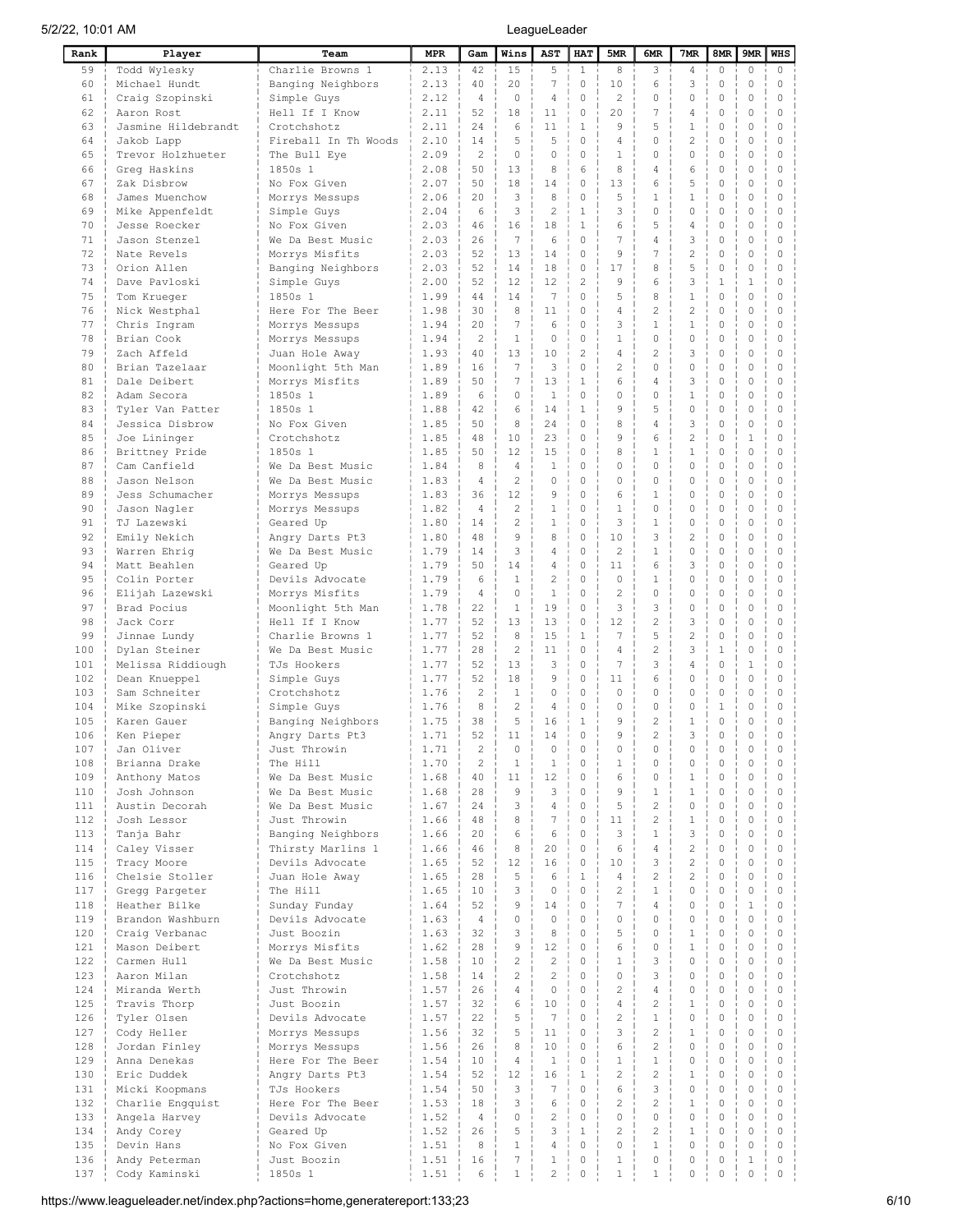| Rank       | Player                          | Team                             | <b>MPR</b>   | Gam                  | Wins                     | AST                 | <b>HAT</b>           | 5MR                | 6MR                        | 7 <sub>MR</sub>      | 8MR                 | 9MR                        | <b>WHS</b>              |
|------------|---------------------------------|----------------------------------|--------------|----------------------|--------------------------|---------------------|----------------------|--------------------|----------------------------|----------------------|---------------------|----------------------------|-------------------------|
| 138        | Megan Hanson                    | The Hill                         | 1.50         | $\overline{c}$       | $\mathbf{1}$             | $\mathbf{1}$        | 0                    | $\mathbf{1}$       | $\circ$                    | 0                    | $\circ$             | $\circ$                    | $\circ$                 |
| 139        | Tyler Neu                       | Here For The Beer                | 1.50         | $\overline{c}$       | $\circ$                  | $\mathbf 0$         | 0                    | $\circ$            | $\mathbf 0$                | $\circ$              | $\mathbf 0$         | $\mathbf 0$                | $\circ$                 |
| 140        | Martin White                    | Just Throwin                     | 1.50         | $\overline{c}$       | $\Omega$                 | $\circ$             | $\circ$              | $\circ$            | $\Omega$                   | $\Omega$             | 0                   | $\circ$                    | $\circ$                 |
| 141        | Tim Vande Zande                 | Thirsty Marlins 1                | 1.50         | $\overline{c}$       | $\Omega$                 | $\Omega$            | $\Omega$             | $\Omega$           | $\Omega$                   | $\Omega$             | $\Omega$            | $\Omega$                   | $\Omega$                |
| 142        | Carrie Herrmann                 | Angry Darts Pt3                  | 1.47         | 48                   | 1 <sub>0</sub>           | 6                   | $\Omega$             | 2                  | $\Omega$                   | $\mathbf{1}$         | 0                   | $\Omega$                   | $\Omega$                |
| 143        | Nick Muenchow                   | Simple Guys                      | 1.47         | 46                   | 6                        | 15                  | $\Omega$             | 5                  | 3                          | 3                    | 0                   | $\mathbf{0}$               | $\Omega$                |
| 144        | Mike Neu                        | The Bull Eye                     | 1.47         | 6                    | 3                        | $\Omega$            | $\Omega$             | $\Omega$           | $\Omega$                   | $\Omega$             | 0                   | $\circ$                    | $\Omega$                |
| 145        | Dana Fleischmann                | Geared Up                        | 1.47         | 30                   | 4                        | 9                   | 0                    | 6                  | $\mathbf{1}$               | 0                    | 0                   | $\circ$                    | $\Omega$                |
| 146        | Justine Hilbert                 | Juan Hole Away                   | 1.47         | 52                   | 8                        | 10                  | $\mathbf{1}$         | 5                  | $\mathbf{1}$               | $\mathbf{1}$         | 0                   | $\circ$                    | $\circ$                 |
| 147        | Dave Koronkiewicz               | Charlie Browns 1                 | 1.47         | $\overline{4}$       | $\overline{c}$           | $\Omega$            | 0                    | $\Omega$           | $\Omega$                   | $\Omega$             | 0                   | $\circ$                    | $\circ$                 |
| 148        | Jeanine Kreger                  | Just Boozin                      | 1.46         | 34                   | $\overline{4}$           | $\mathbf{1}$        | 0                    | $\overline{c}$     | $\Omega$                   | $\mathbf{1}$         | 0                   | $\circ$                    | $\circ$                 |
| 149        | Todd Schwantz                   | Simply Misfits                   | 1.46         | 52                   | 10                       | 8                   | 0                    | 3                  | $\Omega$                   | $\circ$              | $\mathbf 0$         | $\circ$                    | $\circ$                 |
| 150        | Casey Huebner                   | Just Throwin                     | 1.45         | 6                    | $\mathbf{1}$             | $\mathbf{1}$        | 0                    | $\circ$            | $\circ$                    | $\mathbf{1}$         | 0                   | $\circ$                    | $\circ$                 |
| 151        | James Neu                       | The Bull Eye                     | 1.44         | 44                   | 8                        | $\overline{7}$      | 0                    | 5                  | $\mathbf{1}$               | $\mathbf{1}$         | 0                   | $\circ$                    | $\circ$                 |
| 152        | Tayla Braemer                   | 1850s 1                          | 1.44         | 6                    | $\mathbf{1}$             | $\mathbf{1}$        | $\Omega$             | $\mathbf{1}$       | $\circ$                    | 0                    | 0                   | $\circ$                    | $\circ$                 |
| 153        | Joe Herman                      | Angry Darts Pt3                  | 1.44         | 8                    | 3                        | $\mathbf{1}$        | 0                    | $\overline{c}$     | $\Omega$                   | $\circ$              | 0                   | $\circ$                    | $\circ$                 |
| 154        | Ashley Lessor                   | Just Throwin                     | 1.43         | 46                   | $\overline{4}$           | 9                   | $\Omega$             | 6                  | 3                          | 0                    | $\mathbf 0$         | $\circ$                    | $\circ$                 |
| 155        | Amanda Lee                      | Morrys Misfits                   | 1.43         | 22                   | $\mathbf{1}$             | 6                   | 0                    | 3                  | $\mathbf{1}$               | $\Omega$             | 0                   | $\circ$                    | $\circ$                 |
| 156        | Adam Harvey                     | Devils Advocate                  | 1.42         | 18                   | $\overline{c}$           | 5                   | $\mathbf{1}$         | $\overline{4}$     | $\Omega$                   | 0                    | 0                   | $\circ$                    | $\Omega$                |
| 157        | Mason Henkel                    | The Bull Eye                     | 1.41         | 44                   | $\circ$                  | 5                   | $\overline{c}$       | $\overline{c}$     | $\mathbf{0}$               | $\circ$              | $\mathbf 0$         | $\circ$                    | $\mathbf{0}$            |
| 158        | Ervin Woodruff                  | Hell If I Know                   | 1.40         | 46                   | 8                        | 9                   | $\Omega$             | $\circ$            | 3                          | $\overline{2}$       | 0                   | $\circ$                    | $\Omega$                |
| 159        | Laurie Krueger                  | Charlie Browns 1                 | 1.40         | 50                   | $\overline{7}$           | 9                   | $\Omega$             | $\circ$            | 3                          | 0                    | 0                   | $\circ$                    | $\mathbf{0}$            |
| 160        | Joe Wood                        | The Hill                         | 1.39         | 40                   | 9                        | $\overline{c}$      | $\circ$              | 6                  | 5                          | 0                    | 0                   | $\circ$                    | $\Omega$                |
| 161        | Michael Freber                  | Simple Guys                      | 1.39         | 10                   | $\mathbf{1}$             | $\overline{c}$      | 0                    | $\overline{c}$     | $\mathbf{0}$               | 0                    | 0                   | 0                          | $\circ$                 |
| 162        | Anjelica Liebenow               | The Hill                         | 1.38         | 44                   | 5                        | 7                   | 0                    | 5                  | $\overline{c}$             | 0                    | 0                   | $\circ$                    | $\Omega$                |
| 163        | Misty Tonn                      | Juan Hole Away                   | 1.37         | $\overline{2}$       | $\Omega$                 | $\mathbf 0$         | 0                    | $\circ$            | $\mathbf{0}$               | 0                    | 0                   | 0                          | $\circ$                 |
| 164        | Pam Cinotto                     | Charlie Browns 1                 | 1.36         | 52                   | 6                        | 9<br>14             | 0<br>$\circ$         | 9<br>3             | $\overline{2}$             | 0                    | 0                   | $\circ$                    | $\mathbf{0}$            |
| 165        | Kelly Kranz Corr                | Hell If I Know                   | 1.36         | 52                   | 11                       | $\overline{7}$      | $\circ$              | $\overline{4}$     | $\overline{4}$             | 0<br>3               | $\mathbf{1}$        | $\circ$                    | $\circ$                 |
| 166        | Ashley Bladl                    | Here For The Beer                | 1.35         | 40<br>52             | $\overline{4}$<br>7      | 10                  | 0                    | 6                  | $\circ$<br>$\mathbf{0}$    | $\mathbf{1}$         | 0<br>0              | $\circ$<br>$\circ$         | $\mathbf{0}$<br>$\circ$ |
| 167<br>168 | Tammy Uherka                    | Simply Misfits                   | 1.35         | 52                   | 5                        | 12                  | $\mathbf 1$          | $\overline{7}$     | $\mathbf{1}$               | $\mathbf{1}$         | 0                   | $\mathbf{0}$               | $\Omega$                |
| 169        | Randy Page                      | The Bull Eye                     | 1.35<br>1.35 | 50                   | 7                        | 14                  | 0                    | 3                  | $\overline{c}$             | 4                    | 0                   | $\circ$                    | 0                       |
| 170        | Amber Delvalle<br>Mike Rohrbeck | Sunday Funday<br>TJs Hookers     | 1.35         | 6                    | $\mathbf{1}$             | $\mathbf{1}$        | $\Omega$             | $\Omega$           | $\mathbf{1}$               | 0                    | 0                   | $\mathbf{0}$               | $\Omega$                |
| 171        | Angie Williams                  | Juan Hole Away                   | 1.34         | 38                   | 3                        | 9                   | $\Omega$             | $\overline{4}$     | $\Omega$                   | 0                    | 0                   | $\circ$                    | $\Omega$                |
| 172        | Justin Piel                     | Sunday Funday                    | 1.33         | $\mathcal{P}$        | $\Omega$                 | $\Omega$            | $\Omega$             | $\Omega$           | $\Omega$                   | $\Omega$             | 0                   | $\Omega$                   | $\Omega$                |
| 173        | Mike Hartl                      | Just Throwin                     | 1.32         | 8                    | $\overline{c}$           | $\overline{c}$      | $\Omega$             | $\circ$            | $\Omega$                   | 0                    | 0                   | $\Omega$                   | $\Omega$                |
| 174        | Mike Miller                     | Here For The Beer                | 1.31         | 14                   | $\overline{c}$           | 3                   | $\Omega$             | $\overline{c}$     | $\mathbf{1}$               | $\Omega$             | 0                   | $\Omega$                   | $\Omega$                |
| 175        | Doreen Mueller                  | Charlie Browns 1                 | 1.31         | 8                    | $\overline{c}$           | $\overline{c}$      | 0                    | $\mathbf{1}$       | $\mathbf 0$                | 0                    | 0                   | $\circ$                    | $\circ$                 |
| 176        | Joe Grams                       | Geared Up                        | 1.31         | 52                   | 5                        | 11                  | $\mathbf{1}$         | 3                  | $\overline{c}$             | 0                    | 0                   | $\circ$                    | $\Omega$                |
| 177        | Kristen Rabensdorf              | Hell If I Know                   | 1.30         | $\overline{c}$       | 0                        | $\overline{c}$      | $\Omega$             | $\circ$            | $\Omega$                   | 0                    | 0                   | $\circ$                    | $\circ$                 |
| 178        | Kati Snyder                     | We Da Best Music                 | 1.30         | 24                   | $\mathbf{2}$             | 3                   | 0                    | $\mathbf{1}$       | $\mathbf{1}$               | $\mathbf{1}$         | 0                   | $\circ$                    | $\Omega$                |
| 179        | Lee Heintz                      | Hell If I Know                   | 1.30         | $\overline{c}$       | $\circ$                  | $\overline{c}$      | 0                    | $\circ$            | $\circ$                    | 0                    | 0                   | $\circ$                    | $\circ$                 |
| 180        | Crystal Fitzsimmons             | Just Boozin                      | 1.29         | $\overline{c}$       | $\circ$                  | $\mathbf 0$         | 0                    | $\circ$            | $\circ$                    | 0                    | 0                   | $\circ$                    | $\circ$                 |
| 181        | Anna Kruq                       | Just Throwin                     | 1.29         | 6                    | $\circ$                  | $\mathbf 0$         | 0                    | $\mathbf{1}$       | $\circ$                    | 0                    | 0                   | $\circ$                    | $\circ$                 |
| 182        | Stephanie Jacobs                | Just Boozin                      | 1.29         | 36                   | 3                        | 11                  | 0                    | $\mathbf{1}$       | $\mathbf{1}$               | $\mathbf{1}$         | $\mathbf 0$         | $\circ$                    | $\circ$                 |
| 183        | Rhonda Rohrbeck                 | TJs Hookers                      | 1.28         | 48                   | 5                        | 5                   | $\mathbf{1}$         | 6                  | $\overline{c}$             | $\mathbf{1}$         | 0                   | $\circ$                    | $\circ$                 |
| 184        | Jamie Talley                    | Thirsty Marlins 1                | 1.26         | 38                   | 5                        | 14                  | 0                    | 5                  | $\mathbf{1}$               | $\circ$              | $\mathbf 0$         | $\circ$                    | $\mathbf 0$             |
| 185        | Jake Knight                     | Here For The Beer                | 1.26         | 8                    | $\mathbf{1}$             | 3                   | $\Omega$             | $\Omega$           | $\Omega$                   | $\Omega$             | $\mathbf 0$         | $\Omega$                   | $\Omega$                |
| 186        | Penny Schumann                  | Just Throwin                     | 1.25         | 44                   | 5                        | 4                   | 0                    | 3                  | $\circ$                    | $\overline{c}$       | 0                   | $\mathbb O$                | $\circ$                 |
| 187        | James Berghammer                | Here For The Beer                | 1.24         | $\overline{4}$       | 0                        | $\mathbf{1}$        | $\Omega$             | $\mathbf 0$        | $\circ$                    | $\Omega$             | $\circ$             | $\circ$                    | $\circ$                 |
| 188        | Kevin Knuese                    | The Hill                         | 1.24         | 16                   | $\overline{4}$           | $\mathbf{1}$        | $\Omega$             | $\mathbf{1}$       | $\Omega$                   | $\Omega$             | $\circ$             | $\circ$                    | $\mathbf 0$             |
| 189        | Mary Cummings                   | Here For The Beer                | 1.23         | 12                   | $\Omega$                 | $\overline{c}$      | $\Omega$             | $\overline{c}$     | $\Omega$                   | $\Omega$             | $\circ$             | $\circ$                    | $\circ$                 |
| 190        | Bobbi Jo Birkholz               | Just Throwin                     | 1.22         | 8                    | $\mathfrak{D}$           | $\mathfrak{D}$      | $\Omega$             | $\circ$            | $\Omega$                   | $\Omega$             | $\circ$             | $\mathbf 0$                | $\circ$                 |
| 191        | Chelsea Anderson                | Here For The Beer                | 1.22         | $\overline{4}$       | $\Omega$                 | $\Omega$            | $\Omega$             | $\mathbf 0$        | $\Omega$                   | $\circ$              | $\circ$             | $\mathbf 0$                | $\mathbf 0$             |
| 192        | Rod Hardy                       | The Hill                         | 1.21         | $\overline{c}$       | $\Omega$                 | $\Omega$            | 0                    | $\mathbf 0$        | $\Omega$                   | 0                    | $\mathbf 0$         | $\mathbf 0$                | $\circ$                 |
| 193        | Rikki Hole                      | Geared Up                        | 1.21         | 34                   | $\overline{4}$           | $\overline{7}$      | $\Omega$             | $\mathbf{1}$       | $\Omega$                   | $\circ$              | 0                   | $\mathbf 0$                | $\circ$                 |
| 194        | Kari Pargeter                   | The Hill                         | 1.21         | 22                   | $\overline{c}$           | 4                   | $\circ$              | $\circ$            | $\mathbf{1}$               | $\circ$              | $\circ$             | $\mathbf 0$                | $\circ$                 |
| 195        | Dave Muenchow                   | Simple Guys                      | 1.19         | $\overline{c}$       | 0                        | $\Omega$            | $\Omega$             | $\mathbf{1}$       | $\Omega$                   | $\Omega$             | 0                   | $\mathbf 0$                | $\circ$                 |
| 196        | John Hatter                     | Simply Misfits                   | 1.19         | $\overline{c}$       | 0                        | $\circ$             | $\circ$              | $\mathbf 0$        | $\Omega$                   | $\circ$              | $\mathbf 0$         | $\mathbf 0$                | $\circ$                 |
| 197        | Crystal Vandeberg               | Thirsty Marlins 1                | 1.15         | 20                   | $\mathbf{1}$             | 5                   | $\Omega$             | $\overline{c}$     | $\Omega$                   | $\Omega$             | $\mathbf 0$         | $\mathbf 0$                | $\circ$                 |
| 198        | Justin Adams                    | Here For The Beer                | 1.14         | $\overline{c}$       | $\Omega$                 | $\Omega$            | $\Omega$             | $\mathbf 0$        | $\Omega$                   | $\Omega$             | $\circ$             | $\mathbf 0$                | $\circ$                 |
| 199        | Charlie Engquist                | Hell If I Know                   | 1.14         | $\overline{c}$       | $\mathbf{1}$             | $\Omega$            | $\Omega$             | $\mathbf{1}$       | $\Omega$                   | $\Omega$             | $\Omega$            | $\mathbf 0$                | $\mathbf 0$             |
| 200        | Thomas Davis                    | We Da Best Music                 | 1.14         | $\overline{c}$       | $\mathbf{1}$             | $\circ$             | $\Omega$             | $\mathbf 0$        | $\Omega$                   | $\Omega$             | $\mathbf 0$         | $\mathbf 0$                | $\mathbf 0$             |
| 201        | Samantha Heath                  | Just Throwin                     | 1.12         | 8                    | $\overline{c}$           | $\overline{c}$      | $\Omega$             | $\mathbf{1}$       | $\Omega$                   | $\Omega$             | $\circ$             | $\mathbf 0$                | $\Omega$                |
| 202        | Sami Gilkey                     | The Hill                         | 1.11         | 28                   | 3                        | 6                   | $\Omega$             | 3                  | $\Omega$                   | $\Omega$             | $\Omega$            | $\Omega$                   | $\Omega$                |
| 203        | Chelsea Henkel                  | The Bull Eye                     | 1.11         | 44                   | 3                        | 10                  | $\Omega$             | $\overline{4}$     | $\Omega$                   | $\Omega$             | $\mathbf{1}$        | $\Omega$                   | $\Omega$                |
| 204        | Storm Arndt                     | The Hill                         | 1.08         | $\overline{c}$       | $\Omega$                 | $\Omega$            | $\Omega$             | $\Omega$           | $\Omega$                   | $\Omega$             | $\Omega$            | $\Omega$                   | $\Omega$                |
| 205        | Margaret Armentrout             | Just Boozin                      | 1.07         | 14                   | $\Omega$                 | 3                   | $\Omega$             | $\Omega$           | $\mathbf{1}$               | $\Omega$             | $\Omega$            | $\Omega$                   | $\Omega$                |
| 206        | Sheila Schumann                 | Just Throwin                     | 1.06         | 2                    | $\circ$                  | $\mathbf{1}$        | $\Omega$             | $\circ$            | $\Omega$                   | $\Omega$             | $\mathbf 0$         | $\mathbf 0$                | $\circ$                 |
| 207        | Kaitlyn Wellnitz                | Morrys Messups                   | 1.05         | 14                   | $\mathbf{1}$             | 6                   | $\Omega$             | $\Omega$           | $\Omega$                   | $\Omega$             | $\Omega$            | $\mathbf 0$                | $\Omega$                |
| 208        | Greg Riddiough                  | TJs Hookers                      | 1.05         | 52                   | $\Omega$<br>$\Omega$     | 6<br>$\overline{c}$ | $\Omega$<br>$\Omega$ | 3<br>$\Omega$      | $\overline{c}$<br>$\Omega$ | $\Omega$<br>$\Omega$ | 0                   | $\mathbf 0$                | $\circ$                 |
| 209        | Laura Rohrbeck                  | Devils Advocate                  | 1.05         | 6                    |                          | 8                   | $\Omega$             |                    | $\Omega$                   |                      | $\mathbf 0$         | $\mathbf 0$                | $\circ$                 |
| 210        | Heather Pitts                   | Devils Advocate                  | 1.02         | 22                   | $\mathbf{1}$<br>$\Omega$ | $\overline{c}$      | $\Omega$             | $\circ$<br>$\circ$ | $\Omega$                   | 0<br>0               | 0<br>$\mathbf 0$    | $\mathbf 0$<br>$\mathbf 0$ | $\circ$<br>$\circ$      |
| 211        | Nikki Zingsheim                 | The Hill                         | 1.01         | 14<br>$\overline{c}$ | $\circ$                  | $\mathbf 0$         | $\Omega$             | $\circ$            | $\circ$                    | 0                    | 0                   | $\circ$                    | $\circ$                 |
| 212<br>213 | Eric Riddle<br>Monica Firari    | Sunday Funday                    | 1.00         | $\overline{c}$       | $\Omega$                 | $\mathbf{1}$        | $\Omega$             | $\mathbf 0$        | $\Omega$                   | $\Omega$             | $\mathbf 0$         | $\circ$                    | $\circ$                 |
| 214        | Judy Becker Baerwald            | Juan Hole Away<br>Simply Misfits | 0.95<br>0.94 | 52                   | $\mathbf{1}$             | 8                   | $\Omega$             | $\overline{c}$     | $\circ$                    | 0                    | $\circ$             | $\circ$                    | $\circ$                 |
| 215        | Julia Jahn                      | The Hill                         | 0.93         | 16                   | $\mathbf{1}$             | 5                   | 0                    | $\,1\,$            | $\mathbf{1}$               | 0                    | $\mathsf{O}\xspace$ | $\circ$                    | $\circ$                 |
| 216        | Tala Hunn                       | Morrys Messups                   | 0.93         | 8                    | $\mathbf{1}$             | $\overline{c}$      | $\overline{0}$       | $\circ$            | $\mathbf 0$                | 0                    | $\mathbb O$         | $\mathbb O$                | $\mathsf{O}\xspace$     |
|            |                                 |                                  |              |                      |                          |                     |                      |                    |                            |                      |                     |                            |                         |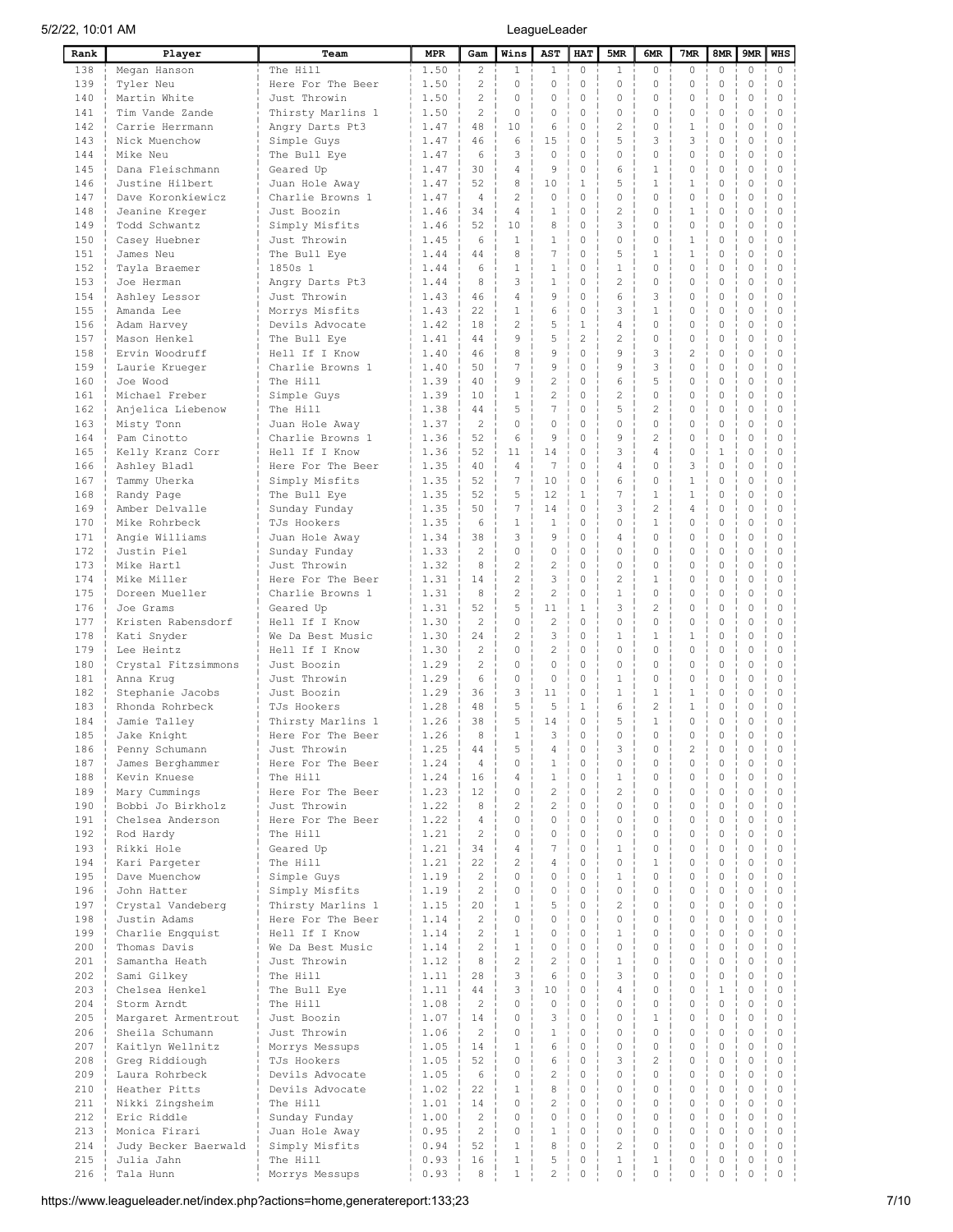| Rank | Plaver         | Team              | <b>MPR</b> | Gam | Wins | AST | <b>HAT</b> | 5MR | 6MR | 7MR | 8MR | 9MR WHS |  |
|------|----------------|-------------------|------------|-----|------|-----|------------|-----|-----|-----|-----|---------|--|
| 217  | Andrea Hanson  | Here For The Beer | 0.90       | h   |      |     |            |     |     |     |     |         |  |
| 218  | Kate Allermann | 1850s 1           | 0.89       |     |      |     |            |     |     |     |     |         |  |
| 219  | Wayne Bowey    | Geared Up         | 0.78       |     |      |     |            |     |     |     |     |         |  |
| 220  | Mark Clark     | Here For The Beer | 0.69       | 4   |      |     |            |     |     |     |     |         |  |
| 221  | Katie Kapler   | The Hill          | 0.66       |     |      |     |            |     |     |     |     |         |  |
| 222  | Tony Sanchez   | Here For The Beer | 0.60       |     |      |     |            |     |     |     |     |         |  |
| 223  | Jeff Sadoski   | Just Throwin      | 0.52       |     |      |     |            |     |     |     |     |         |  |

# All X01 games, Week 27, sorted by PPD:

| Rank           | Player                        | Team                               | PPD            | Gam                  | Win                       | HAT                      | LTN                            | HTN           | 6DO                     | 7DO               | 8DO                          | 9DO                | 4RO            | HstOut HstTon |            |
|----------------|-------------------------------|------------------------------------|----------------|----------------------|---------------------------|--------------------------|--------------------------------|---------------|-------------------------|-------------------|------------------------------|--------------------|----------------|---------------|------------|
| $\mathbf{1}$   | Greg Mueller                  | Moonlight 5th Man                  | 34.24          | $7\phantom{.0}$      | 5                         | 2                        | 12                             | 0             | 0                       | 2                 | $\mathbf{1}$                 | 1                  | 0              | 119           | 150        |
| $\overline{c}$ | Jose Compean                  | Honey Badgers                      | 33.21          | $\overline{7}$       | 4                         | $\overline{c}$           | 9                              | 0             | 0                       | $\mathbf{1}$      | 0                            | 1                  | 1              | 82            | 150        |
| 3              | Matt Jenkins                  | Fireball In Th Woods               | 33.09          | 7                    | $\overline{c}$            | $\overline{4}$           | 8                              | 0             | 0                       | $\mathbf 0$       | $\mathbf{1}$                 | $\circ$            | $\mathbf{1}$   | 132           | 150        |
| 4              | Tim Trun                      | Legend N Crew                      | 31.87          | 7                    | 0                         | $\overline{c}$           | 8                              | 0             | 0                       | 0                 | 0                            | 0                  | $\Omega$       | $\circ$       | 150        |
| 5              | Josh Mulder                   | Moonlight 5th Man                  | 30.52          | 7                    | 5                         | $1\,$                    | 10                             | 0             | 0                       | 0                 | $\mathbf{1}$                 | 1                  | $\mathbf{1}$   | 118           | 150        |
| 6              | Dale Zubke                    | Fireball In Th Woods               | 30.41          | 7                    | $\overline{c}$            | 3                        | 5                              | 0             | 1                       | 0                 | 0                            | 0                  | $\overline{2}$ | 124           | 150        |
| 7              | Ryan Kostick                  | Crotchshotz                        | 28.94          | 7                    | 5                         | 1                        | 9                              | 0             | 0                       | 0                 | $\mathbf{0}$                 | 1                  | 3              | 99            | 150        |
| 8              | Rodney Bahr                   | Banging Neighbors                  | 28.35          | 7                    | 4                         | $\overline{c}$           | 6                              | 0             | 0                       | 0                 | 0                            | 0                  | 3              | 62            | 150        |
| 9              | Warren Braunschweig           | Fireball In Th Woods               | 28.31          | 7                    | 1                         | 0                        | 7                              | 0             | 0                       | 0                 | $\mathbf{0}$                 | 1                  | 0              | 77            | 118        |
| 10             | Nick Visser                   | Thirsty Marlins 1                  | 27.86          | 7                    | 3                         | $\overline{2}$           | 4                              | 0             | 0                       | 0                 | $\mathbf{0}$                 | $\overline{2}$     | 1              | 138           | 150        |
| 11             | Kevin Hesse                   | Fireball In Th Woods               | 27.61          | 7                    | 2                         | $\overline{2}$           | $\boldsymbol{7}$               | 0             | 0                       | 0                 | $1\,$                        | $\mathbf{1}$       | $\Omega$       | 85            | 150        |
| 12             | Derek Schneiter               | Crotchshotz                        | 27.09          | 7                    | $\mathbf{1}$              | 1                        | 7                              | 0             | 0                       | $\mathbf{1}$      | $\mathbf{0}$                 | 0                  | $\Omega$       | 38            | 150        |
| 13             | Keith Lau                     | Legend N Crew                      | 27.05          | 7                    | 3                         | 0                        | 6                              | 0             | 0                       | $\mathbf{1}$      | 1                            | 0                  | 0              | 92            | 116        |
| 14             | Mike Deibert                  | Moonlight 5th Man                  | 27.05          | $7\phantom{.0}$      | $\overline{c}$            | 0                        | 6                              | $\mathbf{1}$  | 0                       | 0                 | $\mathbf{1}$                 | 0                  | 0              | 110           | 160        |
| 15             | Travis Mahnke                 | Legend N Crew                      | 26.93          | $7\phantom{.0}$      | $\overline{c}$            | $\mathbf{1}$             | 5                              | 0             | 0                       | $\mathbf 0$       | $\mathbf{0}$                 | $\overline{c}$     | 0              | 72            | 150        |
| 16             | Wendell Smith                 | Devils Advocate                    | 26.82          | 7                    | 4                         | $\overline{c}$           | 7                              | 0             | 0                       | 0                 | $\mathbf{1}$                 | 0                  | 3              | 92            | 150        |
| 17             | Cory Lee                      | Morrys Misfits                     | 26.28          | 7<br>$7\phantom{.0}$ | $\overline{c}$            | $\overline{c}$           | 9                              | 0             | 0                       | 0                 | $\mathbf{0}$                 | $\overline{c}$     | 0              | 107           | 150        |
| 18<br>19       | Josh Talley                   | Thirsty Marlins 1                  | 25.25          | $7\phantom{.0}$      | $1\,$<br>$\overline{c}$   | 0<br>0                   | 7<br>7                         | 0<br>0        | 0<br>0                  | 0<br>$\mathbf{1}$ | $\mathbf{0}$<br>$\mathbf{0}$ | $\mathbf{1}$<br>0  | 0<br>0         | 108<br>40     | 118        |
| 20             | Nate Soto<br>Andrew Frey      | Honey Badgers                      | 24.56<br>24.50 | $7\phantom{.0}$      | 3                         | $\overline{2}$           | 4                              | 0             | 0                       | $\mathbf 0$       | $\mathbf{0}$                 | 0                  | $\overline{2}$ | 37            | 120<br>150 |
| 21             | David Lessor                  | Honey Badgers<br>Here For The Beer | 23.87          | $7\phantom{.0}$      | 4                         | 0                        | 9                              | 0             | 0                       | 0                 | $\mathbf{0}$                 | $\mathbf{1}$       | $\overline{c}$ | 126           | 126        |
| 22             | Jon Harvey                    | Devils Advocate                    | 23.77          | $7\phantom{.0}$      | $\overline{c}$            | $\mathbf{1}$             | 3                              | 0             | 0                       | 0                 | $\mathbf{1}$                 | 0                  | $\mathbf{1}$   | 79            | 150        |
| 23             | Mark Sumnicht                 | Devils Advocate                    | 23.73          | $7\phantom{.0}$      | 4                         | $\mathbf{1}$             | 2                              | 0             | 0                       | 0                 | $\mathbf{0}$                 | 0                  | $\overline{c}$ | 88            | 150        |
| 24             | Jeremy Hildebrandt            | Crotchshotz                        | 23.53          | $\overline{7}$       | $\overline{c}$            | $\mathbf{1}$             | 6                              | 0             | 0                       | 0                 | $\mathbf{0}$                 | 0                  | $\Omega$       | 38            | 150        |
| 25             | Greg Haskins                  | 1850s 1                            | 23.24          | $7\phantom{.0}$      | 3                         | $\overline{c}$           | 3                              | 0             | $1\,$                   | 0                 | $\mathbf{0}$                 | 0                  | $\overline{c}$ | 121           | 150        |
| 26             | Ken Pieper                    | Angry Darts Pt3                    | 22.88          | $\overline{7}$       | 0                         | $\mathbf{1}$             | $\mathbf{1}$                   | 0             | 0                       | 0                 | $\mathbf{0}$                 | 0                  | $\Omega$       | 0             | 150        |
| 27             | Jordan Stalker                | Simple Guys                        | 22.14          | $7\phantom{.0}$      | 3                         | 0                        | $\boldsymbol{7}$               | 0             | 0                       | 0                 | $\mathbf{1}$                 | 0                  | $\mathbf{1}$   | 65            | 117        |
| 28             | Micky Aschenbrenner           | Simply Misfits                     | 21.94          | 7                    | $\overline{c}$            | 0                        | 4                              | 0             | 0                       | 0                 | $\mathbf{0}$                 | 0                  | $\Omega$       | 47            | 110        |
| 29             | Todd Wylesky                  | Charlie Browns 1                   | 21.93          | 7                    | $\overline{c}$            | 0                        | 4                              | 0             | 0                       | 0                 | 0                            | 0                  | 1              | 36            | 120        |
| 30             | Michael Hundt                 | Banging Neighbors                  | 21.79          | 7                    | $\overline{c}$            | 3                        | $\overline{c}$                 | 0             | 0                       | 0                 | $\mathbf{0}$                 | 0                  | 0              | 110           | 150        |
| 31             | Ed Delvalle                   | Sunday Funday                      | 21.72          | 7                    | 0                         | 0                        | 6                              | 0             | 0                       | 0                 | $\mathbf{0}$                 | 0                  | 0              | $\circ$       | 117        |
| 32             | Lisa Soto                     | Honey Badgers                      | 21.61          | 7                    | 1                         | 0                        | 5                              | 0             | 0                       | 0                 | $\mathbf{0}$                 | 1                  | $\Omega$       | 75            | 113        |
| 33             | Clayton Rupnow                | Legend N Crew                      | 21.56          | 7                    | $\mathbf{1}$              | 0                        | 6                              | 0             | 0                       | 0                 | $\Omega$                     | $\mathbf{1}$       | $\Omega$       | 105           | 114        |
| 34             | John Armentrout               | Just Boozin                        | 21.15          | 7                    | 3                         | 0                        | 7                              | 0             | 0                       | 0                 | $\Omega$                     | $\mathbf{1}$       | 1              | 76            | 119        |
| 35             | Eric Zepeda                   | Juan Hole Away                     | 21.08          | 7                    | $\overline{c}$            | 0                        | 5                              | 0             | 0                       | 0                 | $\Omega$                     | 1                  | 0              | 100           | 115        |
| 36             | Aaron Rost                    | Hell If I Know                     | 21.03          | 7                    | 4                         | $\Omega$                 | 8                              | 0             | 0                       | 0                 | 1                            | 0                  | 1              | 100           | 118        |
| 37             | Zach Affeld                   | Juan Hole Away                     | 20.77          | $\boldsymbol{7}$     | 1                         | 0                        | 4                              | 0             | 0                       | 0                 | 0                            | 0                  | 1              | 49            | 140        |
| 38             | Brent Vanderwerff             | Morrys Messups                     | 20.41          | 7                    | 3                         | $\Omega$                 | 9                              | 0             | 0                       | 0                 | $\mathbf{0}$                 | 0                  | $\mathbf{1}$   | 83            | 142        |
| 39             | Tyler Van Patter              | 1850s 1                            | 20.36          | 7                    | $\mathbf{1}$              | 0                        | 4                              | 0             | 0                       | 0                 | 0                            | $\mathbf{1}$       | $\Omega$       | 117           | 119        |
| 40             | Dean Knueppel                 | Simple Guys                        | 20.31          | 7                    | 3                         | 0                        | 5                              | 0             | 0                       | $\mathbf{1}$      | $\mathbf{0}$                 | 0                  | 1              | 56            | 116        |
| 41             | Dale Deibert                  | Morrys Misfits                     | 19.94          | 7                    | $\overline{4}$            | 1                        | $\mathbf{1}$                   | 0             | 0                       | 0                 | $\mathbf{0}$                 | 0                  | 2              | 78            | 150        |
| 42             | Nate Ball                     | Moonlight 5th Man                  | 19.86          | 7                    | 0                         | 0                        | 4                              | 0             | 0                       | 0                 | $\mathbf{0}$                 | 0                  | 0              | $\circ$       | 120        |
| 43             | Jeanine Kreger                | Just Boozin                        | 19.65          | 7                    | $\overline{c}$            | 0                        | 3                              | 0             | 0                       | 0                 | $\mathbf{0}$                 | 0                  | 1              | 54            | 110        |
| 44             | Storm Arndt                   | The Hill                           | 19.61          | $7\phantom{.0}$      | $\mathbf{1}$              | 0                        | 1                              | 0             | 0                       | 0                 | $\mathbf{0}$                 | 0                  | 0              | 40            | 112        |
| 45             | Dave Pavloski                 | Simple Guys                        | 19.61          | $7\phantom{.0}$      | $\mathbf{1}$              | 0                        | $\overline{c}$                 | 0             | 0                       | 0                 | $\mathbf{0}$                 | 0                  | 1              | 71            | 119        |
| 46             | Chris Ingram                  | Morrys Messups                     | 19.55          | 7                    | $\overline{c}$            | 1                        | 5                              | 0             | 0                       | 0                 | $\mathbf{0}$                 | 0                  | 0              | 41            | 150        |
| 47             | Orion Allen                   | Banging Neighbors                  | 19.45          | 7                    | $\mathbf{1}$              | 0                        | 4                              | 0             | 0                       | 0                 | $\mathbf{0}$                 | 0                  | 0              | 15            | 114        |
| 48             | Justin Delvalle               | Sunday Funday                      | 19.28          | 7                    | 1                         | $\mathbf{1}$             | $\mathbf{1}$                   | 0             | 0                       | $\mathbf 0$       | $\Omega$                     | 0                  | 1              | 41            | 150        |
| 49             | Dylan Steiner                 | We Da Best Music                   | 19.25          | $\overline{7}$       | 1                         | 0                        | 3                              |               |                         | 0<br>$\circ$      | 0                            |                    | 0              | 105           | 115        |
| 50             | Mike Butterbrodt              | The Bull Eye                       | 19.17          | $\overline{7}$       | $\overline{c}$<br>$\circ$ | $\mathbf{1}$<br>$\Omega$ | 5                              | 0<br>$\Omega$ | $\mathbf 0$<br>$\Omega$ | $\mathbf 0$       | $\mathbf 0$<br>$\mathbf 0$   | $\circ$<br>$\circ$ | 0<br>$\Omega$  | 35            | 150        |
| 51             | Anthony Matos                 | We Da Best Music<br>Just Boozin    | 18.41          | $\overline{7}$       | $\overline{c}$            | 0                        | $\overline{c}$<br>$\mathbf{1}$ | $\circ$       | 0                       | $\circ$           | $\mathbf 0$                  | $\circ$            | $\mathbf 0$    | $\circ$<br>50 | 125        |
| 52<br>53       | Travis Thorp<br>Jason Stenzel | We Da Best Music                   | 18.38<br>18.37 | $\overline{7}$       | $\overline{c}$            | $\Omega$                 | 4                              | 0             | $\Omega$                | $\circ$           | $\mathbf 0$                  | $\circ$            | $\overline{c}$ | 34            | 111<br>118 |
| 54             | Josh Johnson                  | We Da Best Music                   | 18.35          | $\overline{7}$       | 0                         | $\mathbf 0$              | $\overline{c}$                 | 0             | $\mathbf 0$             | $\circ$           | $\mathbf 0$                  | $\circ$            | $\Omega$       | $\circ$       | 109        |
| 55             | Tom Krueger                   | 1850s 1                            | 18.24          | $\overline{7}$       | $\mathbf{1}$              | $\Omega$                 | $\overline{c}$                 | $\Omega$      | $\Omega$                | $\mathbf 0$       | $\circ$                      | $\circ$            | $\mathbf{1}$   | 93            | 118        |
| 56             | Joe Lininger                  | Crotchshotz                        | 18.22          | $\overline{7}$       | 0                         | 0                        | $\mathbf 0$                    | $\mathbf{1}$  | 0                       | 0                 | $\Omega$                     | 0                  | $\Omega$       | $\circ$       | 154        |
| 57             | Cody Heller                   | Morrys Messups                     | 17.89          | $\overline{7}$       | $\overline{c}$            | $\mathbf{1}$             | $\mathbf{1}$                   | $\Omega$      | $\Omega$                | $\Omega$          | $\circ$                      | $\Omega$           | $\Omega$       | 78            | 150        |
| 58             | Tanja Bahr                    | Banging Neighbors                  | 17.88          | $\overline{7}$       | 0                         | 0                        | $\mathbf{1}$                   | $\Omega$      | 0                       | 0                 | $\mathbf 0$                  | $\circ$            | $\Omega$       | $\circ$       | 114        |
| 59             | Justine Hilbert               | Juan Hole Away                     | 17.85          | 7                    | $\mathbf{1}$              | $\overline{2}$           | $\mathbf{1}$                   | $\Omega$      | $\Omega$                | $\mathbf 0$       | $\circ$                      | $\mathbf{1}$       | $\Omega$       | 32            | 150        |
| 60             | Jinnae Lundy                  | Charlie Browns 1                   | 17.84          | $\overline{7}$       | $\mathbf{1}$              | $\mathbf 0$              | $\overline{c}$                 | 0             | 0                       | $\mathbf 0$       | $\mathbf 0$                  | $\mathbf 0$        | $\mathbf{1}$   | 19            | 118        |
| 61             | Carrie Herrmann               | Angry Darts Pt3                    | 17.83          | $\overline{7}$       | 0                         | $\Omega$                 | $\overline{c}$                 | $\Omega$      | $\Omega$                | $\mathbf 0$       | $\circ$                      | $\circ$            | $\Omega$       | $\circ$       | 115        |
| 62             | Kevin Knuese                  | The Hill                           | 17.65          | $\overline{7}$       | 3                         | $\mathbf 0$              | $\mathbf{1}$                   | 0             | 0                       | $\mathbf 0$       | $\mathbf 0$                  | $\circ$            | $\mathbf{1}$   | 63            | 111        |
| 63             | Melissa Riddiough             | TJs Hookers                        | 17.50          | $\overline{7}$       | $\mathbf{1}$              | $\Omega$                 | $\overline{c}$                 | $\Omega$      | $\Omega$                | $\circ$           | $\mathbf 0$                  | $\Omega$           | $\Omega$       | 36            | 118        |
| 64             | Nate Revels                   | Morrys Misfits                     | 17.48          | $\overline{7}$       | $\circ$                   | $\Omega$                 | $\overline{c}$                 | $\Omega$      | $\mathbf 0$             | $\mathbf 0$       | $\mathbf 0$                  | $\circ$            | $\Omega$       | $\circ$       | 118        |
| 65             | Caley Visser                  | Thirsty Marlins 1                  | 17.39          | 7                    | $\mathbf{1}$              | $\Omega$                 | $\mathbf{1}$                   | $\Omega$      | $\Omega$                | $\circ$           | $\mathbf 0$                  | $\circ$            |                | 51            | 121        |
| 66             | Matt Beahlen                  | Geared Up                          | 17.21          | $\sqrt{ }$           | 3                         | 0                        | 3                              | 0             | 0                       | $\mathbf 0$       | $\mathbf 0$                  | $\circ$            | $\Omega$       | 64            | 114        |
| 67             | Tracy Moore                   | Devils Advocate                    | 17.08          | $\overline{7}$       | $\overline{c}$            | $\Omega$                 | $\overline{c}$                 | 0             | $\Omega$                | $\mathbf 0$       | 0                            | $\circ$            | $\Omega$       | 66            | 114        |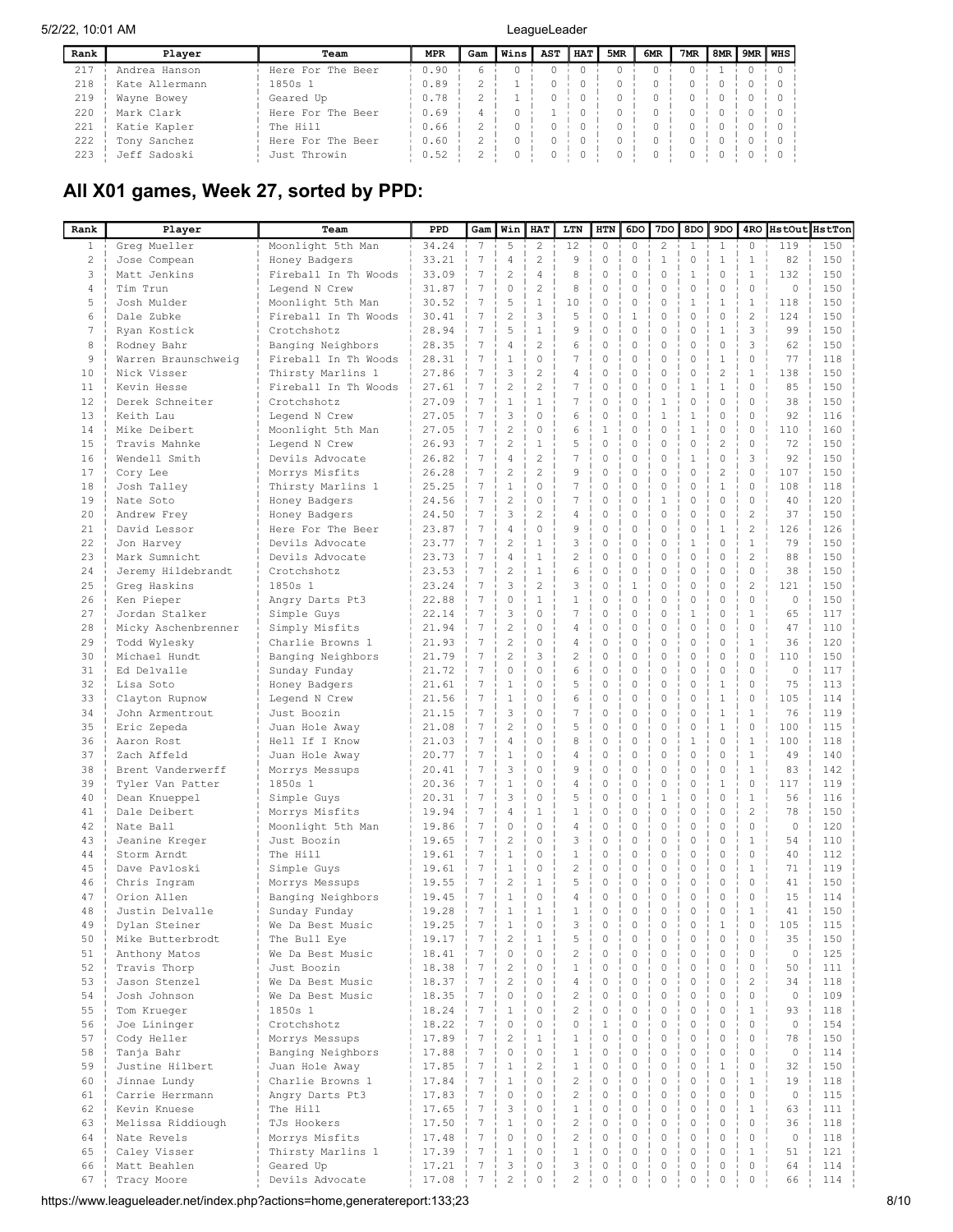| Rank | Player               | Team              | PPD   | Gam             | Winl                     | <b>HAT</b> | LTN            | <b>HTN</b> | 6DO         | 7 <sub>DO</sub> | 8DO      | 9 <sub>DO</sub> |              | 4RO HstOut HstTon |            |
|------|----------------------|-------------------|-------|-----------------|--------------------------|------------|----------------|------------|-------------|-----------------|----------|-----------------|--------------|-------------------|------------|
| 68   | Jess Schumacher      | Morrys Messups    | 16.92 | $7\phantom{.0}$ | 3                        | $\Omega$   | 3              | $\Omega$   | $\Omega$    | $\Omega$        | $\Omega$ | $\Omega$        | $\Omega$     | 75                | 106        |
| 69   | Nick Muenchow        | Simple Guys       | 16.76 | 7               | $\overline{c}$           | $\Omega$   | $\overline{c}$ | 0          | $\mathbf 0$ | $\Omega$        | $\Omega$ | $\Omega$        | $\Omega$     | 36                | 104        |
| 70   | Ervin Woodruff       | Hell If I Know    | 16.53 | $\overline{7}$  | $\overline{c}$           | $\Omega$   | $\overline{c}$ | $\Omega$   | $\Omega$    | $\Omega$        | $\Omega$ | $\Omega$        | $\Omega$     | 69                | 120        |
| 71   | Eric Duddek          | Angry Darts Pt3   | 16.43 | 7               | 1                        | $\Omega$   | $\mathbf{1}$   | 0          | 0           | 0               | $\Omega$ | $\Omega$        | $\mathbf{1}$ | 30                | 117        |
| 72   | Brittney Pride       | 1850s 1           | 16.39 | $\overline{7}$  | $\mathbf{1}$             | $\Omega$   | $\mathbf{1}$   | 0          | $\Omega$    | $\Omega$        | $\Omega$ | $\Omega$        | $\Omega$     | 4.5               | 118        |
| 73   | Amanda Lee           | Morrys Misfits    | 16.14 | $\overline{7}$  | $\mathbf{1}$             | $\Omega$   | $\mathbf{1}$   | $\cap$     | $\Omega$    | $\Omega$        | $\Omega$ | $\Omega$        | 1            | 20                | 116        |
| 74   | Josh Lessor          | Just Throwin      | 16.07 | $\overline{7}$  | 1                        | $\Omega$   | $\mathbf{1}$   | O.         | $\Omega$    | $\Omega$        | $\Omega$ | $\Omega$        | $\cap$       | 38                | 112        |
| 75   | Sami Gilkey          | The Hill          | 16.01 | $\overline{7}$  | $\mathbf{1}$             | $\Omega$   | $\overline{c}$ | 0          | $\Omega$    | $\Omega$        | $\Omega$ | $\Omega$        | $\cap$       | 41                | 111        |
| 76   | Randy Page           | The Bull Eye      | 15.95 | $\overline{7}$  | $\Omega$                 | $\Omega$   | $\mathbf{1}$   | 0          | $\Omega$    | $\Omega$        | $\Omega$ | $\Omega$        | $\cap$       | $\cap$            | 121        |
| 77   | Emily Nekich         | Angry Darts Pt3   | 15.88 | 7               | 0                        | $\Omega$   | 0              | 0          | $\Omega$    | $\Omega$        | $\Omega$ | $\Omega$        | 0            | $\Omega$          | $\Omega$   |
| 78   | Anjelica Liebenow    | The Hill          | 15.79 | 7               | $\mathbf{1}$             | $\Omega$   | $\mathbf{1}$   | 0          | $\Omega$    | $\Omega$        | $\Omega$ | $\Omega$        | 0            | 29                | 103        |
| 79   | Todd Schwantz        | Simply Misfits    | 15.57 | 7               | $\mathbf{1}$             | $\Omega$   | 4              | 0          | $\Omega$    | $\Omega$        | $\Omega$ | $\Omega$        | 1            | 41                | 117        |
| 80   | Jack Corr            | Hell If I Know    | 15.48 | 7               | $\mathbf{1}$             | $\Omega$   | $\mathbf{1}$   | 0          | $\Omega$    | $\Omega$        | $\Omega$ | $\Omega$        | $\Omega$     | 20                | 102        |
| 81   | Greg Riddiough       | TJs Hookers       | 15.36 | $\overline{7}$  | $\overline{\mathcal{L}}$ | $\Omega$   | $\mathbf{1}$   | $\Omega$   | $\Omega$    | $\Omega$        | $\Omega$ | $\Omega$        | $\mathbf{1}$ | 100               | 100        |
| 82   | Heather Bilke        | Sunday Funday     | 15.14 | $\overline{7}$  | 0                        | O          | $\Omega$       | $\Omega$   | $\Omega$    | $\Omega$        | $\Omega$ | $\Omega$        | $\cap$       | $\Omega$          | $\Omega$   |
| 83   | Jamie Talley         | Thirsty Marlins 1 | 15.10 | $\overline{7}$  | $\Omega$                 | $\Omega$   | $\Omega$       | $\Omega$   | $\Omega$    | $\Omega$        | $\cap$   | $\Omega$        |              | $\cap$            | $\sqrt{ }$ |
| 84   | Pam Cinotto          | Charlie Browns 1  | 14.81 | $\overline{7}$  | $\Omega$                 | $\Omega$   | $\mathbf{1}$   | $\Omega$   | $\Omega$    | $\Omega$        | $\Omega$ | $\Omega$        |              | $\Omega$          | 105        |
| 8.5  | Tammy Uherka         | Simply Misfits    | 14.76 | $\overline{7}$  | $\mathbf{1}$             | $\Omega$   | $\mathbf{1}$   | $\cap$     | $\Omega$    | $\Omega$        | $\cap$   | $\Omega$        | U            | 5                 | 103        |
| 86   | Mike Hartl           | Just Throwin      | 14.70 | $\overline{7}$  | 2                        | $\Omega$   | 3              | $\cap$     | $\Omega$    | $\Omega$        | $\cap$   | $\cap$          | $\cap$       | 51                | 115        |
| 87   | James Neu            | The Bull Eye      | 14.55 | $\overline{7}$  | 1                        | $\Omega$   | 3              | $\cap$     | $\Omega$    | $\Omega$        | $\cap$   | $\cap$          | $\mathbf{1}$ | 62                | 135        |
| 88   | Amber Delvalle       | Sunday Funday     | 14.25 | $\overline{7}$  | 0                        | $\Omega$   | $\circ$        | $\cap$     | $\Omega$    | $\Omega$        | $\cap$   | $\Omega$        | $\Omega$     | $\Omega$          | $\Omega$   |
| 89   | Dana Fleischmann     | Geared Up         | 14.12 | 7               | 1                        | $\Omega$   | 3              | 0          | $\Omega$    | $\Omega$        | $\Omega$ | $\Omega$        | $\Omega$     | 54                | 129        |
| 90   | Stephanie Jacobs     | Just Boozin       | 14.04 | 7               | $\overline{c}$           | $\Omega$   | $\circ$        | $\Omega$   | $\Omega$    | $\Omega$        | $\Omega$ | $\Omega$        | $\Omega$     | 37                | $\Omega$   |
| 91   | Micki Koopmans       | TJs Hookers       | 13.97 | $\overline{7}$  | $\mathbf{1}$             | $\Omega$   | 0              | $\Omega$   | $\Omega$    | $\Omega$        | $\Omega$ | $\Omega$        | $\Omega$     | 15                | $\Omega$   |
| 92   | Kelly Kranz Corr     | Hell If I Know    | 13.88 |                 | 1                        | $\Omega$   | 1              | 0          | 0           | 0               | $\Omega$ | $\Omega$        | $\Omega$     | 14                | 106        |
| 93   | Mike Neu             | The Bull Eye      | 13.83 |                 | $\overline{c}$           | 0          | 0              | 0          | $\Omega$    | 0               | $\Omega$ | $\Omega$        | $\Omega$     | 20                | $\Omega$   |
| 94   | Laurie Krueger       | Charlie Browns 1  | 13.80 |                 | 0                        | $\Omega$   | $\Omega$       | 0          | $\Omega$    | $\Omega$        | $\Omega$ | $\Omega$        | $\Omega$     | $\Omega$          | $\Omega$   |
| 95   | Ashley Bladl         | Here For The Beer | 13.68 | $\overline{7}$  | $\overline{c}$           | $\Omega$   | $\overline{c}$ | $\Omega$   | $\Omega$    | $\Omega$        | $\Omega$ | $\Omega$        | $\Omega$     | 16                | 117        |
| 96   | Rhonda Rohrbeck      | TJs Hookers       | 13.67 | $\overline{7}$  | 3                        | $\Omega$   | $\Omega$       | 0          | $\Omega$    | $\Omega$        | $\Omega$ | $\Omega$        | $\Omega$     | 73                | $\Omega$   |
| 97   | Andrea Hanson        | Here For The Beer | 13.48 | $\overline{7}$  | $\overline{2}$           | $\Omega$   | $\mathbf{1}$   | 0          | $\Omega$    | $\Omega$        | $\Omega$ | $\Omega$        | $\Omega$     | 32                | 117        |
| 98   | Mike Miller          | Here For The Beer | 13.35 | $\overline{7}$  | $\mathbf{1}$             | $\Omega$   | $\overline{c}$ | 0          | $\Omega$    | $\Omega$        | $\Omega$ | $\Omega$        | $\cap$       | 16                | 100        |
| 99   | Ashley Lessor        | Just Throwin      | 13.34 | $\overline{7}$  | $\mathfrak{D}$           | $\Omega$   | 3              | 0          | $\Omega$    | $\Omega$        | $\Omega$ | $\cap$          | $\cap$       | 2.4               | 116        |
| 100  | Angie Williams       | Juan Hole Away    | 12.97 | 7               | 0                        | $\Omega$   | 1              | 0          | $\Omega$    | $\Omega$        | $\Omega$ | $\Omega$        | $\cap$       | $\Omega$          | 110        |
| 101  | Penny Schumann       | Just Throwin      | 12.79 | 7               | 1                        | $\Omega$   | 0              | 1          | 0           | $\Omega$        | $\Omega$ | $\Omega$        | $\Omega$     | 10                | 158        |
| 102  | Rikki Hole           | Geared Up         | 12.73 | 7               | 0                        | 0          | 1              | 0          | 0           | $\Omega$        | $\Omega$ | $\Omega$        | $\Omega$     | $\Omega$          | 107        |
| 103  | Joe Grams            | Geared Up         | 12.59 | 7               | 0                        | $\Omega$   | 1              | 0          | 0           | $\Omega$        | $\Omega$ | $\Omega$        | 0            | $\Omega$          | 120        |
| 104  | Judy Becker Baerwald | Simply Misfits    | 12.30 | 7               | 0                        |            |                | 0          | $\Omega$    | O               | $\cap$   | $\Omega$        |              | $\cap$            | 112        |

# All Cricket games, Week 27, sorted by MPR:

| Rank           | Player              | Team                 | <b>MPR</b> | Gam                      | Wins                     | l AST          | <b>HAT</b>   | 5MR            | 6MR            | 7MR            | 8MR      | 9MR          | <b>WHS</b>   |
|----------------|---------------------|----------------------|------------|--------------------------|--------------------------|----------------|--------------|----------------|----------------|----------------|----------|--------------|--------------|
| $\mathbf{1}$   | Jose Compean        | Honey Badgers        | 4.86       | 2                        | $\mathbf{1}$             | $\mathbf{1}$   | $\Omega$     | $\Omega$       | $\mathbf{1}$   | $\overline{2}$ | $\Omega$ | 0            | $\Omega$     |
| $\overline{a}$ | Greg Mueller        | Moonlight 5th Man    | 3.82       | $\overline{c}$           | $\overline{c}$           | $\Omega$       | $\Omega$     | $\overline{c}$ | $\mathbf{1}$   | $\Omega$       | $\Omega$ | $\Omega$     | $\Omega$     |
| 3              | Nate Soto           | Honey Badgers        | 3.75       | $\overline{c}$           | $\overline{2}$           | $\Omega$       | $\Omega$     | $\Omega$       | $\overline{2}$ | $\Omega$       | $\Omega$ | $\Omega$     | $\Omega$     |
| 4              | Warren Braunschweig | Fireball In Th Woods | 3.46       | $\overline{c}$           | $\Omega$                 | $\mathbf{1}$   | 0            | 2              | $\mathfrak{D}$ | $\Omega$       | $\Omega$ | $\Omega$     | $\Omega$     |
| 5              | Lisa Soto           | Honey Badgers        | 3.30       | 2                        | $\mathbf{1}$             | $\mathbf{1}$   | $\Omega$     | $\mathbf{1}$   | $\Omega$       | $\Omega$       | $\Omega$ | $\Omega$     | $\Omega$     |
| 6              | Jon Harvey          | Devils Advocate      | 3.29       | $\mathfrak{D}$           | $\mathbf{1}$             | $\mathbf{1}$   | $\Omega$     | $\mathbf{1}$   | $\Omega$       | $\Omega$       | $\Omega$ | $\mathbf{1}$ | $\Omega$     |
| 7              | Wendell Smith       | Devils Advocate      | 3.20       | $\mathfrak{D}$           | $\mathbf{1}$             | $\mathbf{1}$   | $\Omega$     | 2              | $\Omega$       | $\mathbf{1}$   | $\Omega$ | $\Omega$     | $\Omega$     |
| 8              | Nick Visser         | Thirsty Marlins 1    | 3.17       | $\mathfrak{D}$           | $\mathbf{1}$             | $\Omega$       | $\Omega$     | $\overline{c}$ | $\Omega$       | $\Omega$       | $\Omega$ | 1            | $\Omega$     |
| 9              | Josh Mulder         | Moonlight 5th Man    | 3.00       | $\overline{c}$           | $\mathbf{1}$             | $\mathbf{1}$   | $\Omega$     | $\mathbf{1}$   | $\mathbf{1}$   | $\Omega$       | $\Omega$ | $\mathbf 0$  | $\Omega$     |
| 10             | Jeremy Hildebrandt  | Crotchshotz          | 3.00       | $\overline{c}$           | $\Omega$                 | $\mathbf{1}$   | $\Omega$     | $\Omega$       | $\Omega$       | $\Omega$       | $\Omega$ | $\mathbf{1}$ | $\Omega$     |
| 11             | Rodney Bahr         | Banging Neighbors    | 2.93       | $\overline{c}$           | $\mathbf{1}$             | $\Omega$       | $\mathbf{1}$ | $\Omega$       | $\mathbf{1}$   | $\Omega$       | $\Omega$ | $\Omega$     | $\Omega$     |
| 12             | Mike Butterbrodt    | The Bull Eye         | 2.93       | $\overline{c}$           | $\overline{c}$           | $\Omega$       | $\Omega$     | 3              | $\Omega$       | $\Omega$       | $\Omega$ | $\Omega$     | $\mathbf{1}$ |
| 13             | Tim Trun            | Legend N Crew        | 2.93       | 2                        | $\mathbf{1}$             | $\Omega$       | $\Omega$     | 2              | $\mathbf{1}$   | 1              | 0        | $\Omega$     | $\Omega$     |
| 14             | Andrew Frey         | Honey Badgers        | 2.86       | 2                        | $\Omega$                 | $\overline{2}$ | $\Omega$     | 2              | $\Omega$       | $\Omega$       | 0        | $\Omega$     | $\Omega$     |
| 15             | Clayton Rupnow      | Legend N Crew        | 2.85       | $\overline{2}$           | $\Omega$                 | $\mathbf{1}$   | $\Omega$     | $\mathbf{1}$   | $\mathbf{1}$   | $\Omega$       | $\Omega$ | 1            | $\Omega$     |
| 16             | Travis Mahnke       | Legend N Crew        | 2.82       | $\mathfrak{D}$           | $\mathbf{1}$             | $\mathbf{1}$   | $\Omega$     | $\mathbf{1}$   | 3              | $\Omega$       | $\Omega$ | $\Omega$     | $\Omega$     |
| 17             | Matt Jenkins        | Fireball In Th Woods | 2.80       | $\overline{2}$           | 1                        | $\Omega$       | $\mathbf{1}$ | $\mathbf{1}$   | $\Omega$       | $\Omega$       | $\Omega$ | $\Omega$     | $\Omega$     |
| 18             | Tracy Moore         | Devils Advocate      | 2.79       | $\overline{\mathcal{L}}$ | 1                        | $\mathbf{1}$   | $\Omega$     | $\mathbf{1}$   | $\Omega$       | $\Omega$       | 0        | $\Omega$     | $\Omega$     |
| 19             | Dale Zubke          | Fireball In Th Woods | 2.74       | $\overline{c}$           | 1                        | $\mathbf{1}$   | $\Omega$     | 3              | $\Omega$       | $\Omega$       | $\Omega$ | $\Omega$     | $\Omega$     |
| 20             | Micky Aschenbrenner | Simply Misfits       | 2.74       | $\overline{c}$           | $\mathbf{1}$             | $\mathbf{1}$   | $\Omega$     | $\mathbf{1}$   | $\mathbf{1}$   | $\Omega$       | $\Omega$ | $\Omega$     | $\Omega$     |
| 21             | Laurie Krueger      | Charlie Browns 1     | 2.69       | $\overline{c}$           | $\overline{a}$           | $\Omega$       | $\Omega$     | $\mathbf{1}$   | $\mathbf{1}$   | $\Omega$       | $\Omega$ | $\Omega$     | $\Omega$     |
| 22.2           | Aaron Rost          | Hell If I Know       | 2.69       | $\overline{2}$           | $\Omega$                 | $\mathbf{1}$   | $\Omega$     | $\Omega$       | $\mathbf{1}$   | $\Omega$       | $\Omega$ | $\Omega$     | $\Omega$     |
| 2.3            | Justin Delvalle     | Sunday Funday        | 2.67       | $\overline{2}$           | $\Omega$                 | $\Omega$       | $\Omega$     | $\Omega$       | $\Omega$       | $\mathbf{1}$   | $\Omega$ | $\Omega$     | $\Omega$     |
| 24             | Ed Delvalle         | Sunday Funday        | 2.67       | 2                        | $\Omega$                 | $\Omega$       | $\Omega$     | $\mathbf{1}$   | $\Omega$       | $\Omega$       | $\Omega$ | $\Omega$     | $\Omega$     |
| 25             | Jordan Stalker      | Simple Guys          | 2.57       | $\overline{c}$           | $\overline{c}$           | $\Omega$       | $\Omega$     | $\circ$        | $\overline{c}$ | $\Omega$       | $\Omega$ | $\Omega$     | $\Omega$     |
| 26             | Nate Ball           | Moonlight 5th Man    | 2.55       | $\overline{c}$           | $\Omega$                 | $\overline{c}$ | $\Omega$     | $\circ$        | $\mathbf{1}$   | $\Omega$       | $\Omega$ | $\mathbf 0$  | $\Omega$     |
| 27             | David Lessor        | Here For The Beer    | 2.54       | $\overline{c}$           | $\overline{c}$           | $\Omega$       | $\Omega$     | $\mathbf{1}$   | $\Omega$       | $\mathbf{1}$   | 0        | $\circ$      | $\Omega$     |
| 28             | Cory Lee            | Morrys Misfits       | 2.38       | $\overline{c}$           | $\overline{c}$           | $\Omega$       | $\Omega$     | $\mathbf 0$    | $\Omega$       | $\Omega$       | $\Omega$ | $\mathbf{0}$ | $\Omega$     |
| 29             | Keith Lau           | Legend N Crew        | 2.36       | $\overline{2}$           | $\Omega$                 | $\Omega$       | 0            | $\overline{c}$ | $\circ$        | $\circ$        | 0        | $\mathbf{0}$ | $\Omega$     |
| 30             | Chris Ingram        | Morrys Messups       | 2.36       | $\overline{c}$           | $\Omega$                 | $\mathbf{1}$   | 0            | $\overline{c}$ | $\Omega$       | $\Omega$       | 0        | $\circ$      | $\Omega$     |
| 31             | Ryan Kostick        | Crotchshotz          | 2.36       | $\mathfrak{D}$           | $\mathbf{1}$             | $\mathbf{1}$   | $\Omega$     | $\mathfrak{D}$ | $\Omega$       | $\Omega$       | $\Omega$ | $\Omega$     | $\Omega$     |
| 32             | Heather Bilke       | Sunday Funday        | 2.36       | $\mathfrak{D}$           | $\Omega$                 | $\Omega$       | $\Omega$     | $\Omega$       | $\Omega$       | $\Omega$       | 0        | $\Omega$     | $\Omega$     |
| 33             | John Armentrout     | Just Boozin          | 2.35       | $\mathfrak{D}$           | $\overline{\mathcal{L}}$ | $\Omega$       | $\Omega$     | $\mathbf{1}$   | $\Omega$       | $\mathbf{1}$   | 0        | $\Omega$     | $\Omega$     |
| 34             | Derek Schneiter     | Crotchshotz          | 2.32       | $\mathfrak{D}$           | $\overline{\mathcal{L}}$ | $\Omega$       | $\Omega$     | $\mathbf{1}$   | $\Omega$       | $\Omega$       | 0        | $\Omega$     | $\Omega$     |
| 35             | Greg Haskins        | 1850s 1              | 2.30       | 2                        | $\mathbf{1}$             | 0              | $\circ$      | $\circ$        | $\mathbf{1}$   | $\circ$        | 0        | $\circ$      | $\Omega$     |
| 36             | Dylan Steiner       | We Da Best Music     | 2.29       | $\overline{c}$           | $\Omega$                 | $\Omega$       | $\Omega$     | $\Omega$       | $\Omega$       | $\Omega$       | 0        | $\circ$      | $\Omega$     |
| 37             | Nate Revels         | Morrys Misfits       | 2.25       | $\overline{c}$           | $\Omega$                 | $\overline{c}$ | $\Omega$     | 0              | $\Omega$       |                | 0        | 0            | $\Omega$     |

https://www.leagueleader.net/index.php?actions=home,generatereport:133;23 9/10